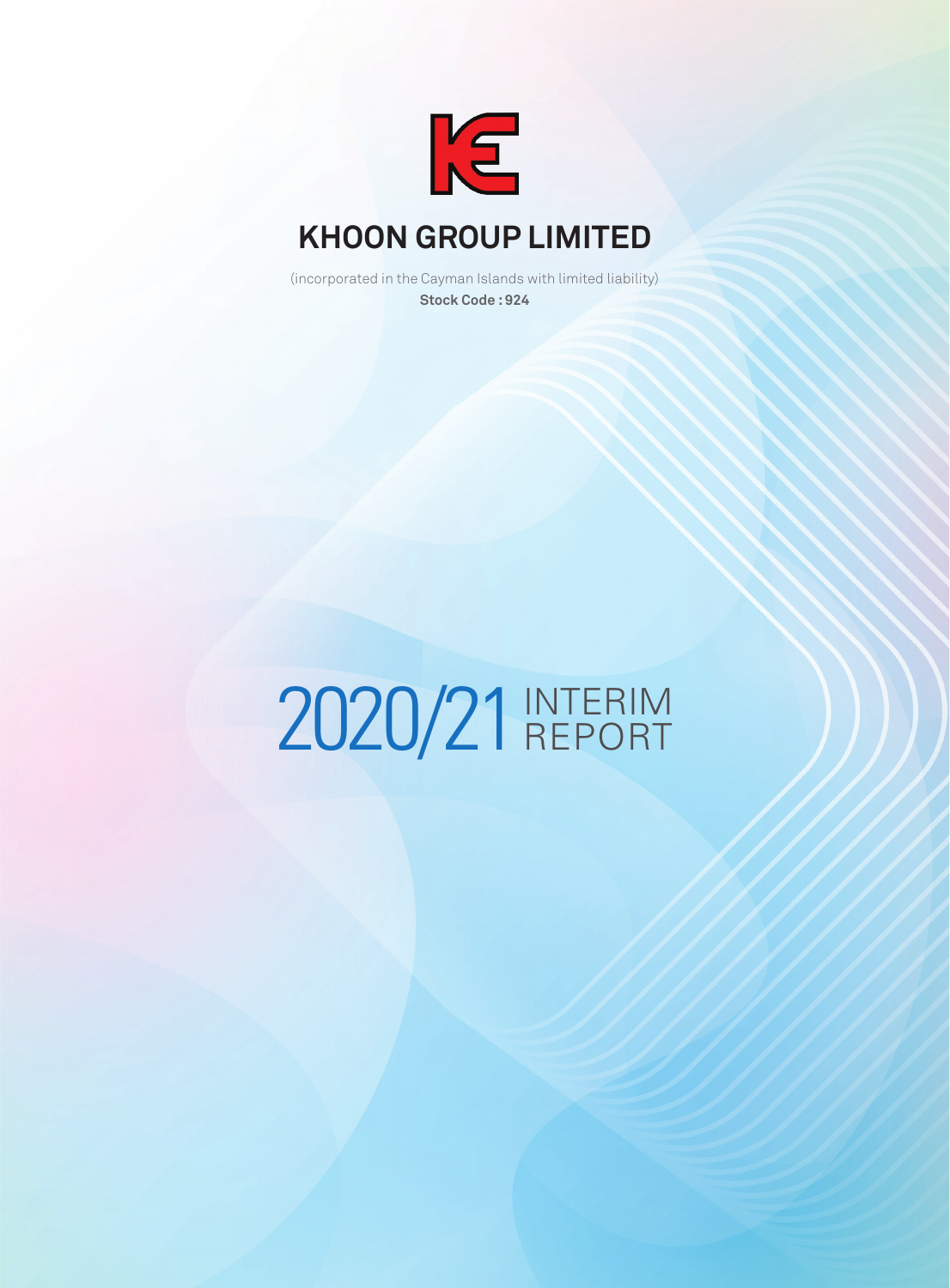# **CONTENTS**

**2** Corporate Information

Interim Condensed Consolidated Statement

- **4** of Profit or Loss and Other Comprehensive Income
- **5** Interim Condensed Consolidated Statement of Financial Position
- **6** Interim Condensed Consolidated Statement of Changes in Equity
- **<sup>7</sup>** Interim Condensed Consolidated Statement of Cash Flows
- **8** Notes to the Interim Condensed Consolidated Financial Statements
- **27** Management Discussion and Analysis
- **37** Other Information

In the event of any inconsistencies between the English and Chinese text in this interim report, the English text shall prevail.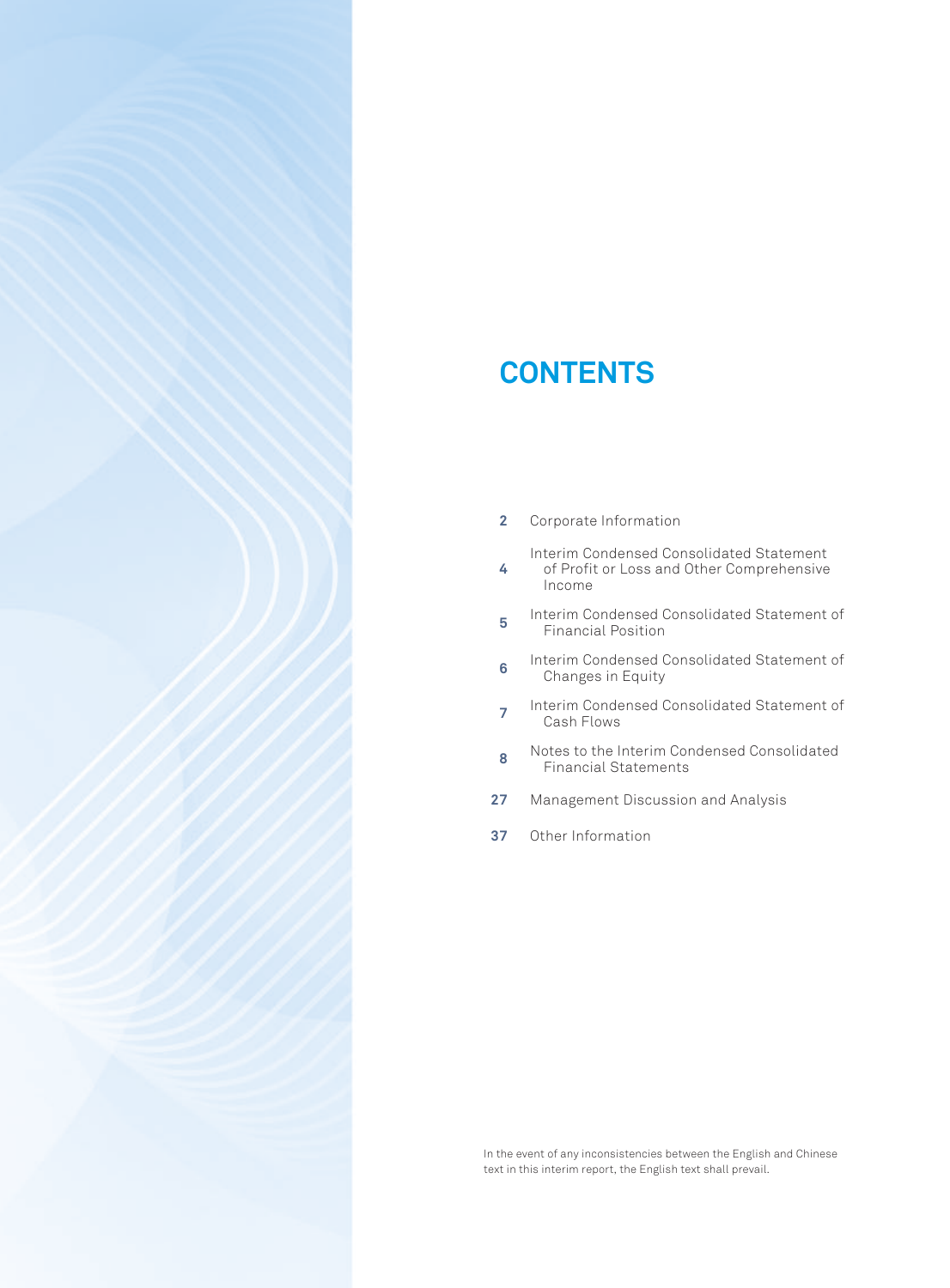# **CORPORATE INFORMATION**

# **BOARD OF DIRECTORS**

#### **Executive Directors**

Mr. Ang Jui Khoon (Chairman) Mr. Ang Kok Kwang (Hong Guoguang) (Chief Executive Officer) Mr. Ang Yong Kwang (Hong Yongquan)

#### **Independent Non-Executive Directors**

Ms. Tan Pei Fung Mr. Yeo Kwang Maccann Mr. Hon Chin Kheong (Han Zhenqiang)

# **AUDIT COMMITTEE**

Ms. Tan Pei Fung (Chairlady) Mr. Yeo Kwang Maccann Mr. Hon Chin Kheong (Han Zhenqiang)

# **REMUNERATION COMMITTEE**

Mr. Yeo Kwang Maccann (Chairman) Ms. Tan Pei Fung Mr. Ang Kok Kwang (Hong Guoguang)

# **NOMINATION COMMITTEE**

Mr. Ang Jui Khoon (Chairman) Mr. Ang Yong Kwang (Hong Yongquan) Ms. Tan Pei Fung Mr. Yeo Kwang Maccann Mr. Hon Chin Kheong (Han Zhenqiang)

# **COMPANY SECRETARY**

Ms. Leung Hoi Yan

# **AUTHORISED REPRESENTATIVES**

Mr. Ang Kok Kwang (Hong Guoguang) Ms. Leung Hoi Yan

# **REGISTERED OFFICE**

Windward 3, Regatta Office Park PO Box 1350 Grand Cayman KY1-1108 Cayman Islands

# **HEADQUARTERS AND PRINCIPAL PLACE OF BUSINESS IN SINGAPORE**

Block 5000 Ang Mo Kio Avenue 5 #04-01 Techplace II Singapore 569870

# **PRINCIPAL PLACE OF BUSINESS IN HONG KONG**

Unit B, 17/F, United Centre 95 Queensway, Hong Kong

# **PRINCIPAL SHARE REGISTRAR AND TRANSFER OFFICE**

Ocorian Trust (Cayman) Limited Windward 3, Regatta Office Park PO Box 1350 Grand Cayman KY1-1108 Cayman Islands

# **HONG KONG BRANCH SHARE REGISTRAR AND TRANSFER OFFICE**

Boardroom Share Registrars (HK) Limited 2103B, 21/F, 148 Electric Road North Point, Hong Kong

# **LEGAL ADVISER**

As to Hong Kong law: Guantao & Chow Solicitors and Notaries Suites 1801-03 18/F, One Taikoo Place 979 King's Road Quarry Bay, Hong Kong

# **PRINCIPAL BANKERS**

RHB Bank Berhad (Bukit Timah Branch) United Overseas Bank Limited

# **AUDITOR**

Deloitte & Touche LLP Public Accountants and Chartered Accountants 6 Shenton Way OUE Downtown 2 #33-00 Singapore 068809

# **COMPLIANCE ADVISER**

Kingsway Capital Limited 7/F, Tower One Lippo Centre 89 Queensway, Hong Kong

# **COMPANY'S WEBSITE**

www.khoongroup.com

# **STOCK CODE**

924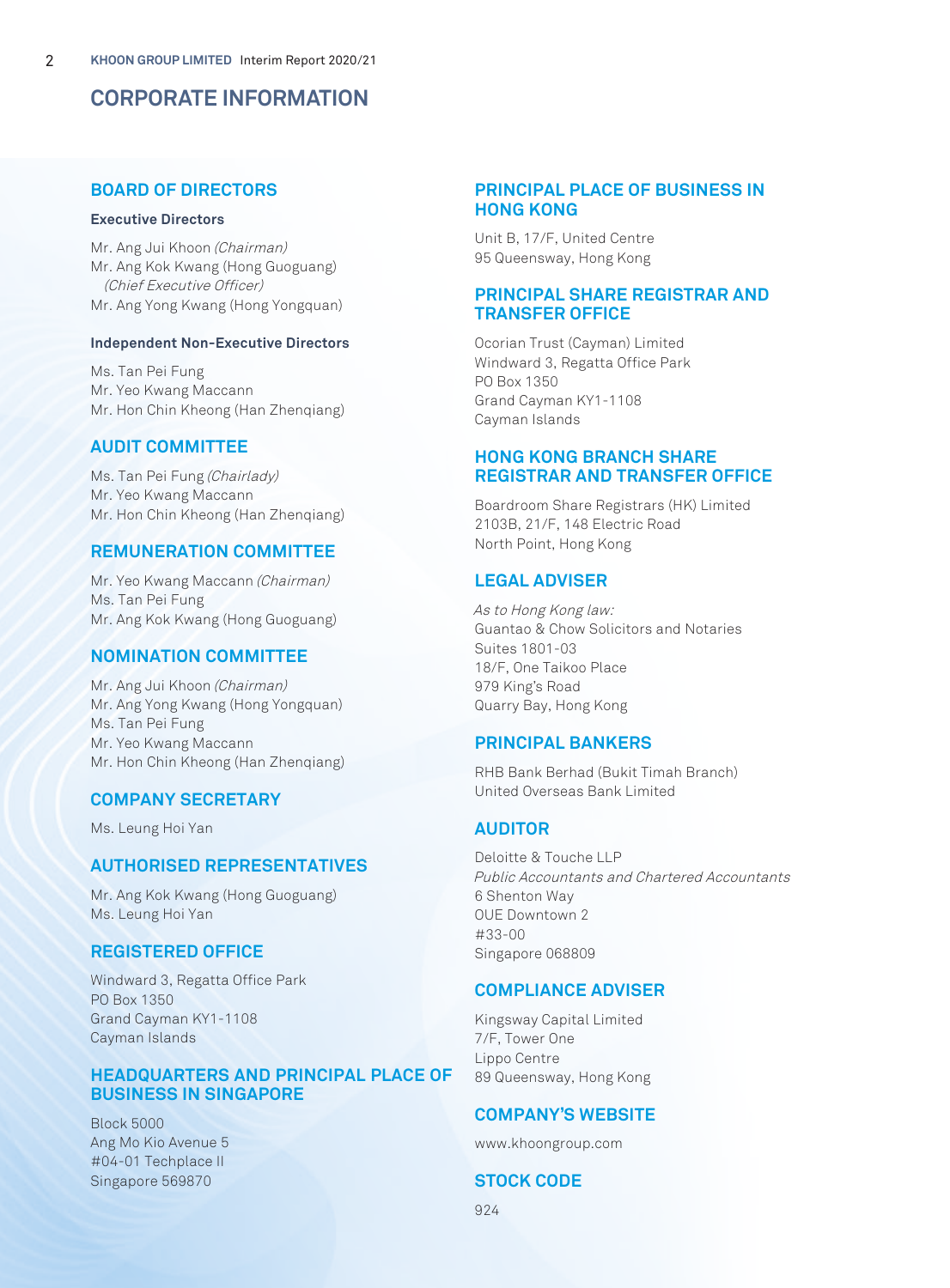The board (the "Board") of directors (the "Directors") of Khoon Group Limited (the "Company") is pleased to present the unaudited consolidated interim results of the Company and its subsidiaries (hereinafter collectively referred to as the "Group") for the six months ended 31 December 2020 together with comparative figures for the corresponding period in 2019 as follows: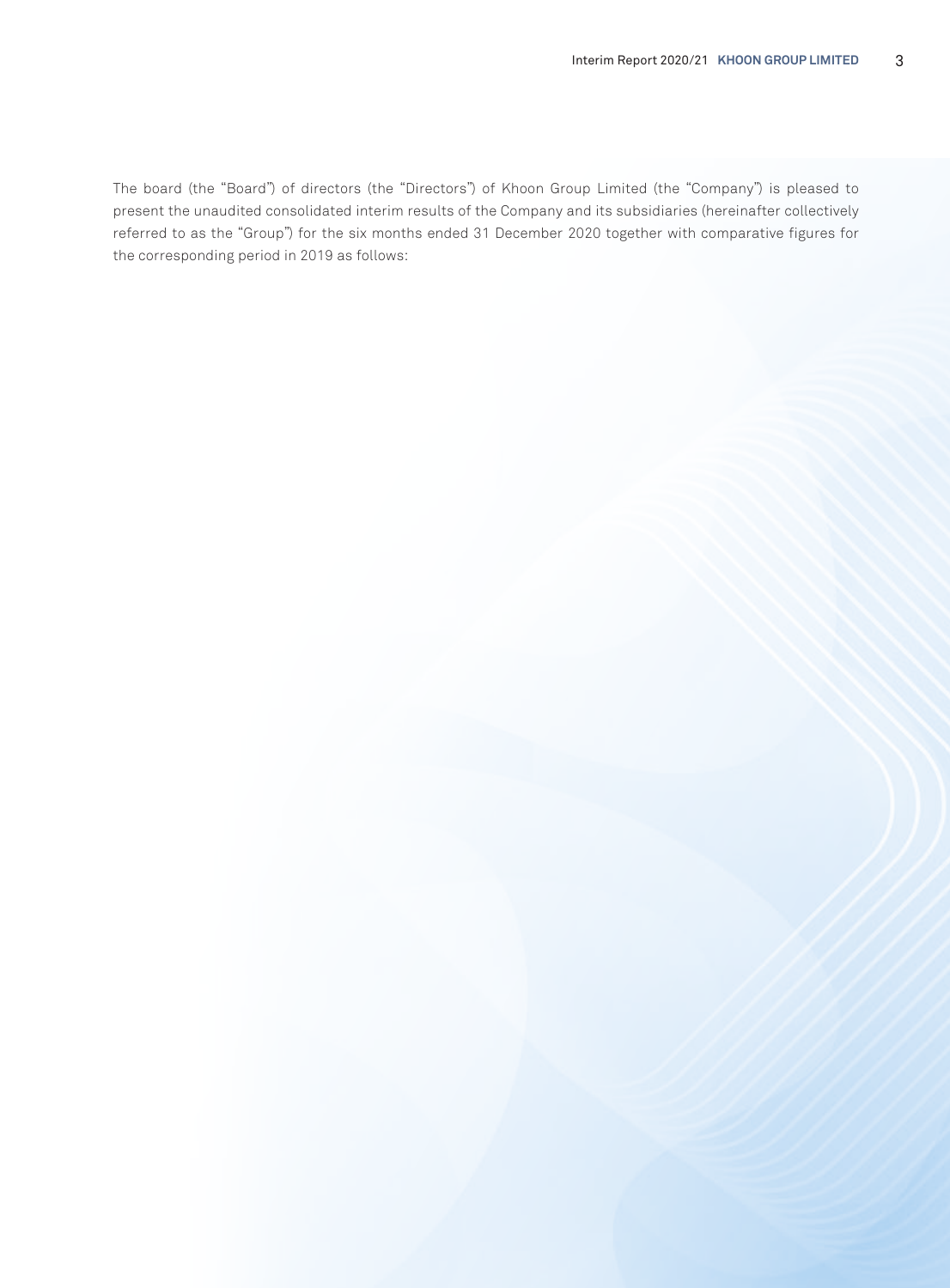# **INTERIM CONDENSED CONSOLIDATED STATEMENT OF PROFIT OR LOSS AND OTHER COMPREHENSIVE INCOME**

FOR THE SIX MONTHS ENDED 31 DECEMBER 2020

|                                                      | Six months ended 31 December |                |                |
|------------------------------------------------------|------------------------------|----------------|----------------|
|                                                      | <b>Notes</b>                 | 2020           | 2019           |
|                                                      |                              | (Unaudited)    | (Unaudited)    |
|                                                      |                              | S\$            | S\$            |
| Revenue                                              | 5                            | 14,251,784     | 26,172,657     |
| Cost of services                                     |                              | (12, 457, 952) | (20, 873, 622) |
| <b>Gross profit</b>                                  |                              | 1,793,832      | 5,299,035      |
| Other income                                         | 6a                           | 619,672        | 93,158         |
| Other gains and losses                               | 6b                           | (865, 533)     | 163,610        |
| Administrative expenses                              |                              | (1, 202, 029)  | (1,077,282)    |
| Finance costs                                        | 7                            | (2, 552)       | (4, 755)       |
| Listing expenses                                     | 9                            |                | (818, 835)     |
| <b>Profit before taxation</b>                        |                              | 343,390        | 3,654,931      |
| Income tax expense                                   | 8                            | (232, 671)     | (751,001)      |
| Profit and other comprehensive income for the period | 9                            | 110,719        | 2,903,930      |
| Basic and diluted earnings per share (S\$ cents)     | 11                           | 0.011          | 0.39           |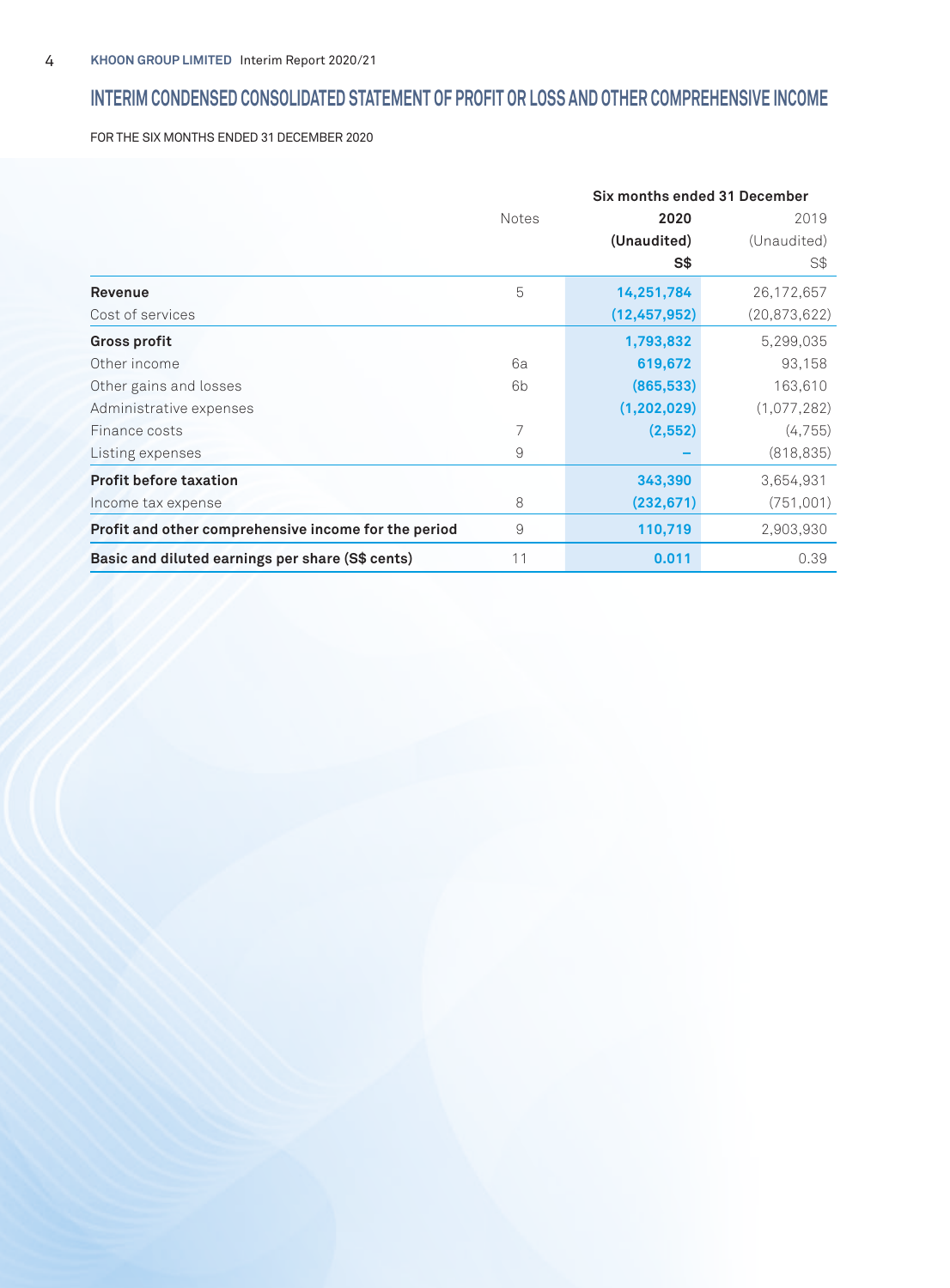# **INTERIM CONDENSED CONSOLIDATED STATEMENT OF FINANCIAL POSITION**

AS AT 31 DECEMBER 2020

|                                              | As at<br>31 December |                | As at<br>30 June |
|----------------------------------------------|----------------------|----------------|------------------|
|                                              |                      |                |                  |
|                                              | Note                 | 2020           | 2020             |
|                                              |                      | (Unaudited)    | (Audited)        |
|                                              |                      | S <sub>3</sub> | S\$              |
| <b>ASSETS AND LIABILITIES</b>                |                      |                |                  |
| Non-current assets                           |                      |                |                  |
| Plant and equipment                          | 12                   | 607,594        | 733,238          |
| Investment property                          | 13                   | 847,901        | 855,912          |
| Right-of-use assets                          | 14                   | 166,542        | 254,594          |
| Deposits                                     | 16a                  | 402,450        | 402,450          |
|                                              |                      | 2,024,487      | 2,246,194        |
| <b>Current assets</b>                        |                      |                |                  |
| Trade receivables                            | 15                   | 6,677,480      | 2,854,253        |
| Other receivables, deposits and prepayments  | 16 <sub>b</sub>      | 667,614        | 826,782          |
| Contract assets                              | 17                   | 39,861,926     | 39,632,362       |
| Investments                                  | 18                   |                | 5,579,022        |
| Bank balances and cash                       | 19                   | 18,587,270     | 15,753,748       |
|                                              |                      | 65,794,290     | 64,646,167       |
| <b>Current liabilities</b>                   |                      |                |                  |
| Trade and other payables                     | 20                   | 27,745,201     | 26,405,017       |
| Contract liabilities                         | 17                   | 23,754         | 300,528          |
| Lease liabilities                            | 21                   | 161,770        | 175,042          |
| Income tax payable                           |                      | 1,168,519      | 1,319,311        |
|                                              |                      | 29,099,244     | 28,199,898       |
| <b>Net current assets</b>                    |                      | 36,695,046     | 36,446,269       |
| Total assets less current liabilities        |                      | 38,719,533     | 38,692,463       |
| Non-current liability                        |                      |                |                  |
| Deferred tax liabilities                     | 22                   | 52,181         | 61,338           |
| Lease liabilities                            | 21                   | 10,834         | 85,326           |
|                                              |                      | 63,015         | 146,664          |
| <b>Net assets</b>                            |                      | 38,656,518     | 38,545,799       |
| <b>EQUITY</b>                                |                      |                |                  |
| <b>Capital and reserves</b>                  |                      |                |                  |
| Share capital                                | 23                   | 1,742,143      | 1,742,143        |
| Share premium                                |                      | 31,669,457     | 31,669,457       |
| Merger reserve                               |                      | (11, 417, 891) | (11, 417, 891)   |
| Accumulated profits                          |                      | 16,662,809     | 16,552,090       |
| Equity attributable to owners of the Company |                      | 38,656,518     | 38,545,799       |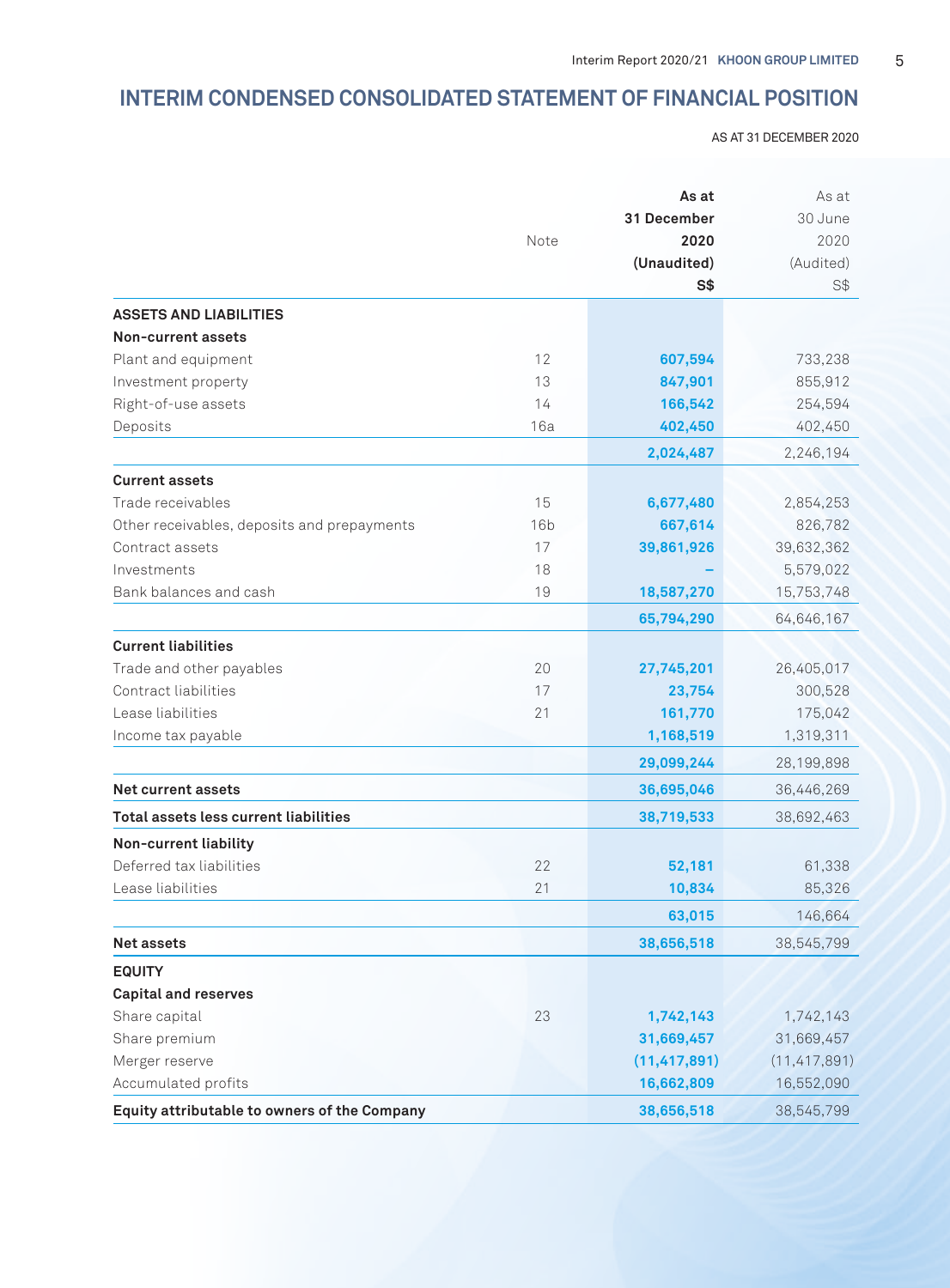# **INTERIM CONDENSED CONSOLIDATED STATEMENT OF CHANGES IN EQUITY**

FOR THE SIX MONTHS ENDED 31 DECEMBER 2020

|                                               |              | <b>Share</b>  | Merger         |             |               |
|-----------------------------------------------|--------------|---------------|----------------|-------------|---------------|
|                                               | <b>Share</b> | premium       | reserve        | Accumulated |               |
|                                               | capital      | (Note a)      | (Note b)       | profits     | Total         |
|                                               | S\$          | S\$           | S\$            | S\$         | S\$           |
| Balance at July 1, 2019 (audited)             | 52           | 12,917,842    | (11.417, 891)  | 12,849,004  | 14,349,007    |
| Adjustment on adoption of IFRS 16 (unaudited) |              |               |                | (5, 226)    | (5, 226)      |
| Total comprehensive income for the period:    |              |               |                |             |               |
| Profit for the period                         |              |               |                | 2,903,930   | 2,903,930     |
| Issue of shares pursuant to the               |              |               |                |             |               |
| reorganisation                                | 1,306,568    | (1,306,568)   |                |             |               |
| Issue of shares pursuant to the               |              |               |                |             |               |
| Share Offer                                   | 435,523      | 21,459,448    |                |             | 21,894,971    |
| Share Offer cost                              |              | (1, 126, 261) |                |             | (1, 126, 261) |
| Balance at December 31, 2019 (unaudited)      | 1,742,143    | 31,944,461    | (11, 417, 891) | 15,757,708  | 38,016,421    |
| Balance at July 1, 2020 (audited)             | 1,742,143    | 31,669,457    | (11.417, 891)  | 16,552,090  | 38,545,799    |
| Total comprehensive income for the period:    |              |               |                |             |               |
| Profit for the period                         |              |               |                | 110,719     | 110,719       |
| Balance at December 31, 2020 (unaudited)      | 1,742,143    | 31,669,457    | (11, 417, 891) | 16,662,809  | 38,656,518    |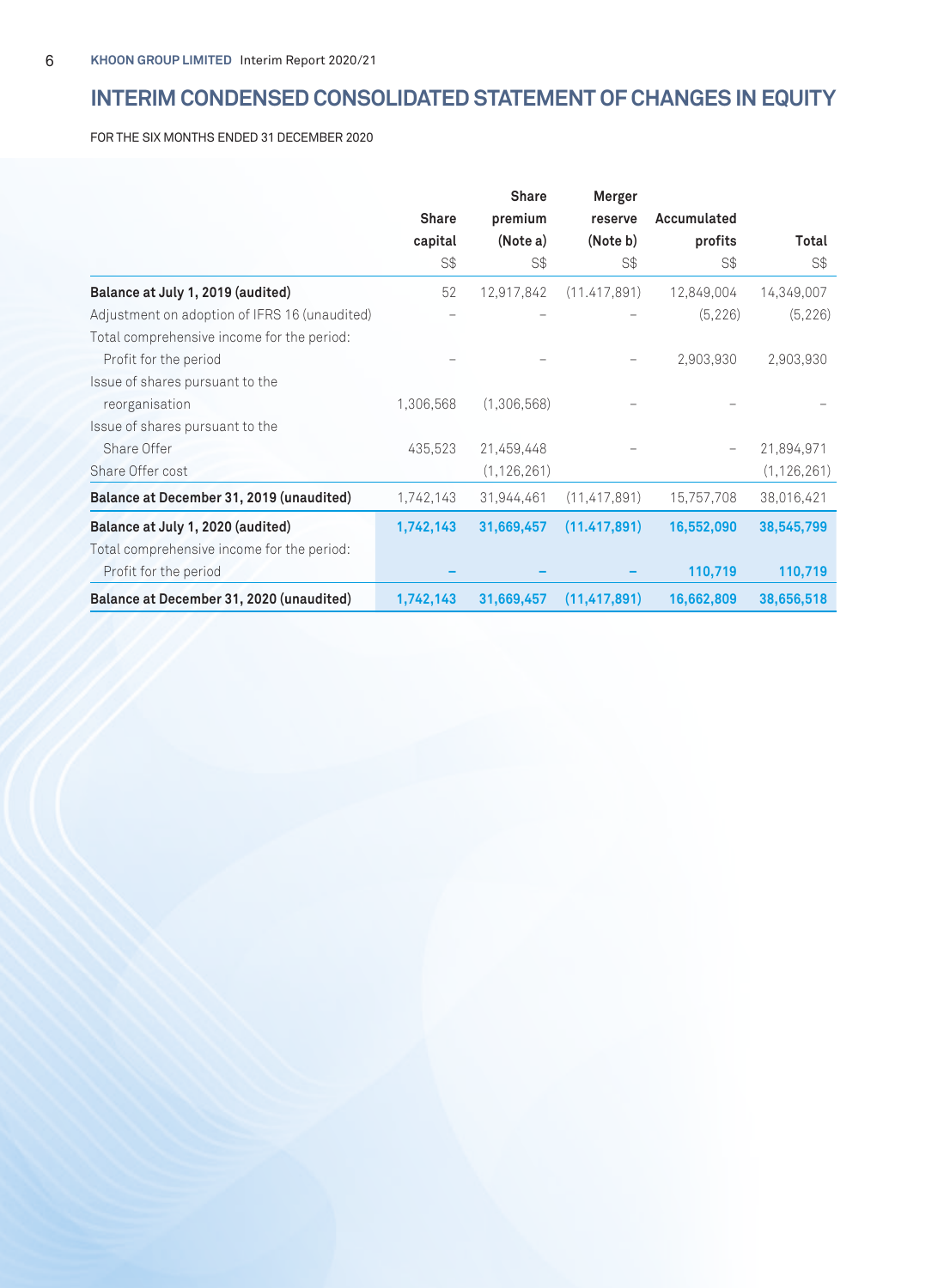# **INTERIM CONDENSED CONSOLIDATED STATEMENT OF CASH FLOWS**

FOR THE SIX MONTHS ENDED 31 DECEMBER 2020

|                                                            |               | Six months ended 31 December |  |
|------------------------------------------------------------|---------------|------------------------------|--|
|                                                            | 2020          | 2019                         |  |
|                                                            | (unaudited)   | (unaudited)                  |  |
|                                                            | <b>S\$</b>    | S\$                          |  |
| <b>Operating activities</b>                                |               |                              |  |
| Profit before taxation                                     | 343,390       | 3,654,931                    |  |
| Adjustments for:                                           |               |                              |  |
| Allowance for bad and doubtful debts                       |               | 31,926                       |  |
| Depreciation of investment property                        | 8,011         | 8,011                        |  |
| Depreciation of plant and equipment                        | 212,043       | 205,184                      |  |
| Depreciation of right-of-use assets                        | 88,052        | 40,252                       |  |
| Exchange (gain)/loss, net                                  | 865,533       | (195, 535)                   |  |
| Finance costs                                              | 2,552         | 4,755                        |  |
| Bank interest income                                       | (74, 304)     | (71, 606)                    |  |
| Operating cash flows before working capital changes        | 1,445,277     | 3,677,918                    |  |
| (Increase) Decrease in trade receivables                   | (3,823,227)   | (1,413,710)                  |  |
| Decrease in other receivables, deposits                    |               |                              |  |
| and prepayments                                            | 159,168       | 1,212,956                    |  |
| Decrease (Increase) in contract assets                     | (229, 564)    | (9,960,386)                  |  |
| Increase (Decrease) in trade and other payables            | 1,340,184     | 824,280                      |  |
| Increase (Decrease) in contract liabilities                | (276, 774)    |                              |  |
| Cash generated from operations                             | (1, 384, 936) | (5,658,942)                  |  |
| Tax paid                                                   | (282, 574)    | (501, 305)                   |  |
| Net cash from operating activities                         | (1,667,510)   | (6, 160, 247)                |  |
| <b>Investing activities</b>                                |               |                              |  |
| Placement of investments                                   |               | (19,786,300)                 |  |
| Withdrawal of investments                                  | 5,468,976     | 2,238,500                    |  |
| Bank interest received                                     | 74,304        | 71,606                       |  |
| Purchase of plant and equipment                            | (86, 399)     | (179, 418)                   |  |
| Net cash (used in) from investing activities               | 5,456,881     | (17,655,612)                 |  |
| <b>Financing activities</b>                                |               |                              |  |
| Repayment of lease liabilities                             | (87, 764)     | (37,763)                     |  |
| Proceeds from issue of equity shares                       |               | 21,897,971                   |  |
| Share issues expenses paid                                 |               | (1, 129, 261)                |  |
| Interest paid                                              | (2, 552)      | (4, 755)                     |  |
| Net cash from (used in) financing activities               | (90, 316)     | 20,726,192                   |  |
| Net increase (decrease) in cash and cash equivalents       | 3,699,055     | (3,089,667)                  |  |
| Cash and cash equivalents at beginning of period           | 15,753,748    | 5,993,458                    |  |
| Effect of foreign exchange rate change                     | (865, 533)    | 195,535                      |  |
| Cash and cash equivalents at end of period, represented by |               |                              |  |
| bank balances and cash                                     | 18,587,270    | 3,099,326                    |  |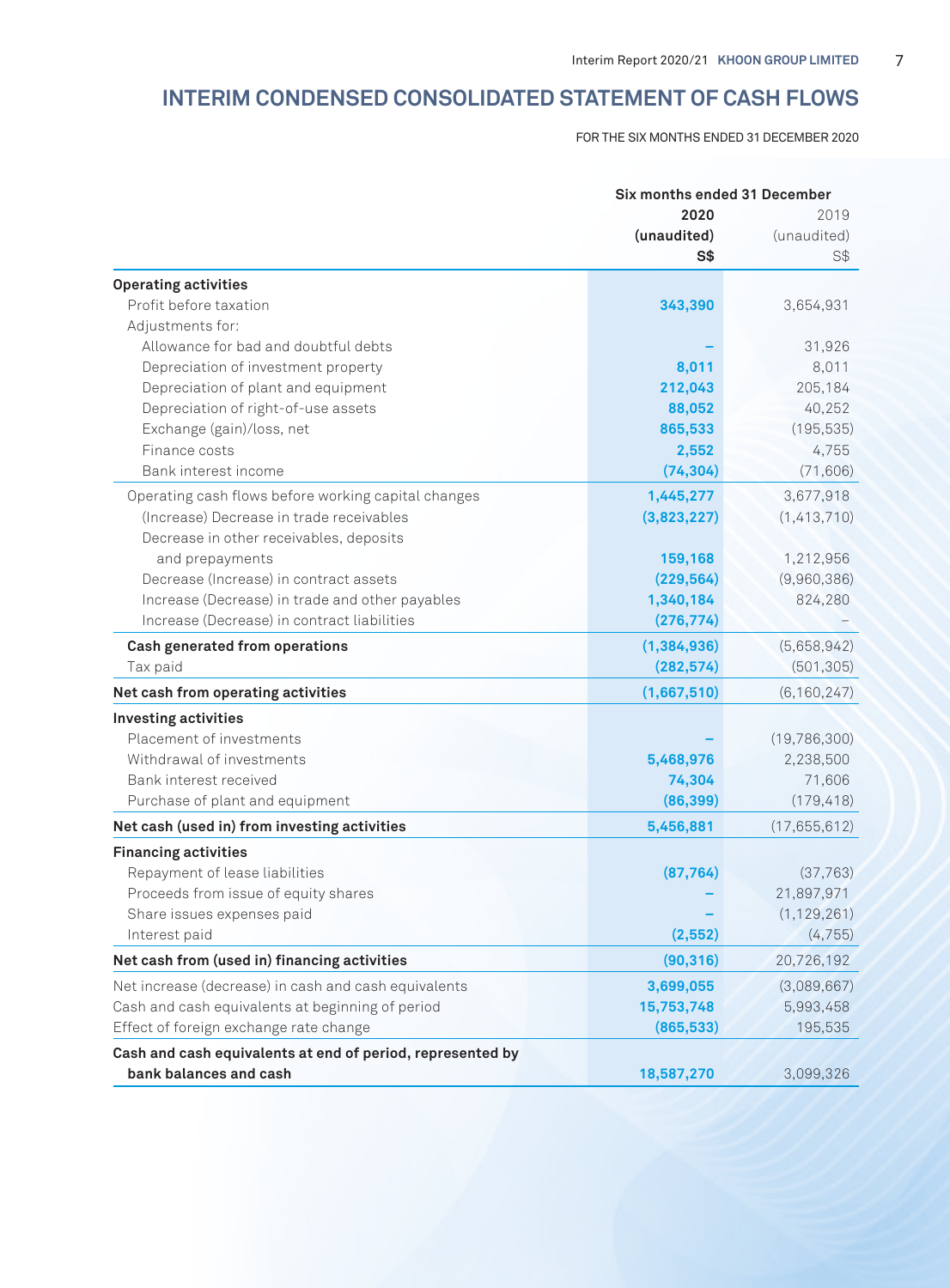FOR THE SIX MONTHS ENDED 31 DECEMBER 2020

# **1 GENERAL**

Khoon Group Limited (the "Company") was incorporated and registered as an exempted company in the Cayman Islands with limited liability on 24 July 2018 and its registered office is located at Windward 3, Regatta Office Park, P.O. Box 1350, Grand Cayman KY1-1108, Cayman Islands. The Company was registered with the Registrar of Companies in Hong Kong as a non-Hong Kong company under Part 16 of the Companies Ordinance (Chapter 622 of the Laws of Hong Kong) (the "Companies Ordinance") on 18 September 2018 and the principal place of business in Hong Kong is Unit B, 17/F, United Centre, 95 Queensway, Hong Kong. The head office and principal place of business of the Group is at Block 5000 Ang Mo Kio Avenue 5, #04-01, Techplace II, Singapore 569870. The shares of the Company have been listed on the Main Board of The Stock Exchange of Hong Kong Limited (the "Stock Exchange") since 5 July 2019.

The Company is a subsidiary of Lead Development Investment Limited ("Lead Development"), incorporated in the British Virgin Islands (the "BVI"), which is also the Company's ultimate holding company. Lead Development is owned by Mr. Ang Jui Khoon ("Mr. JK Ang") and his son Mr. Ang Kok Kwang ("Mr. KK Ang"). Upon the entering into the concert party deed dated 31 October 2018, Mr. JK Ang and Mr. KK Ang through Lead Development became the controlling shareholders of Khoon Group Limited and its subsidiaries (the "Group") (together referred to as the "Controlling Shareholders").

The Company is an investment holding company and the principal activities of its operating subsidiary, Khoon Engineering Contractor Pte Ltd ("Khoon Engineering"), incorporated in Singapore, are the provision of electrical engineering services.

The condensed interim consolidated financial statements are presented in Singapore Dollars ("S\$"), which is also the functional currency of the Company.

# **2 GROUP REORGANISATION AND BASIS OF PREPARATION AND PRESENTATION OF THE INTERIM CONDENSED CONSOLIDATED FINANCIAL STATEMENTS**

For the purpose of the listing of the shares of the Company on the Stock Exchange, the companies comprising the Group underwent a group reorganisation (the "Reorganisation") as set out in the section headed "History, Development and Reorganisation" to the prospectus of the Company dated 20 June 2019.

The Group resulting from the Reorganisation is regarded as a continuing entity. Accordingly, the interim condensed consolidated financial statements have been prepared to include the financial statements of the companies now comprising the Group.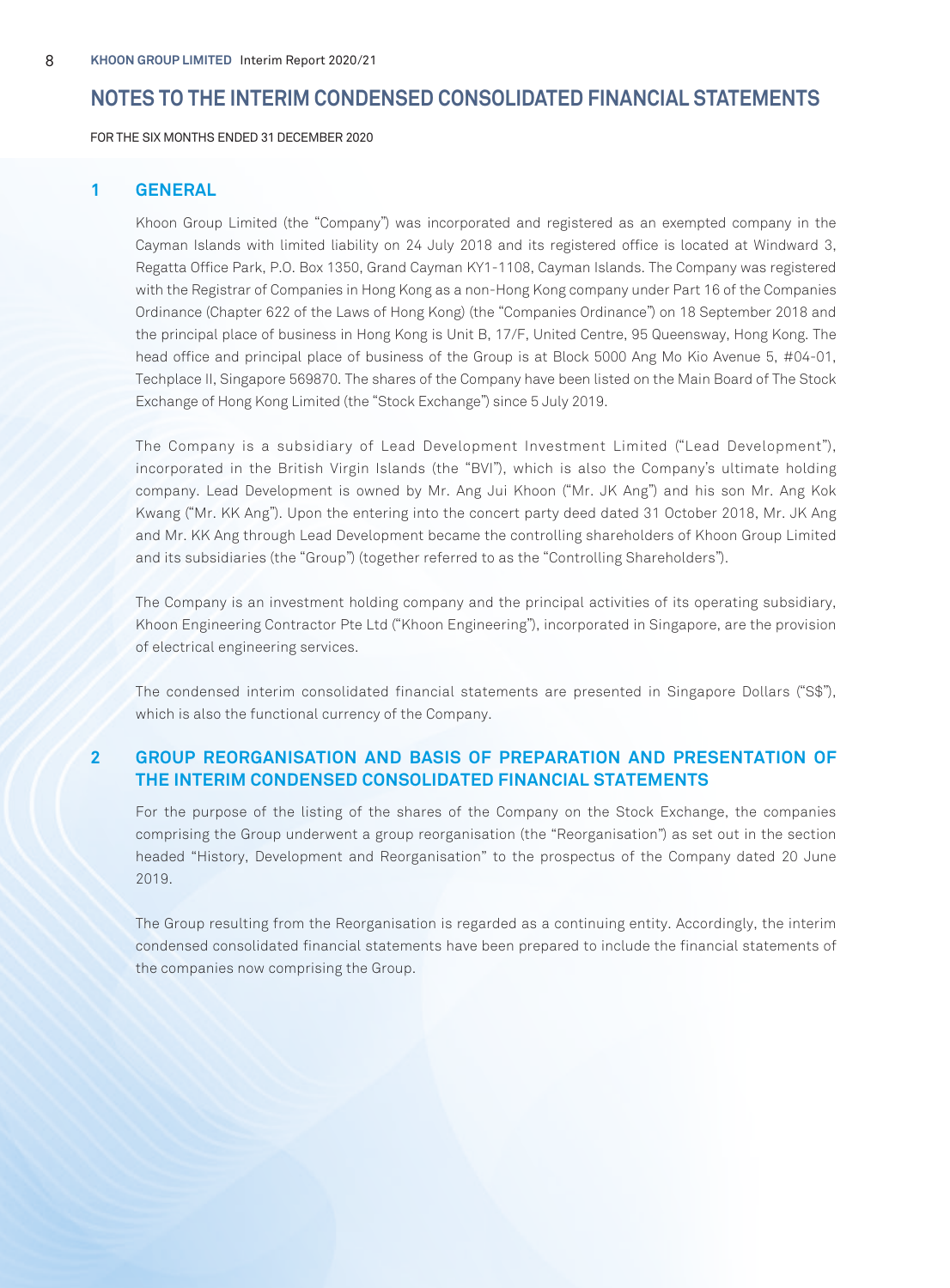FOR THE SIX MONTHS ENDED 31 DECEMBER 2020

# **3 ADOPTION OF NEW AND REVISED STANDARDS**

#### **New and revised International Financial Reporting Standards ("IFRSs") issued but not yet effective**

At the date of authorisation of these interim condensed consolidated financial statements, the Group has not early applied the following new and amendments to IFRS Standards or International Accounting Standards ("IAS") that have been issued but are not yet effective, which are relevant to the Group:

| Amendments to IFRS 3 | Reference to the Conceptual Framework <sup>1</sup>                       |
|----------------------|--------------------------------------------------------------------------|
| Amendments to IAS 37 | Onerous Contracts - Cost of Fulfilling a Contract <sup>1</sup>           |
| Amendments to IAS 16 | Property, Plant and Equipment: Proceeds before Intended Use <sup>1</sup> |
| Amendments to IFRSs  | Annual Improvements to IFRS Standards 2018-2020 <sup>1</sup>             |
| Amendments to IAS 1  | Classification of Liabilities as Current or Non-current <sup>2</sup>     |

1 Effective for annual periods beginning on or after 1 January 2022.

2 Effective for annual periods beginning on or after 1 January 2023.

The directors of the Company anticipate that the application of the other new and amendments to IFRS Standards will have no material impact on the Group's consolidated financial position and performance as well as disclosures in the foreseeable future.

# **4 SIGNIFICANT ACCOUNTING POLICIES**

#### **Basis of Accounting**

The interim condensed consolidated financial statements of the Group have been prepared in accordance with IFRS issued by the International Accounting Standards Board ("IASB").

In addition, the interim condensed consolidated financial statements include applicable disclosures required by the Rules Governing the Listing of Securities on the Stock Exchange ("Listing Rules") and the applicable disclosures required by the Companies Ordinance.

#### **5 REVENUE AND SEGMENT INFORMATION**

Revenue represents the fair value of amounts received and receivable from provision of electrical engineering services being recognised over time, mainly comprising of (i) assisting to obtain statutory approvals; (ii) customisation and/or installation of electrical systems; and (iii) testing and commissioning by the Group to external customers. It also represents the revenue from contracts with customers.

Information is reported to the executive directors of the Company, being the chief operating decision makers ("CODMs") of the Group, for the purposes of resource allocation and performance assessment. No other analysis of the Group's result nor assets and liabilities is regularly provided to the CODMs for review and the CODMs review the overall results and financial performance of the Group as a whole. Accordingly, only entity-wide disclosures on services, major customers and geographical information are presented in accordance with IFRS 8 Operating Segments.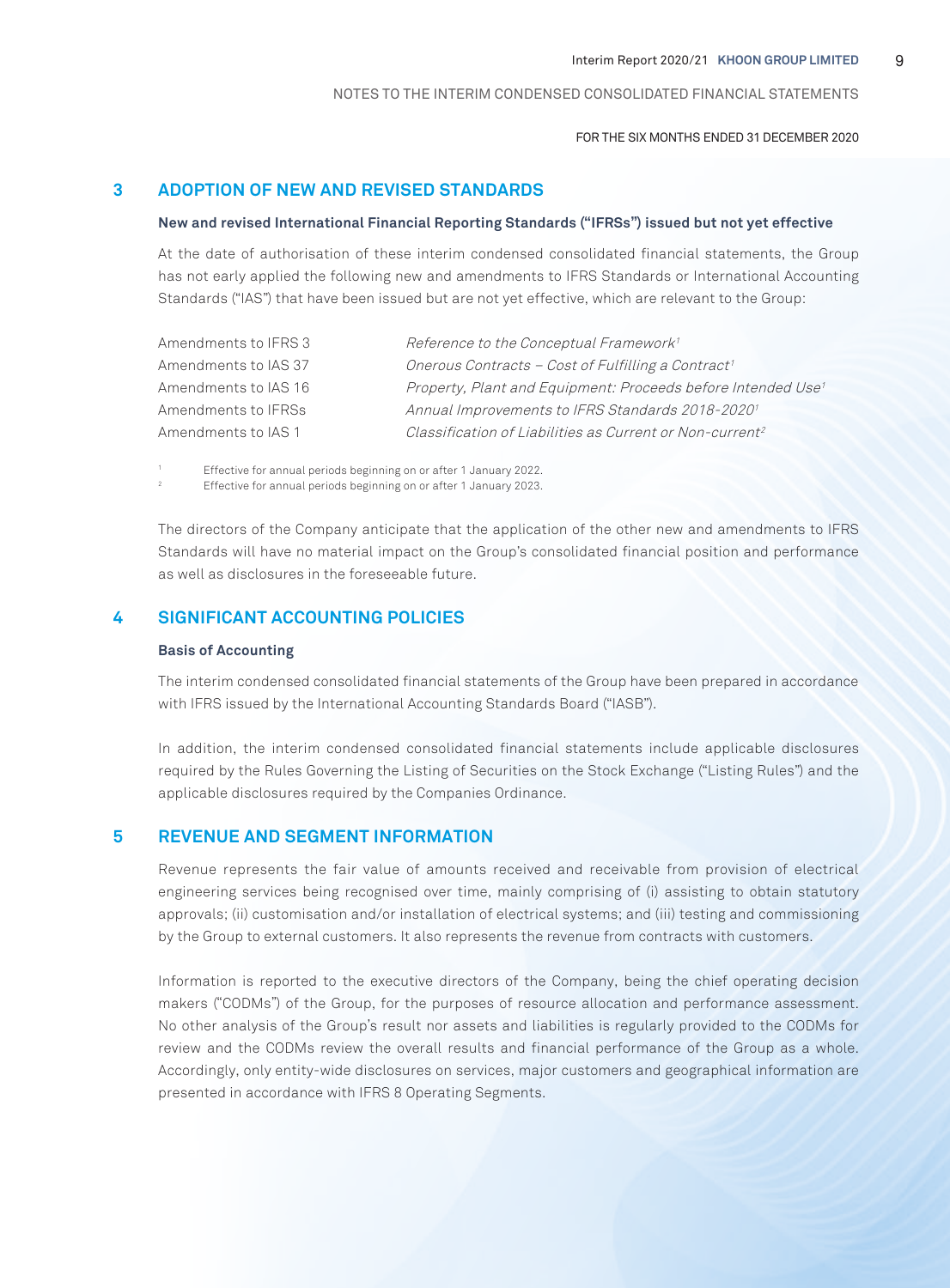FOR THE SIX MONTHS ENDED 31 DECEMBER 2020

# **5 REVENUE AND SEGMENT INFORMATION (continued)**

An analysis of the Group's revenue for the six months ended 31 December 2020 and 2019 is as follows:

|                                               | For the six months<br>ended 31 December |             |
|-----------------------------------------------|-----------------------------------------|-------------|
|                                               | 2020                                    | 2019        |
|                                               | (unaudited)                             | (unaudited) |
|                                               | S\$                                     | S\$         |
| Contract revenue from provision of electrical |                                         |             |
| engineering services, recognised over time    | 14,251,784                              | 26,172,657  |

All the Group's services are rendered directly with the customers. Contracts with the Group's customers are agreed in fixed-price with terms from 1 month to 52 months (2019: 1 month to 67 months).

Included in the Group's revenue for the six months ended 31 December 2020 is S\$8,178,531 (2019: S\$19,403,087) derived from the provision of electrical engineering services to the customers in public sector. Other revenue is derived from the provision of electrical engineering services to the customers in private sector.

#### **Transaction price allocated to the remaining performance obligations**

The following table shows the aggregate amount of the transaction price allocated to performance obligations that are unsatisfied (or partially satisfied) as at the end of the reporting period.

|                                                    |             | For the six months<br>ended 31 December |  |
|----------------------------------------------------|-------------|-----------------------------------------|--|
|                                                    |             |                                         |  |
|                                                    | 2020        | 2019                                    |  |
|                                                    | (unaudited) | (unaudited)                             |  |
|                                                    | S\$         | S\$                                     |  |
| Provision of electrical engineering services:      |             |                                         |  |
| - Within one year                                  | 43,336,932  | 38,741,183                              |  |
| - More than one year but not more than two years   | 12,957,618  | 16,577,321                              |  |
| - More than two years but not more than five years | 2,990,078   | 8,205,684                               |  |
|                                                    | 59,284,628  | 63,524,188                              |  |

Based on the information available to the Group at the end of the reporting period, the management of the Group expects the transaction price allocated to the unsatisfied (or partially satisfied) contracts as at 31 December 2020 and 2019 will be/has been recognised as revenue during the years ended/ending 30 June 2020 to 2024.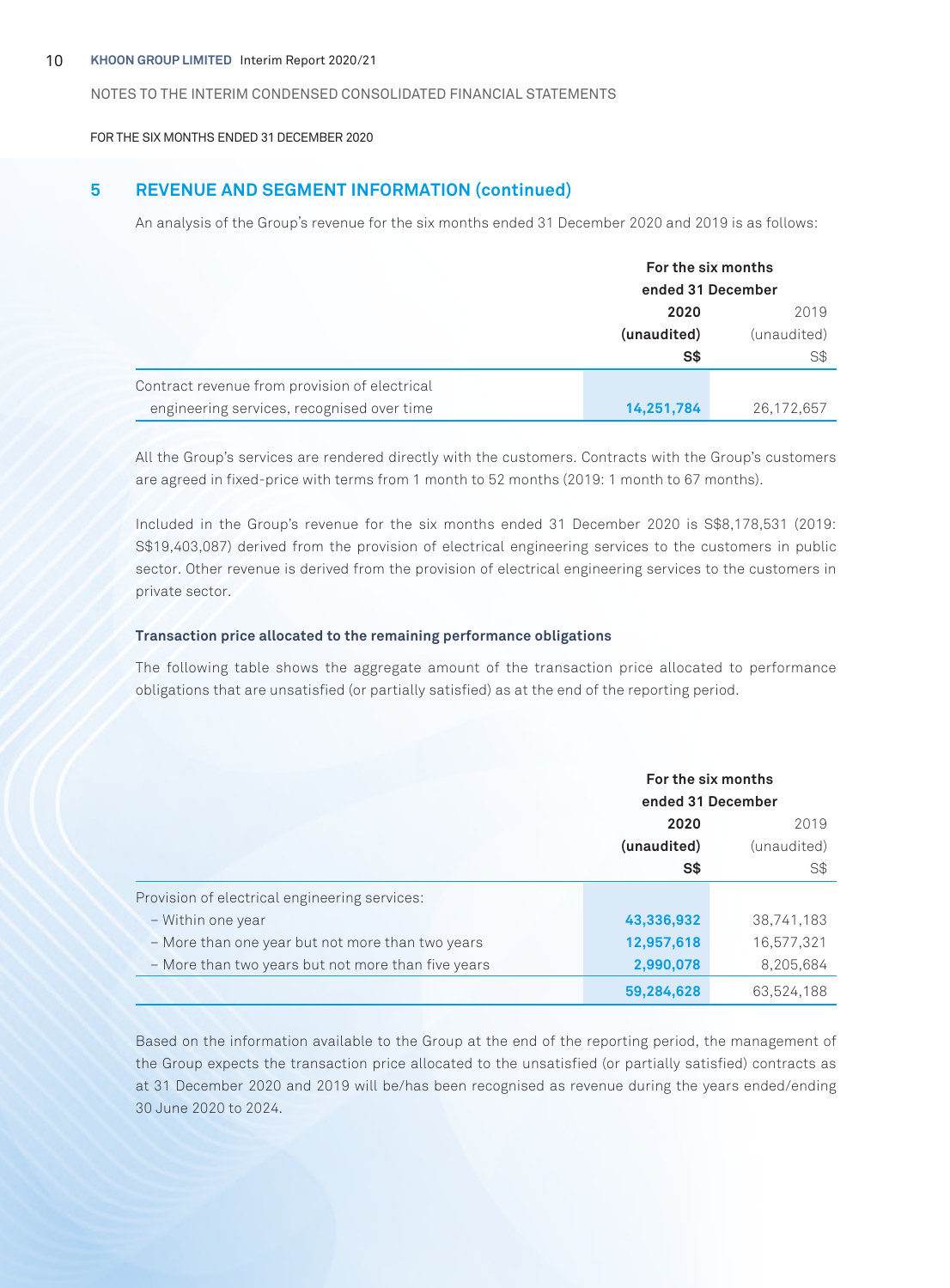#### FOR THE SIX MONTHS ENDED 31 DECEMBER 2020

# **5 REVENUE AND SEGMENT INFORMATION (continued)**

#### **Information about the major customers**

The revenue from customers individually contributing over 10% of the total revenue of the Group during the period are as follows:

|             | For the six months<br>ended 31 December |             |
|-------------|-----------------------------------------|-------------|
|             | 2020                                    | 2019        |
|             | (unaudited)                             | (unaudited) |
|             | $S*$                                    | S\$         |
| Customer I  | 6,907,904                               | 2,711,528   |
| Customer II | $N/A*$                                  | 3,101,342   |

Revenue did not contribute over 10% of the total revenue of the Group for the period.

#### **Geographical information**

The Group principally operates in Singapore, which is also its place of domicile. Revenue derived from Singapore represents 100% of the Group's total revenue for the six months ended 31 December 2020 (2019: 100%) based on the location of services delivered. The Group's non-current assets are all located in Singapore.

#### **6 a. OTHER INCOME**

|                            |             | For the six months<br>ended 31 December |  |
|----------------------------|-------------|-----------------------------------------|--|
|                            |             |                                         |  |
|                            | 2020        | 2019                                    |  |
|                            | (unaudited) | (unaudited)                             |  |
|                            | S\$         | S\$                                     |  |
| Bank interest income       | 74,304      | 71,606                                  |  |
| Government grants (Note 1) | 502,572     | 2,598                                   |  |
| Rental income              | 9,955       | 17,100                                  |  |
| Insurance payout           | 31,049      |                                         |  |
| Others                     | 1,792       | 1,854                                   |  |
|                            | 619,672     | 93,158                                  |  |

Note 1: Government grants mainly include COVID-19-related support by the Singapore Government to help companies tide through this period of economic uncertainty, such as the Foreign Worker Levy ("FWL") rebates and the Job Support Scheme ("JSS"). Under the JSS, the government will co-fund between 25% to 75% of the first S\$4,600 of gross monthly wages paid to each local employee in a 17-month period through cash subsidies.

All government grants are compensation for expenses or losses already incurred or for the purpose of giving immediate financial support to the Group with no future related costs.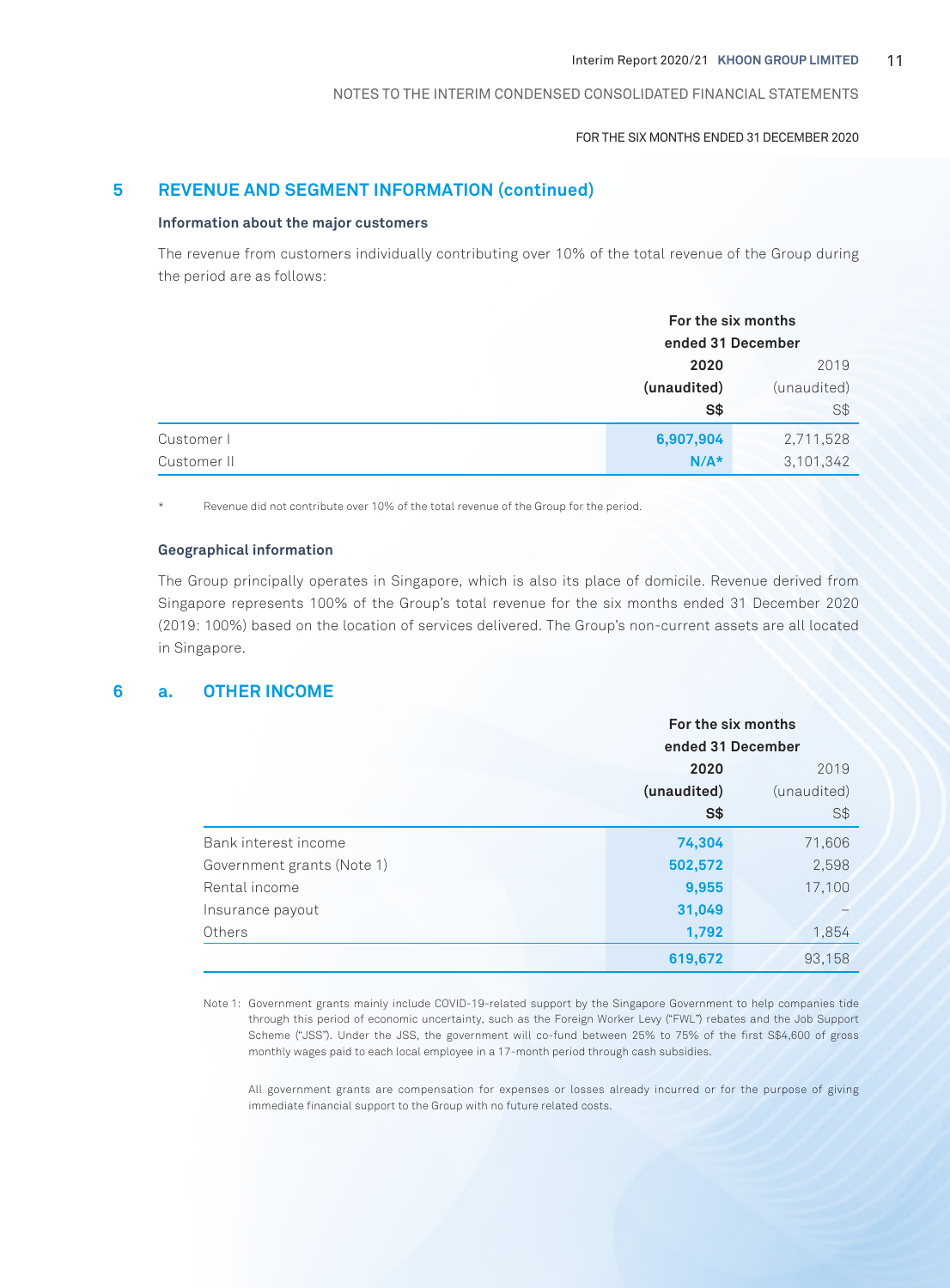#### 12 **KHOON GROUP LIMITED** Interim Report 2020/21

NOTES TO THE INTERIM CONDENSED CONSOLIDATED FINANCIAL STATEMENTS

FOR THE SIX MONTHS ENDED 31 DECEMBER 2020

# **6 b. OTHER GAINS AND LOSSES**

|                                                    | For the six months |                   |  |
|----------------------------------------------------|--------------------|-------------------|--|
|                                                    |                    | ended 31 December |  |
|                                                    | 2020               | 2019              |  |
|                                                    | (unaudited)        | (unaudited)       |  |
|                                                    | S\$                | S\$               |  |
| Exchange (loss) gain                               | (865, 533)         | 195,535           |  |
| Allowance for impairment loss on trade receivables |                    | (31, 925)         |  |
|                                                    | (865, 533)         | 163,610           |  |

# **7 FINANCE COSTS**

|                   | For the six months<br>ended 31 December |             |
|-------------------|-----------------------------------------|-------------|
|                   |                                         |             |
|                   | 2020                                    | 2019        |
|                   | (unaudited)                             | (unaudited) |
|                   | S\$                                     | S\$         |
| Interest on:      |                                         |             |
| Lease liabilities | 2,552                                   | 4,755       |

# **8 INCOME TAX EXPENSE**

|                                          | For the six months |             |
|------------------------------------------|--------------------|-------------|
|                                          | ended 31 December  |             |
|                                          | 2020<br>2019       |             |
|                                          | (unaudited)        | (unaudited) |
|                                          | S\$                | S\$         |
| Tax expense comprises:                   |                    |             |
| Current tax:                             |                    |             |
| - Singapore corporate income tax ("CIT") | 241,828            | 743,505     |
| Deferred tax expense (Note 22)           | (9, 157)           | 7,496       |
|                                          | 232,671            | 751,001     |

CIT is calculated at 17% of the estimated assessable profit. Singapore incorporated companies can also enjoy 75% tax exemption on the first S\$10,000 of normal chargeable income and a further 50% tax exemption on the next S\$190,000 of normal chargeable income for the Years of Assessment 2021 and 2022.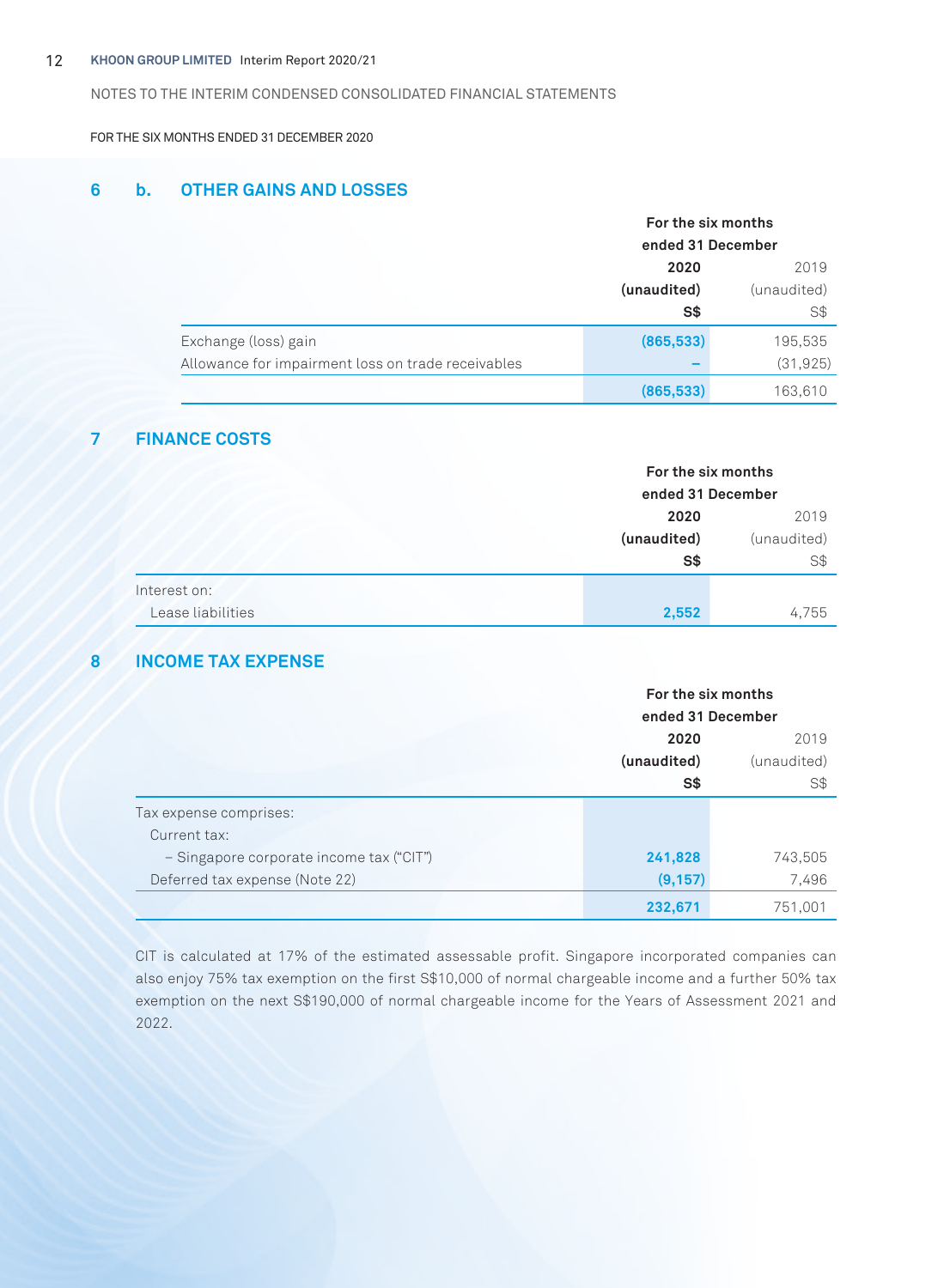#### FOR THE SIX MONTHS ENDED 31 DECEMBER 2020

# **8 INCOME TAX EXPENSE (continued)**

The income tax expense for the period can be reconciled to the profit before taxation per the interim condensed consolidated statement of profit or loss and other comprehensive income as follows:

|                                                       |                    | For the six months<br>ended 31 December |  |
|-------------------------------------------------------|--------------------|-----------------------------------------|--|
|                                                       | 2020               | 2019                                    |  |
|                                                       | (unaudited)<br>S\$ | (unaudited)<br>S\$                      |  |
| Profit before taxation                                | 343,390            | 3,654,931                               |  |
| Tax at applicable tax rate of 17%                     | 58,376             | 621,338                                 |  |
| Tax effect of expenses not deductible for tax purpose | 229,836            | 147.324                                 |  |
| Tax effect of income not taxable for tax purpose      | (46, 828)          |                                         |  |
| Effect of tax concessions and partial tax exemptions  | (8,713)            | (17,661)                                |  |
| Taxation for the reporting period                     | 232,671            | 751,001                                 |  |

# **9 PROFIT FOR THE PERIOD**

Profit for the period has been arrived at after charging (crediting):

|                                                                  | For the six months |             |  |
|------------------------------------------------------------------|--------------------|-------------|--|
|                                                                  | ended 31 December  |             |  |
|                                                                  | 2020               | 2019        |  |
|                                                                  | (unaudited)        | (unaudited) |  |
|                                                                  | S\$                | S\$         |  |
| Depreciation of plant and equipment                              | 212,043            | 205,184     |  |
| Depreciation of investment property                              | 8,011              | 8,011       |  |
| Depreciation of right-of-use assets                              | 88,052             | 40,252      |  |
| Listing expenses                                                 |                    | 818,835     |  |
| Directors' remuneration                                          | 488,070            | 498,287     |  |
| Other staff costs:                                               |                    |             |  |
| - Salaries and other benefits                                    | 1,201,574          | 2,222,009   |  |
| - Contributions to Central Provident Fund ("CPF")                | 76,042             | 76,218      |  |
| Total staff costs                                                | 1,765,686          | 2,796,514   |  |
| Cost of materials recognised as cost of services                 | 3,111,068          | 6,730,661   |  |
| Subcontractor costs recognised as cost of services               | 7,435,373          | 11,706,862  |  |
| Gross rental income from investment property recognised as       |                    |             |  |
| other income (Note 6a)                                           | (9,955)            | (17, 100)   |  |
| Less: Direct operating expenses incurred for investment property |                    |             |  |
| that generated rental income                                     | 1,052              | 1,036       |  |
|                                                                  | (8,903)            | (16,064)    |  |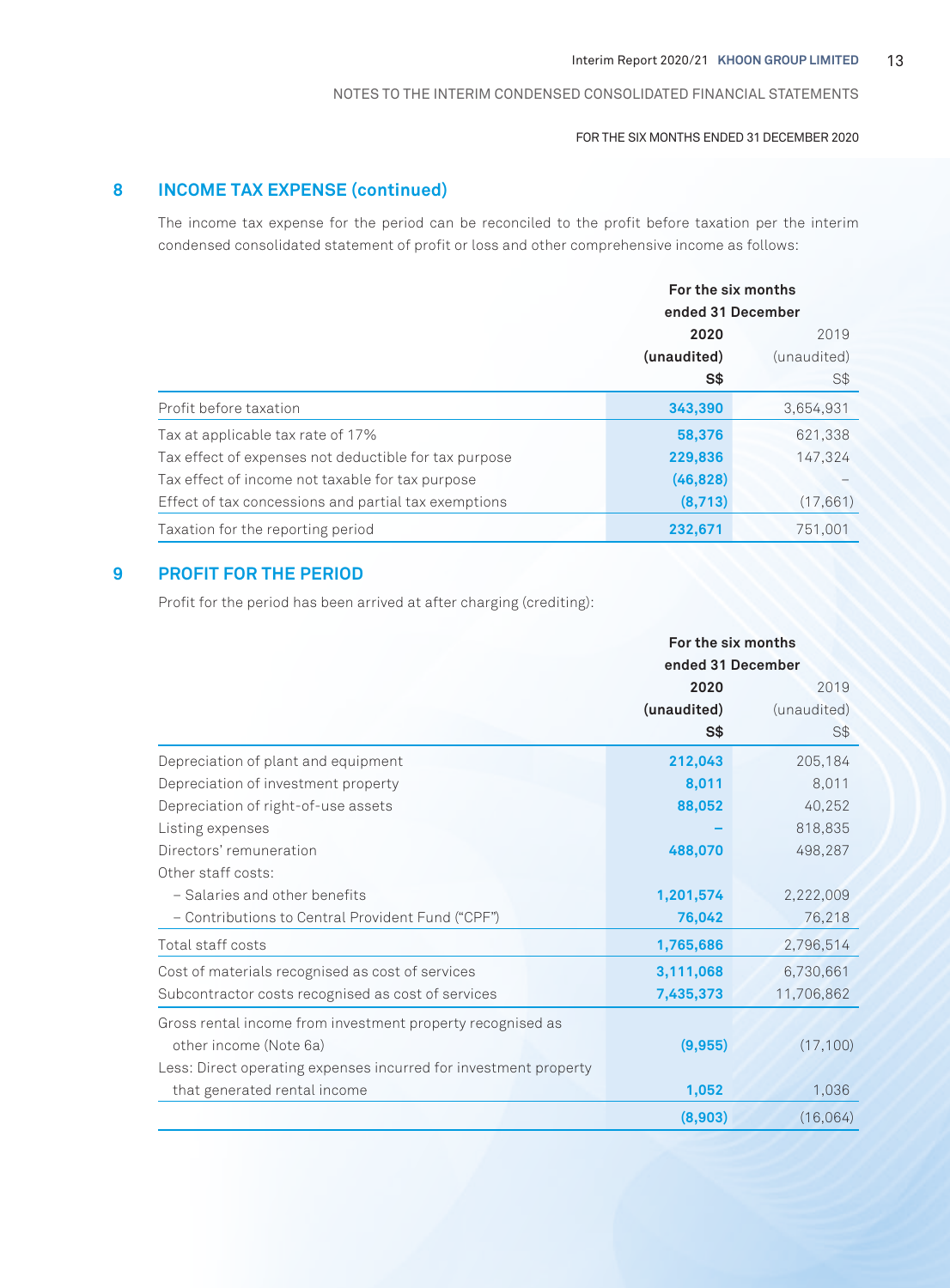FOR THE SIX MONTHS ENDED 31 DECEMBER 2020

# **10 DIVIDENDS**

No dividend has been declared by the Company or any Group entities during the six months ended 31 December 2019 and 2020 or subsequent to the month end.

# **11 EARNINGS PER SHARE**

The calculation of basic earnings per share is based on the following data:

|                                                                   | For the six months<br>ended 31 December |             |
|-------------------------------------------------------------------|-----------------------------------------|-------------|
|                                                                   | 2020                                    | 2019        |
|                                                                   | (unaudited)                             | (unaudited) |
| Profit for the period attributable to owners of the Company (S\$) | 110,719                                 | 2,903,930   |
| Weighted average number of ordinary shares in issue               | 1,000,000,000                           | 750,000,000 |
| Basic and diluted earnings per share (S\$ cents)                  | 0.011                                   | 0.39        |

The calculation of basic earnings per share for the six months ended 31 December 2020 and 2019 is based on the profit for the period attributable to owners of the Company and the weighted average number of shares in issue.

Diluted earnings per share is the same as the basic earnings per share because the Group had no dilutive securities that are convertible into shares during the six months ended 31 December 2020 and 2019.

# **12 PLANT AND EQUIPMENT**

|                                 | <b>Plant and</b> |           | <b>Office</b> | Motor     | <b>Furniture</b> |           |
|---------------------------------|------------------|-----------|---------------|-----------|------------------|-----------|
|                                 | machinery        | Computers | equipment     | vehicles  | and fittings     | Total     |
|                                 | S\$              | S\$       | S\$           | S\$       | S\$              | S\$       |
| Cost:                           |                  |           |               |           |                  |           |
| At 1 July 2019                  | 528,410          | 130,934   | 65,248        | 1,379,447 | 37,701           | 2,141,740 |
| Additions                       | 22,038           | 36,640    |               | 208,700   | 1,051            | 268,429   |
| At 30 June 2020                 | 550,448          | 167,574   | 65,248        | 1,588,147 | 38,752           | 2,410,169 |
| Additions                       |                  | 17,230    |               | 69,169    |                  | 86,399    |
| Disposals                       |                  | (190)     |               |           |                  | (190)     |
| At 31 December 2020             | 550,448          | 184,614   | 65,248        | 1,657,316 | 38,752           | 2,496,378 |
| Accumulated depreciation:       |                  |           |               |           |                  |           |
| At 1 July 2019                  | 264.676          | 127.101   | 24,451        | 835,865   | 8.405            | 1,260,498 |
| Charge for the year             | 109,173          | 20,615    | 13,632        | 265,262   | 7,751            | 416,433   |
| At 30 June 2020                 | 373.849          | 147.716   | 38.083        | 1,101,127 | 16,156           | 1.676.931 |
| Charge for the period           | 53,028           | 19,535    | 5,406         | 130,427   | 3,647            | 212,043   |
| Written off                     |                  | (190)     |               |           |                  | (190)     |
| At 31 December 2020             | 426,877          | 167,061   | 43,489        | 1,231,554 | 19,803           | 1,888,784 |
| <b>Carrying amounts:</b>        |                  |           |               |           |                  |           |
| At 30 June 2020 (audited)       | 176,599          | 19,858    | 27,165        | 487,020   | 22,596           | 733,238   |
| At 31 December 2020 (unaudited) | 123,571          | 17,553    | 21,759        | 425,762   | 18,949           | 607,594   |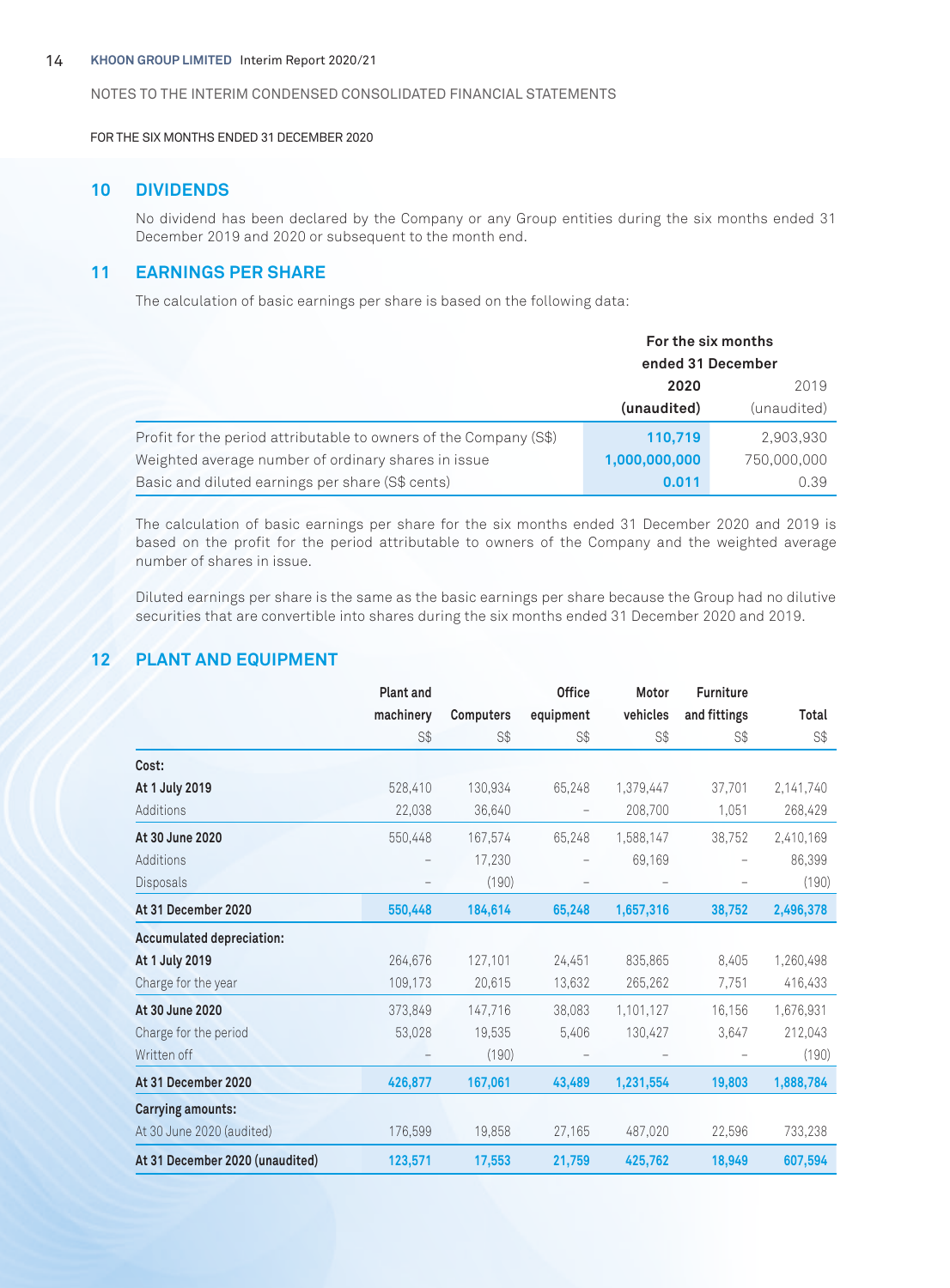#### FOR THE SIX MONTHS ENDED 31 DECEMBER 2020

# **12 PLANT AND EQUIPMENT (continued)**

The above items of property, plant and equipment are depreciated on a straight-line basis at the following useful lives:

| Plant and machinery    | 5 years |
|------------------------|---------|
| Computers              | 1 year  |
| Office equipment       | 5 years |
| Motor vehicles         | 5 years |
| Furniture and fittings | 5 years |

# **13 INVESTMENT PROPERTY**

|                                              | As at       | As at     |
|----------------------------------------------|-------------|-----------|
|                                              | 31 December | 30 June   |
|                                              | 2020        | 2020      |
|                                              | (unaudited) | (audited) |
|                                              | S\$         | S\$       |
| Cost:                                        |             |           |
| At beginning and end of the reporting period | 933,509     | 933,509   |
| <b>Accumulated depreciation:</b>             |             |           |
| At beginning of the reporting period         | 77,597      | 61,575    |
| Charge for the reporting period              | 8,011       | 16,022    |
| At end of the reporting period               | 85,608      | 77,597    |
| Carrying amount:                             |             |           |
| At end of the reporting period               | 847,901     | 855,912   |

The investment property is leased to a third party. The leases contain initial non-cancellable period of two years. Subsequent renewal are negotiated with the lessees.

The investment property is depreciated on a straight-line basis over 57 years.

As at 31 December 2020, the fair values of the investment property amounted to S\$1,020,000 (As at 30 June 2020: S\$1,020,000). The fair value measurement of the Group's investment property as at 31 January 2019 was carried out by Ascent Partners Valuation Service Limited, an independent valuer not related to the Group, and who has the appropriate qualifications and relevant experience. Management has assessed that the key inputs and assumptions used by the valuer for valuation date 31 January 2019 remain applicable and reasonable as at 30 June 2020 and 31 December 2020.

The fair values were based on comparable market transactions of similar properties in the neighbourhood that have been transferred in the open market with the significant unobservable input being the price per square meter where any significant isolated increase (decrease) in this input would result in a significantly higher (lower) fair value measurement.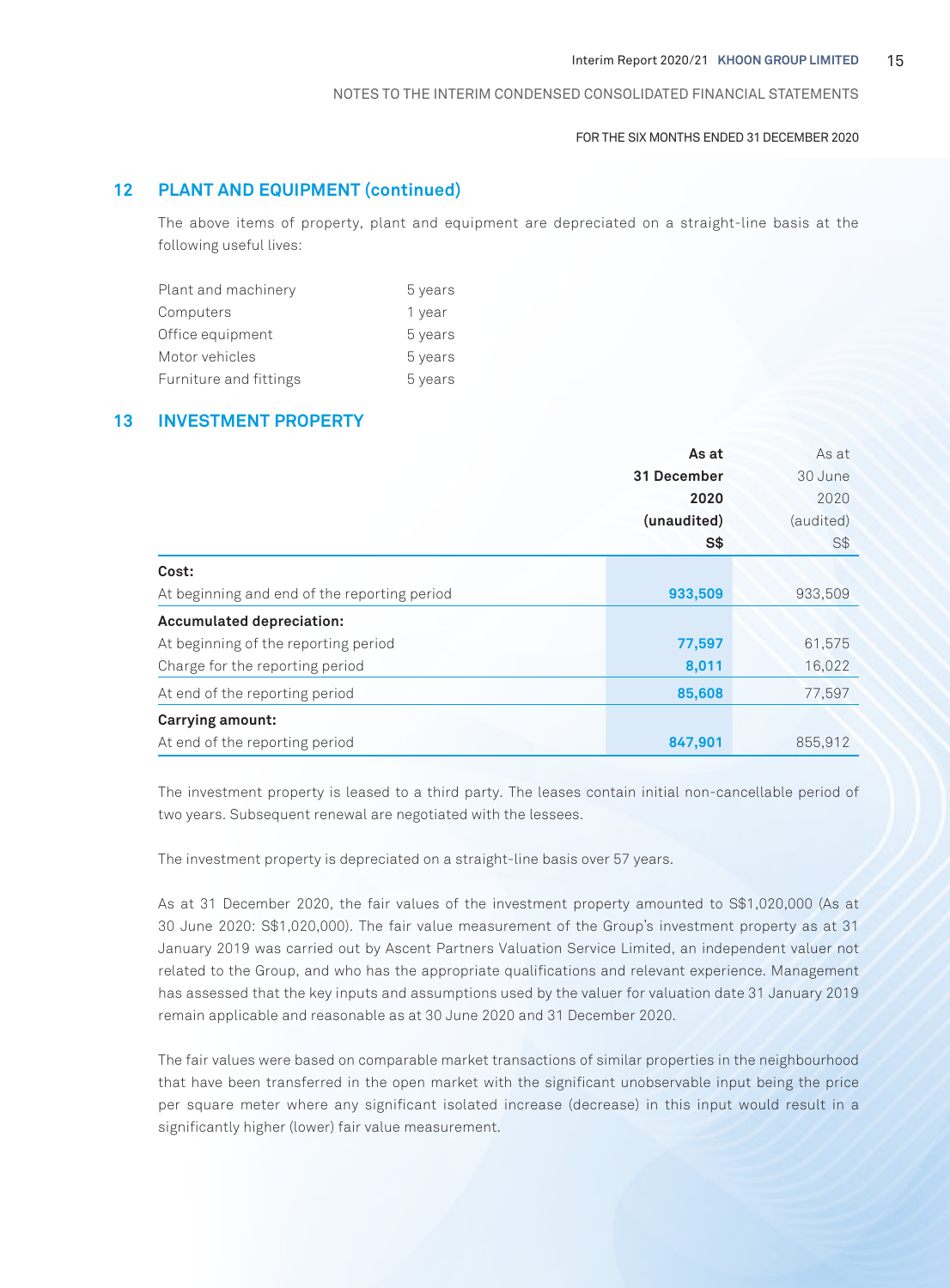FOR THE SIX MONTHS ENDED 31 DECEMBER 2020

# **13 INVESTMENT PROPERTY (continued)**

The investment property is categorised within level 3 of the fair value hierarchy.

In estimating the fair value of the property, the highest and best use of the property is its current use.

Details of the Group's investment properties and information about the fair value hierarchy as at the end of each period are as follows:

|                             | Fair value as at |                |           |
|-----------------------------|------------------|----------------|-----------|
|                             |                  | 31 December    | 30 June   |
| <b>Address</b>              | <b>Tenure</b>    | 2020           | 2020      |
|                             |                  | S <sub>3</sub> | S\$       |
| Level 3                     |                  |                |           |
| No.3 Ang Mo Kio St. #04-34, |                  |                |           |
| Link@AMK, Singapore 569139  | 57 years         | 1,020,000      | 1,020,000 |

# **14 RIGHT-OF-USE ASSETS (GROUP AS A LESSEE)**

|                                           |                    |               | <b>Office</b> |         |
|-------------------------------------------|--------------------|---------------|---------------|---------|
|                                           | <b>Dormitories</b> | <b>Office</b> | equipment     | Total   |
|                                           | S\$                | S\$           | S\$           | S\$     |
| Cost:                                     |                    |               |               |         |
| At 1 July 2019 (Upon adoption of IFRS 16) | 88,141             | 232,804       | 11,213        | 332,158 |
| Additions                                 | 178,416            |               |               | 178,416 |
| At 30 June 2020                           | 266,557            | 232,804       | 11,213        | 510,574 |
| Additions                                 |                    |               |               |         |
| At 31 December 2020                       | 266,557            | 232,804       | 11,213        | 510,574 |
| <b>Accumulated Depreciation:</b>          |                    |               |               |         |
| At 1 July 2019 (Upon adoption of IFRS 16) | 42,308             | 51,734        | 2,616         | 96,658  |
| Charge for the year                       | 79,478             | 77,601        | 2,243         | 159,322 |
| At 30 June 2020                           | 121,786            | 129,335       | 4,859         | 255,980 |
| Additions                                 | 48,130             | 38,801        | 1,121         | 88,052  |
| At 31 December 2020                       | 169,916            | 168,136       | 5,980         | 344,032 |
| <b>Carrying amount</b>                    |                    |               |               |         |
| At 30 June 2020 (audited)                 | 144,771            | 103,469       | 6,354         | 254,594 |
| At 31 December 2020 (unaudited)           | 96,641             | 64,668        | 5,233         | 166,542 |

The Group leases several assets including staff dormitories, office and office equipment. The lease term is two to five years (30 June 2020: two to five years).

The Group has no options to purchase any of its leased assets at the end of the lease term. The Group's obligations are secured by the lessors' title to the leased assets for such leases.

The maturity analysis of lease liabilities is presented in Note 21.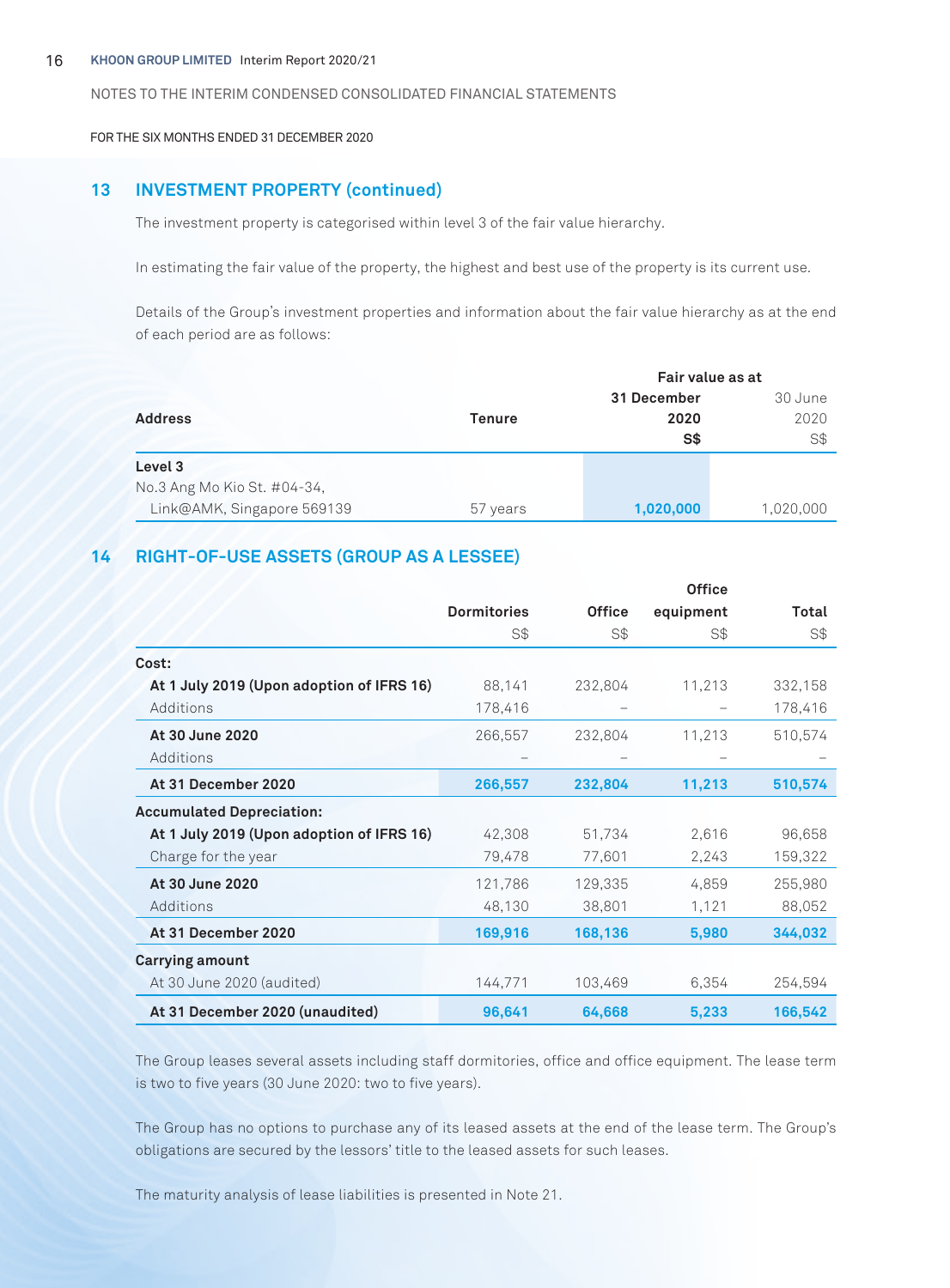#### FOR THE SIX MONTHS ENDED 31 DECEMBER 2020

# **14 RIGHT-OF-USE ASSETS (GROUP AS A LESSEE) (continued)**

#### **Amounts recognised in profit or loss**

|                                                      | For the six months<br>ended 31 December |             |
|------------------------------------------------------|-----------------------------------------|-------------|
|                                                      |                                         |             |
|                                                      | 2020                                    |             |
|                                                      | (unaudited)                             | (unaudited) |
|                                                      | S\$                                     | S\$         |
| Depreciation expense on right-of-use assets (Note 9) | 88,052                                  | 40,252      |
| Interest expense on lease liabilities (Note 7)       | 2,552                                   | 4,755       |
| Expense relating to short-term leases                | 7,272                                   | 30,074      |

As at 31 December 2020, the Group is committed to S\$Nil (30 June 2020: S\$4,800) for short-term leases.

The total cash outflow for leases during the six months ended 31 December 2020 amount to S\$97,586 (31 December 2019: S\$94,672).

# **15 TRADE RECEIVABLES**

|                                    | As at       | As at      |
|------------------------------------|-------------|------------|
|                                    | 31 December | 30 June    |
|                                    | 2020        | 2020       |
|                                    | (unaudited) | (audited)  |
|                                    | S\$         | $S$ \$     |
| Trade receivables                  | 6,911,291   | 3,088,064  |
| Less: Allowance for doubtful debts | (233, 811)  | (233, 811) |
|                                    | 6,677,480   | 2,854,253  |

The Group grants a credit term to customers of typically 30 to 35 days from invoice date for trade receivables to all customers, for the six months ended 31 December 2020 (30 June 2020: 30 to 35 days). The following is an aged analysis of trade receivables, net of allowance for doubtful debts, presented based on the invoice date which approximated the revenue recognition date at the end of each reporting period:

|                     | As at       | As at          |
|---------------------|-------------|----------------|
|                     | 31 December | 30 June        |
|                     | 2020        | 2020           |
|                     | (unaudited) | (audited)      |
|                     | <b>S\$</b>  | S <sub>3</sub> |
| Within 30 days      | 5,486,953   | 1,726,441      |
| 31 days to 60 days  | 3,151       | 326,514        |
| 61 days to 90 days  | 709,997     | 384,793        |
| 91 days to 120 days | 43,335      | 14,964         |
| More than 120 days  | 434,044     | 401.541        |
|                     | 6,677,480   | 2.854.253      |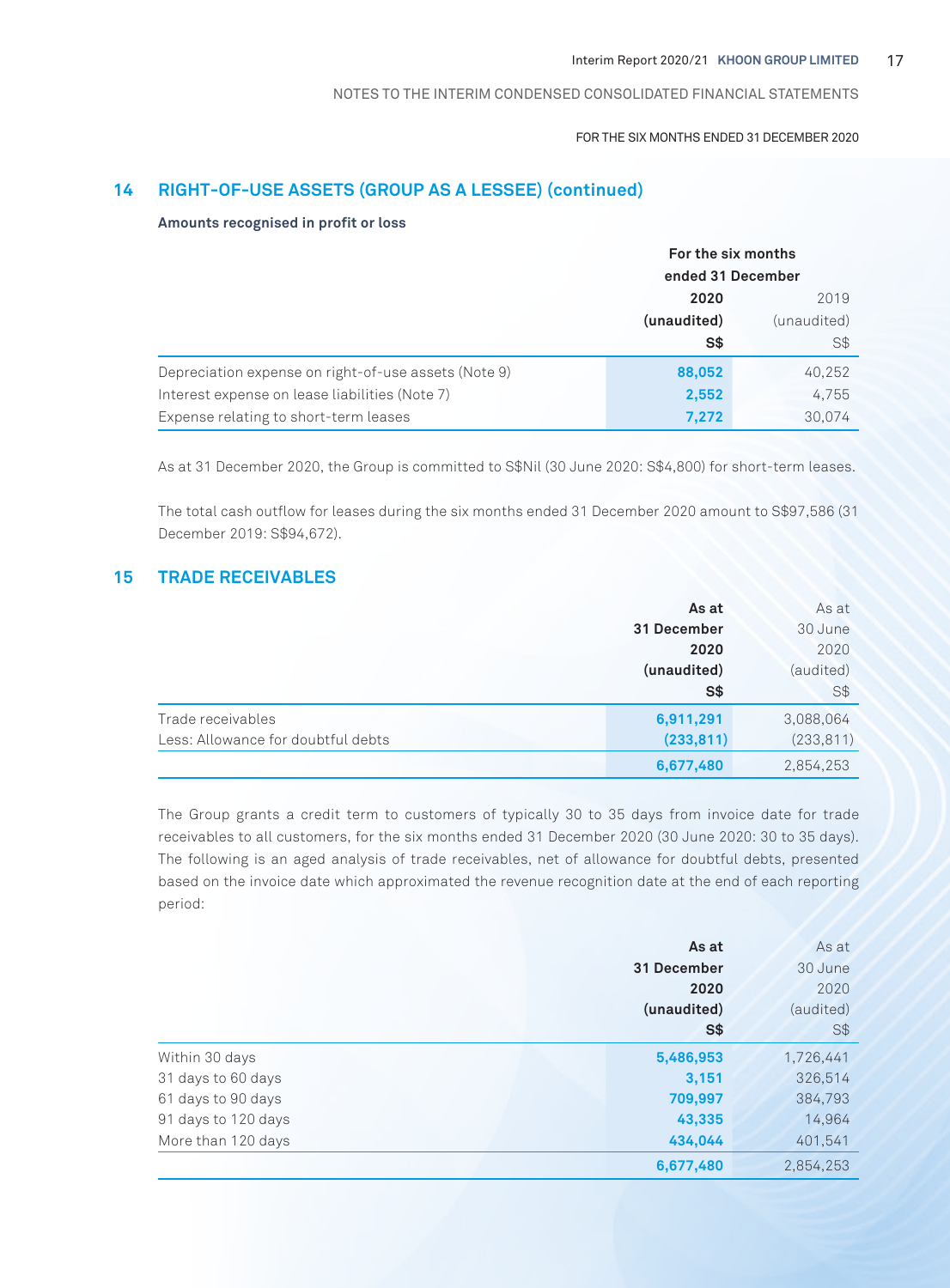#### 18 **KHOON GROUP LIMITED** Interim Report 2020/21

#### NOTES TO THE INTERIM CONDENSED CONSOLIDATED FINANCIAL STATEMENTS

FOR THE SIX MONTHS ENDED 31 DECEMBER 2020

# **15 TRADE RECEIVABLES (continued)**

Before accepting any new customer, the Group has assessed the potential customer's credit quality and defined credit limit to each customer on individual basis. Limits attributed to customers are reviewed when necessary. The majority of the Group's trade receivables that are neither past due nor impaired have good credit quality with reference to respective settlement history.

The Group does not charge interest or hold any collateral over these balances.

The Group applies the simplified approach to provide impairment loss measured as expected credit losses ("ECL") prescribed by IFRS 9.

To measure the ECL of trade receivables, trade receivables are assessed individually for all customers.

As part of the Group's credit risk management, the Group assesses the impairment for its customers by reference to past default experience and current past due exposure of the debtor and an analysis of the debtor's current financial position, adjusted for factors that are specific to the debtors, general economic conditions and an assessment of both the current as well as forecast direction of conditions at the reporting date.

The estimated loss rates are estimated based on historical observed default rates over the expected life of the debtors and are adjusted for forward-looking information that is available without undue cost or effort. As at 31 December 2020, the Group recognised S\$233,811 impairment allowance based on individual assessment for all customers.

There had been no changes in the estimation techniques or significant assumption made during the current reporting period.

The table below is an analysis of trade receivables as at the end of each reporting period:

#### **Analysis of trade receivables:**

|                                | As at       | As at      |
|--------------------------------|-------------|------------|
|                                | 31 December | 30 June    |
|                                | 2020        | 2020       |
|                                | (unaudited) | (audited)  |
|                                | S\$         | S\$        |
| Not past due and not impaired  | 5,486,953   | 1,726,441  |
| Past due but not impaired      | 1,190,527   | 1,127,812  |
|                                | 6,677,480   | 2,854,253  |
| Past due and impaired          | 233,811     | 233,811    |
| Less: Allowance for impairment | (233, 811)  | (233, 811) |
|                                | 6,677,480   | 2,854,253  |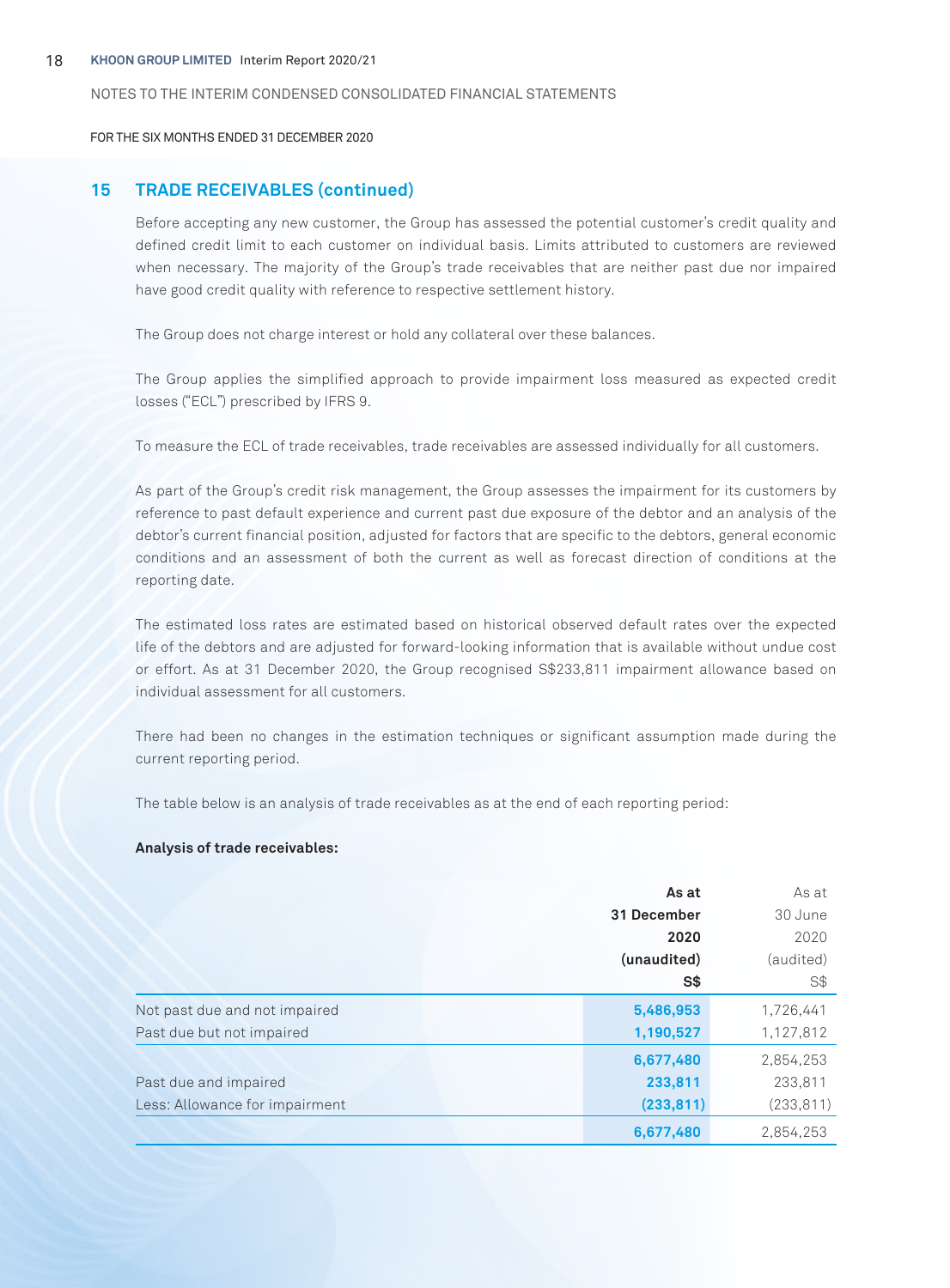#### FOR THE SIX MONTHS ENDED 31 DECEMBER 2020

# **15 TRADE RECEIVABLES (continued)**

The following is an analysis of trade receivables by age, presented based on the due date at the end of each reporting period, net of allowance for impairment losses:

Receivables that are past due but not impaired:

|                     | As at       | As at     |
|---------------------|-------------|-----------|
|                     | 31 December | 30 June   |
|                     | 2020        | 2020      |
|                     | (unaudited) | (audited) |
|                     | <b>S\$</b>  | S\$       |
| Within 30 days      | 3,151       | 326,514   |
| 31 days to 60 days  | 709,997     | 384,793   |
| 61 days to 90 days  | 43,335      | 14,964    |
| 91 days to 120 days | -           | 6,212     |
| More than 120 days  | 434,044     | 395,329   |
|                     | 1,190,527   | 1,127,812 |

Included in the Group's trade receivables are carrying amount of approximately S\$1,190,527 which are past due as at 31 December 2020 (30 June 2020: S\$1,127,812), for which the Group has not provided for impairment loss as there has not been a significant change in credit quality and the amounts are still considered recoverable based on repayment history of respective customers. Management has assessed that the receivables as at 31 December 2020 that are past due beyond 90 days are not in default as a significant portion of these relate to backcharges to a subcontractor, to which the Group is in a net payable position as at 31 December 2020.

Movements in the allowance for impairment losses on trade receivables:

|                                          | As at       | As at     |
|------------------------------------------|-------------|-----------|
|                                          | 31 December | 30 June   |
|                                          | 2020        | 2020      |
|                                          | (unaudited) | (audited) |
|                                          | S\$         | S\$       |
| Balance at beginning of reporting period | 233,811     | 22,325    |
| Impairment losses recognised             |             | 211,486   |
| Balance at end of reporting period       | 233,811     | 233,811   |

The movement for the six months ended 31 December 2020, i.e., in lifetime ECL, has been recognised for trade receivables in accordance with the simplified approach set in IFRS 9.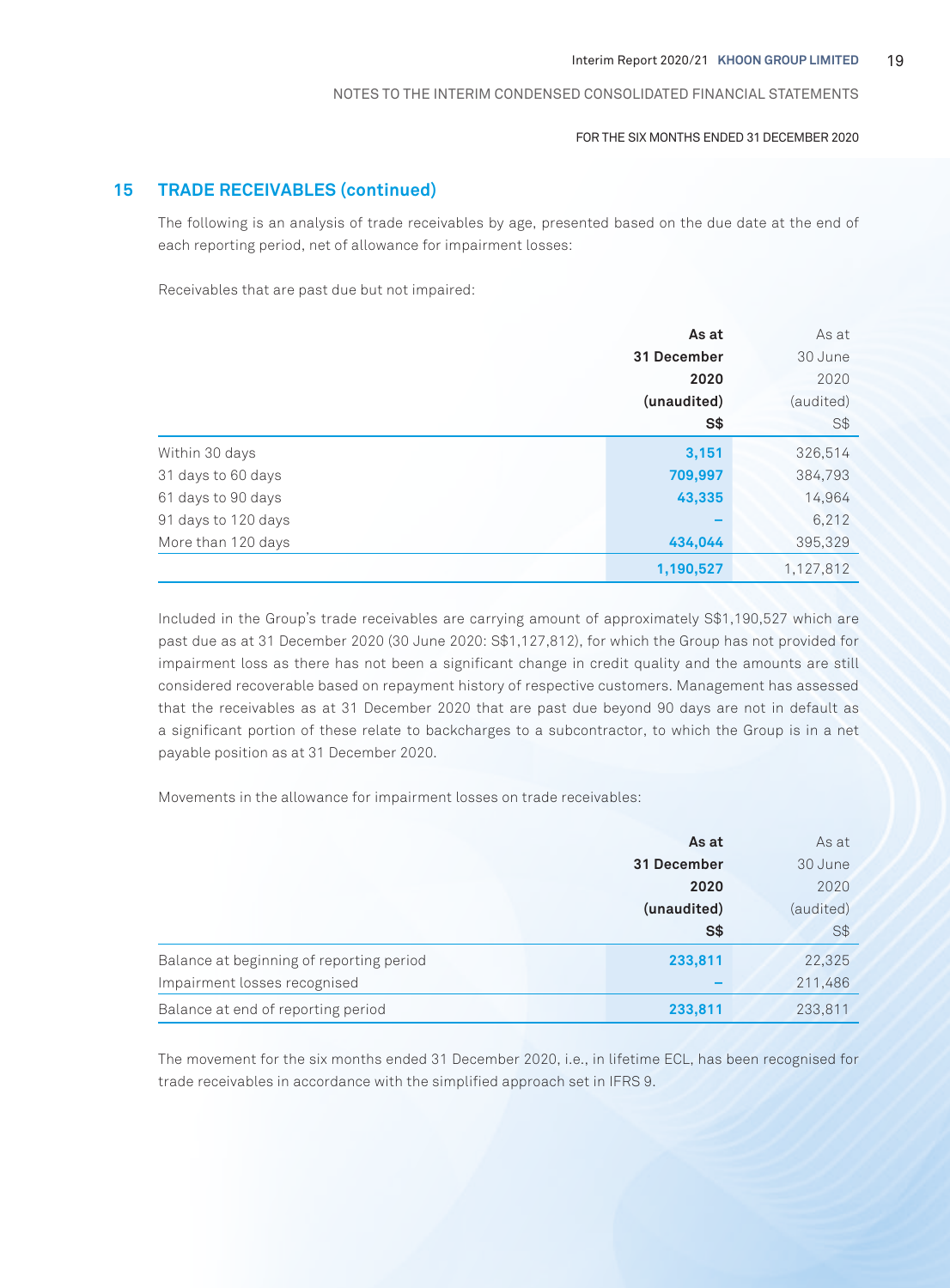FOR THE SIX MONTHS ENDED 31 DECEMBER 2020

#### **16 a. DEPOSITS**

The amounts as at 30 June 2020 and 31 December 2020 relate to cash deposits placed directly either with a customer or with a bank (for performance guarantee issued) as security for due performance and observance of the Group's obligations under contracts entered into between the Group and its customers, where the projects are due to be completed in November 2022 and March 2022 respectively.

The management considered the ECL for such deposit to be insignificant as at 30 June 2020 and 31 December 2020.

#### **b. OTHER RECEIVABLES, DEPOSITS AND PREPAYMENTS**

|                          | As at       | As at          |
|--------------------------|-------------|----------------|
|                          | 31 December | 30 June        |
|                          | 2020        | 2020           |
|                          | (unaudited) | (audited)      |
|                          | $S*$        | S <sup>†</sup> |
| Deposits (Note)          | 458,874     | 476,999        |
| Prepayments              | 106,923     | 28,353         |
| Grant receivables (Note) | 19,780      | 244,056        |
| Others (Note)            | 82,037      | 77,374         |
|                          | 667,614     | 826,782        |

Note: The management considered the ECL for deposits, grant receivables and others to be insignificant as at 31 December 2020 and 30 June 2020.

# **17 CONTRACT ASSETS/LIABILITIES**

The following is the analysis of the contract assets and contract liabilities for financial reporting purpose:

|                      | As at       | As at          |
|----------------------|-------------|----------------|
|                      | 31 December | 30 June        |
|                      | 2020        | 2020           |
|                      | (unaudited) | (audited)      |
|                      | S\$         | S <sup>†</sup> |
| Contract assets      | 39,861,926  | 39,632,362     |
| Contract liabilities | (23, 754)   | (300, 528)     |
|                      | 39,838,172  | 39,331,834     |

Contract assets (retention receivables) and contract liabilities arising from the same contract are presented on a net basis above. In the analysis below, these contract assets (retention receivables) and contract liabilities are presented on a gross basis.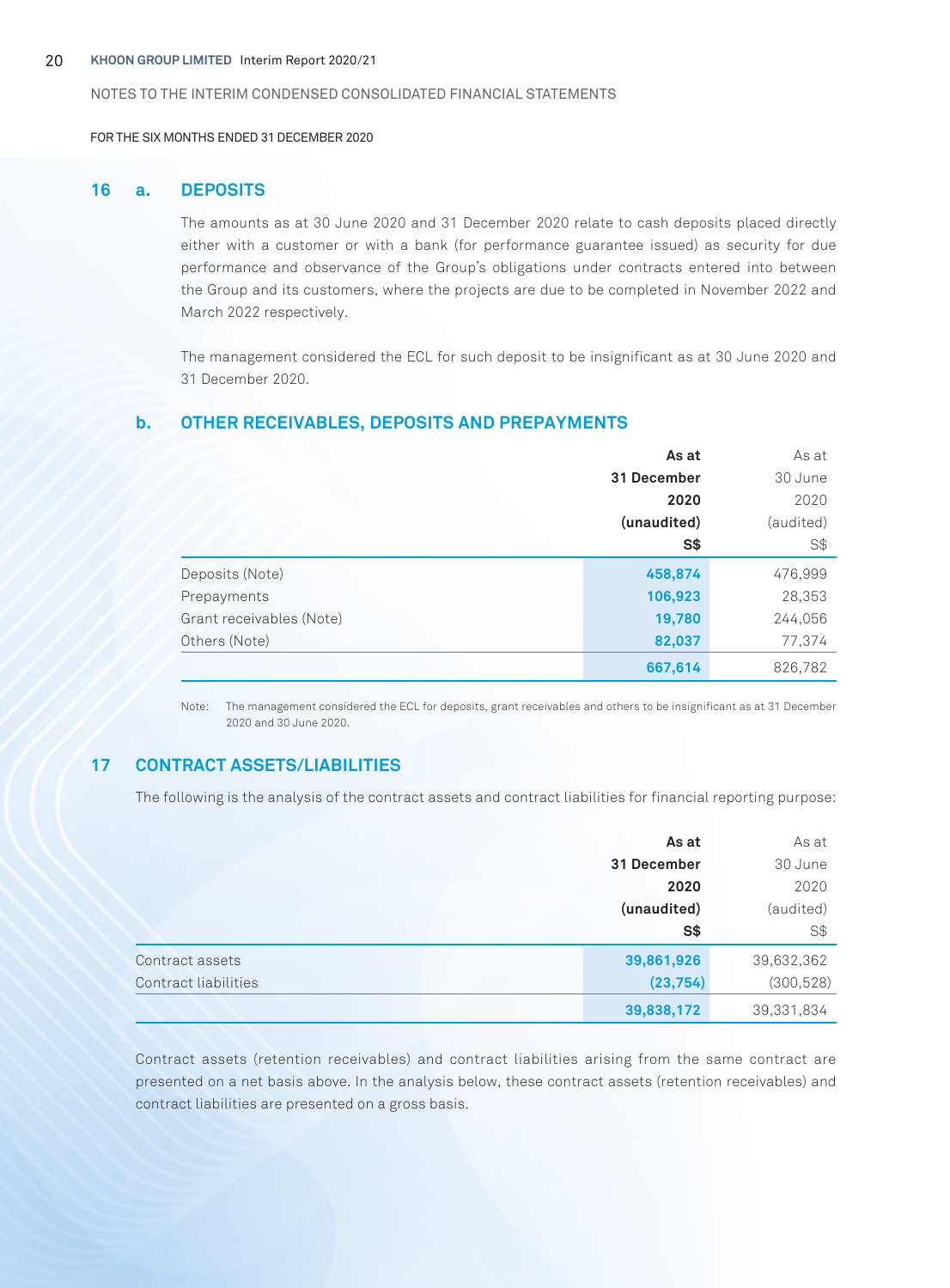#### FOR THE SIX MONTHS ENDED 31 DECEMBER 2020

# **17 CONTRACT ASSETS/LIABILITIES (continued)**

Contract assets (retention receivables) and contract liabilities arising from the same contract are presented on a net basis above. In the analysis below, these contract assets (retention receivables) and contract liabilities are presented on a gross basis, with the effect of grossing up being S\$Nil as at 31 December 2020 (30 June 2020: S\$56,875).

#### **Contract assets**

Amounts represent the Group's rights to considerations from customers for the provision of electrical engineering services, which arise when: (i) the Group completed the relevant services under such contracts and pending formal certification by the customers; and (ii) the customers withhold certain amounts payable to the Group as retention money to secure the due performance of the contracts for a period of generally 12 months (defect liability period) after completion of the relevant works. Any amount previously recognised as a contract asset is reclassified to trade receivables at the point at which it becomes unconditional and is invoiced to the customer.

The Group's contract assets are analysed as follows:

|                                       | As at       | As at      |
|---------------------------------------|-------------|------------|
|                                       | 31 December | 30 June    |
|                                       | 2020        | 2020       |
|                                       | (unaudited) | (audited)  |
|                                       | $S*$        | S\$        |
| Retention receivables                 | 5,331,815   | 4,712,601  |
| Less: Allowance for impairment losses | (205,000)   | (205,000)  |
| Others (Note)                         | 34,735,111  | 35,181,636 |
|                                       | 39,861,926  | 39,689,237 |

Note: Others represent the revenue not yet billed to the customers, for which the Group has completed the relevant services under such contracts but yet to be certified by architects, surveyors or other representatives appointed by the customers.

Changes of contract assets were mainly due to changes in: (1) the amount of retention receivables (generally at a certain percentage of total contract sum) in accordance with the number of ongoing and completed contracts under the defect liability period; and (2) the size and number of contract works that the relevant services were completed but yet certified by architects, surveyors or other representatives appointed by the customers at the end of each reporting period.

The Group's contract assets include retention receivables to be settled, based on the expiry of the defect liability period of the relevant contracts or in accordance with the terms specified in the relevant contracts, at the end of the reporting period. The balances are classified as current as they are expected to be received within the Group's normal operating cycle.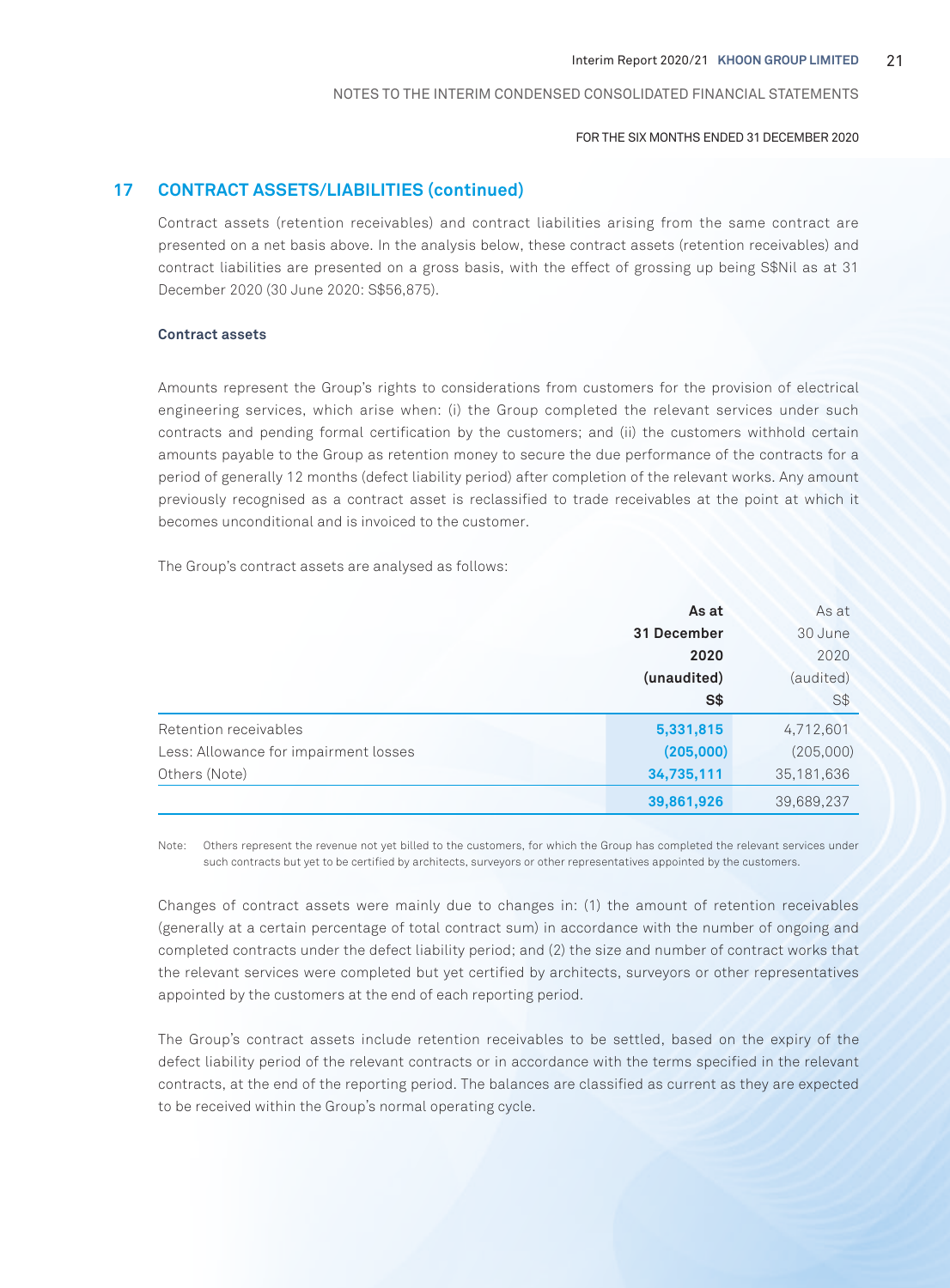FOR THE SIX MONTHS ENDED 31 DECEMBER 2020

# **17 CONTRACT ASSETS/LIABILITIES (continued)**

To measure ECL, contract assets are assessed individually for all customers. The contract assets relate to unbilled work in progress and have substantially the same risk characteristics as the trade receivables for the same type of contracts. The Group has therefore concluded that the expected loss rates for trade receivables are a reasonable approximation for the loss rates for contract assets. Based on the individual assessment for all customers by management of the Group, other than disclosed below, it is considered that the ECL for contract assets is insignificant as at 31 December 2020 and 30 June 2020.

Movements in the allowance for impairment losses on retention receivables:

|                                          | As at              | As at     |
|------------------------------------------|--------------------|-----------|
|                                          | 31 December        | 30 June   |
|                                          | 2020               | 2020      |
|                                          | (unaudited)<br>S\$ | (audited) |
|                                          |                    | S\$       |
| Balance at beginning of reporting period | 205,000            |           |
| Impairment losses recognised             |                    | 205,000   |
| Balance at end of reporting period       | 205,000            | 205,000   |

## **Contract liabilities**

The contract liabilities represents the Group's obligation to transfer services to customers for which the Group has received consideration (or an amount of consideration is due) from the customers according to the progressive billing arrangement stated in the contracts. Contract liabilities as at 31 December 2020 and 30 June 2020 mainly relate to advances received from customers.

The Group's contract liabilities are analysed as follows:

|                      | As at       | As at          |
|----------------------|-------------|----------------|
|                      | 31 December | 30 June        |
|                      | 2020        | 2020           |
|                      | (unaudited) | (audited)      |
|                      | $S*$        | S <sup>†</sup> |
| Contract liabilities | 23,754      | 357,403        |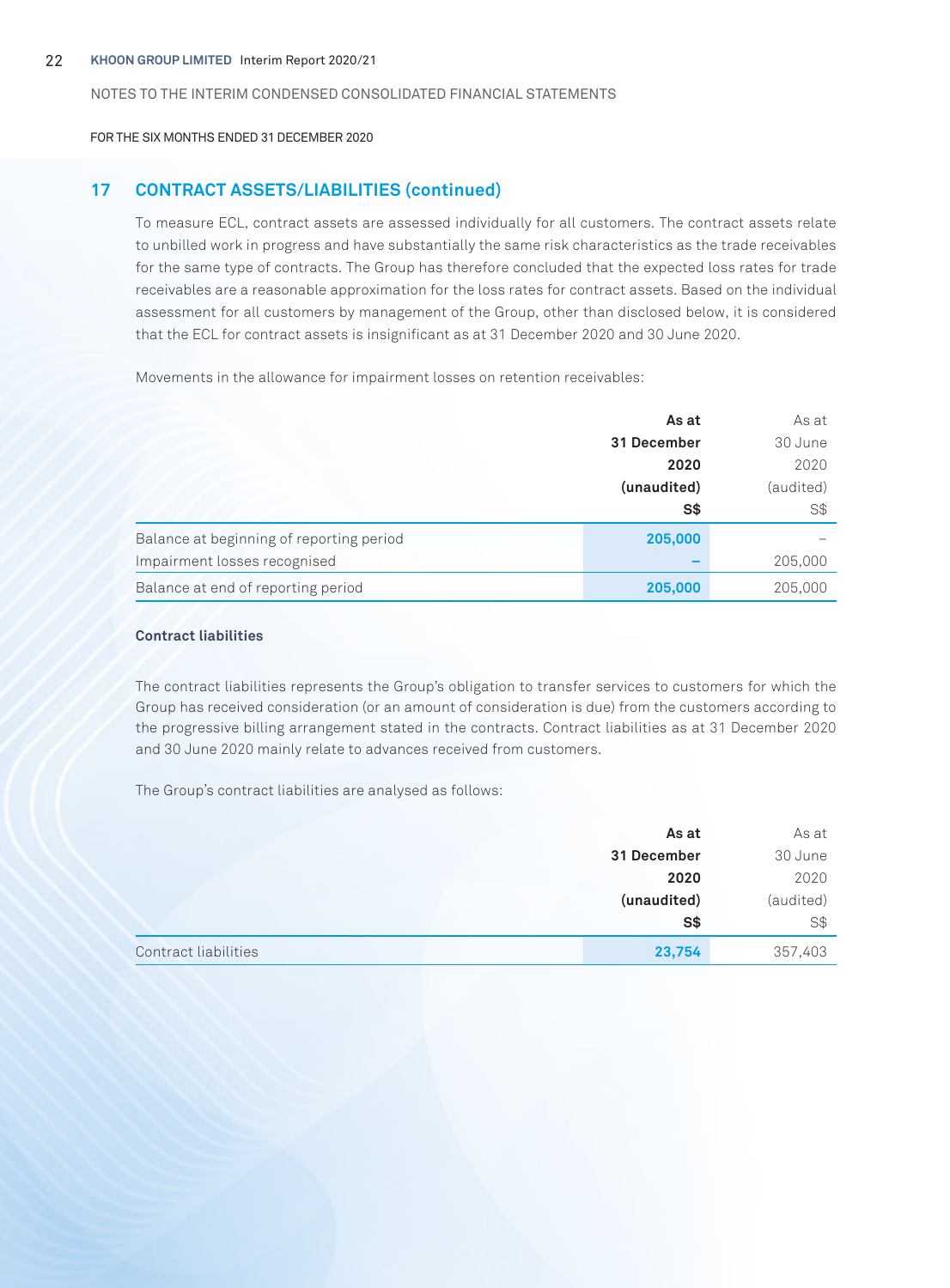#### FOR THE SIX MONTHS ENDED 31 DECEMBER 2020

# **18 INVESTMENTS**

|                                                | As at       | As at     |
|------------------------------------------------|-------------|-----------|
|                                                | 31 December | 30 June   |
|                                                | 2020        | 2020      |
|                                                | (unaudited) | (audited) |
|                                                | S\$         | S\$       |
| Financial assets mandatorily measured at FVTPL |             |           |
| Dual currency investments in S\$               |             | 2,805,401 |
| Dual currency investments in US\$              |             | 2,773,621 |
|                                                |             | 5,579,022 |

The Group uses short-term dual currency investments as a tool to earn higher interest on its bank balances as compared to short-term time deposits. Dual currency investments are a type of structured investment that combines time deposits with an embedded currency option. On trade date, the Group agrees the base currency (in which principal invested is denominated), an alternate currency, a strike rate and tenor with the financial institution. Upon expiry, should the base currency depreciate against the alternate currency, principal and interest will be received in based currency. Otherwise, principal and interest will be converted to alternate currency at strike rate and received.

# **19 BANK BALANCES AND CASH**

| As at                                                           |             | As at      |
|-----------------------------------------------------------------|-------------|------------|
|                                                                 | 31 December | 30 June    |
|                                                                 | 2020        | 2020       |
|                                                                 | (unaudited) | (audited)  |
|                                                                 | S\$         | S\$        |
| Cash at banks                                                   | 18,555,852  | 15,722,361 |
| Cash on hand                                                    | 31,418      | 31,387     |
| Cash and cash equivalents in the interim consolidated statement |             |            |
| of cash flows                                                   | 18,587,270  | 15,753,748 |

As at 31 December 2020, other than time deposits of S\$8,354,500 (30 June 2020: S\$9,093,085) with tenure of three months and which carry fixed interest rate of 0.25% per annum, and bank balances of S\$9,681,142 (30 June 2020: S\$6,144,672) that carry effective interest rate ranging from 0.001% to 0.3% per annum (30 June 2020: 0.09% to 1.24% per annum), the remaining bank balances and cash are interest-free.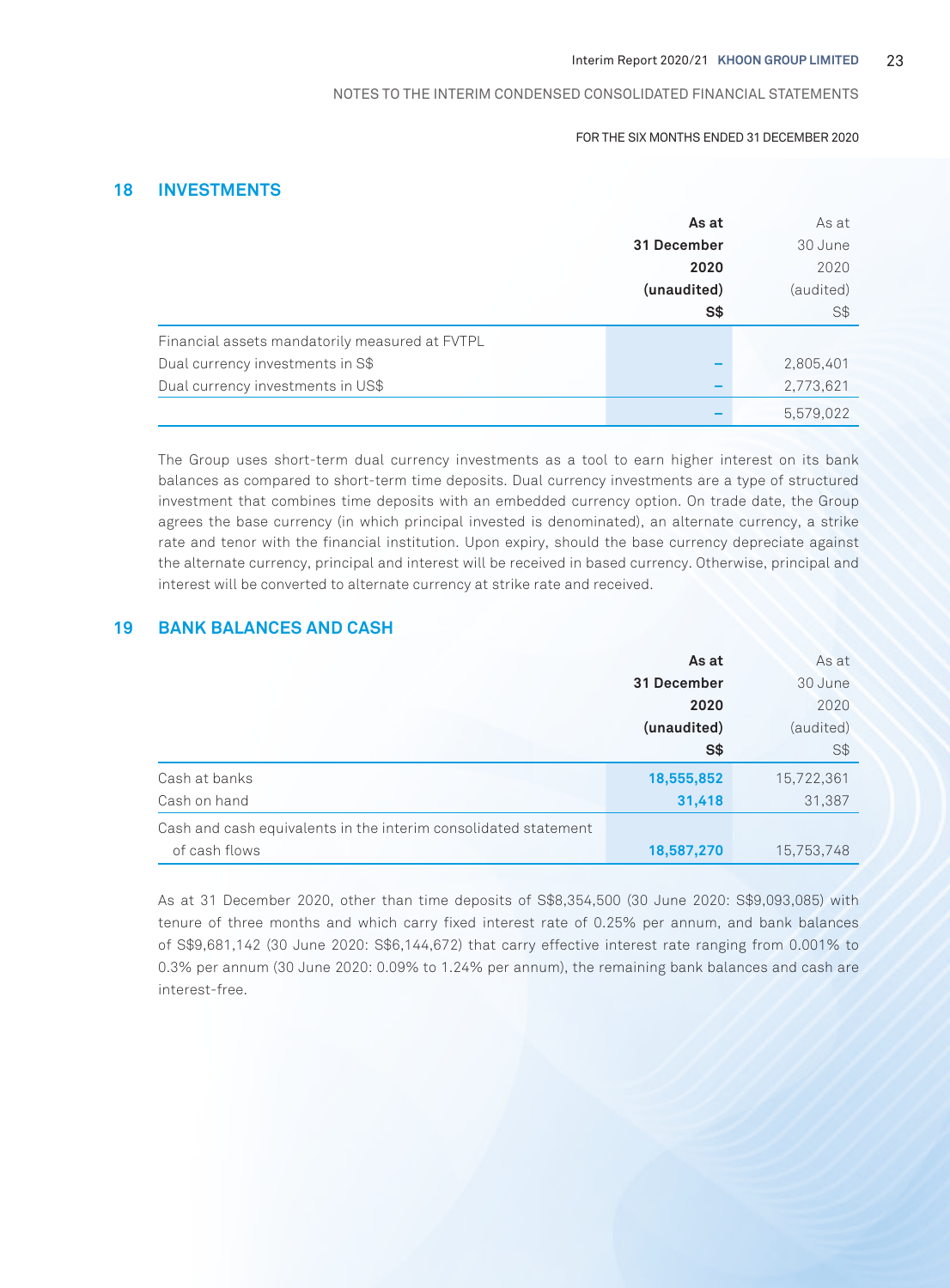#### 24 **KHOON GROUP LIMITED** Interim Report 2020/21

#### NOTES TO THE INTERIM CONDENSED CONSOLIDATED FINANCIAL STATEMENTS

FOR THE SIX MONTHS ENDED 31 DECEMBER 2020

# **20 TRADE AND OTHER PAYABLES**

Trade and other payables comprise the following:

|                                         | As at<br>31 December | As at      |
|-----------------------------------------|----------------------|------------|
|                                         |                      | 30 June    |
|                                         | 2020                 | 2020       |
|                                         | (unaudited)          | (audited)  |
|                                         | S\$                  | S\$        |
| Trade payables                          | 6,082,928            | 1,669,311  |
| Trade accruals                          | 18,612,750           | 21,665,536 |
| Retention payables (Note)               | 2,677,656            | 2,247,912  |
|                                         | 27,373,334           | 25,582,759 |
| Other payables                          |                      |            |
| Payroll and CPF payables                | 238,864              | 225,245    |
| Goods and Services Tax ("GST") payables | 11,382               | 233,432    |
| Rental deposit received                 | 5,800                | 8,550      |
| Deferred grant income                   | 19,780               | 145,806    |
| Accrued audit fee                       |                      | 205,000    |
| Others                                  | 96,041               | 4,225      |
|                                         | 27,745,201           | 26,405,017 |

Note: The retention payables to subcontractors are interest-free and payable after the completion of maintenance period or in accordance with the terms specified in the relevant contracts for a period of generally 12 months after completion of the relevant works.

The following is an aged analysis of trade payables presented based on the invoice date at the end of each reporting period:

|                | As at       | As at     |
|----------------|-------------|-----------|
|                | 31 December | 30 June   |
|                | 2020        | 2020      |
|                | (unaudited) | (audited) |
|                | S\$         | S\$       |
| Within 30 days | 5,678,069   | 980,251   |
| 31 to 60 days  | 4,011       | 348,509   |
| 61 to 90 days  | 259,748     | 11,547    |
| 91 to 120 days |             | 47,198    |
| Over 120 days  | 141,100     | 281,806   |
|                | 6,082,928   | 1,669,311 |

The credit period on purchases from suppliers and subcontractors is 30 to 90 days (30 June 2020: 30 to 90 days) or payable upon delivery.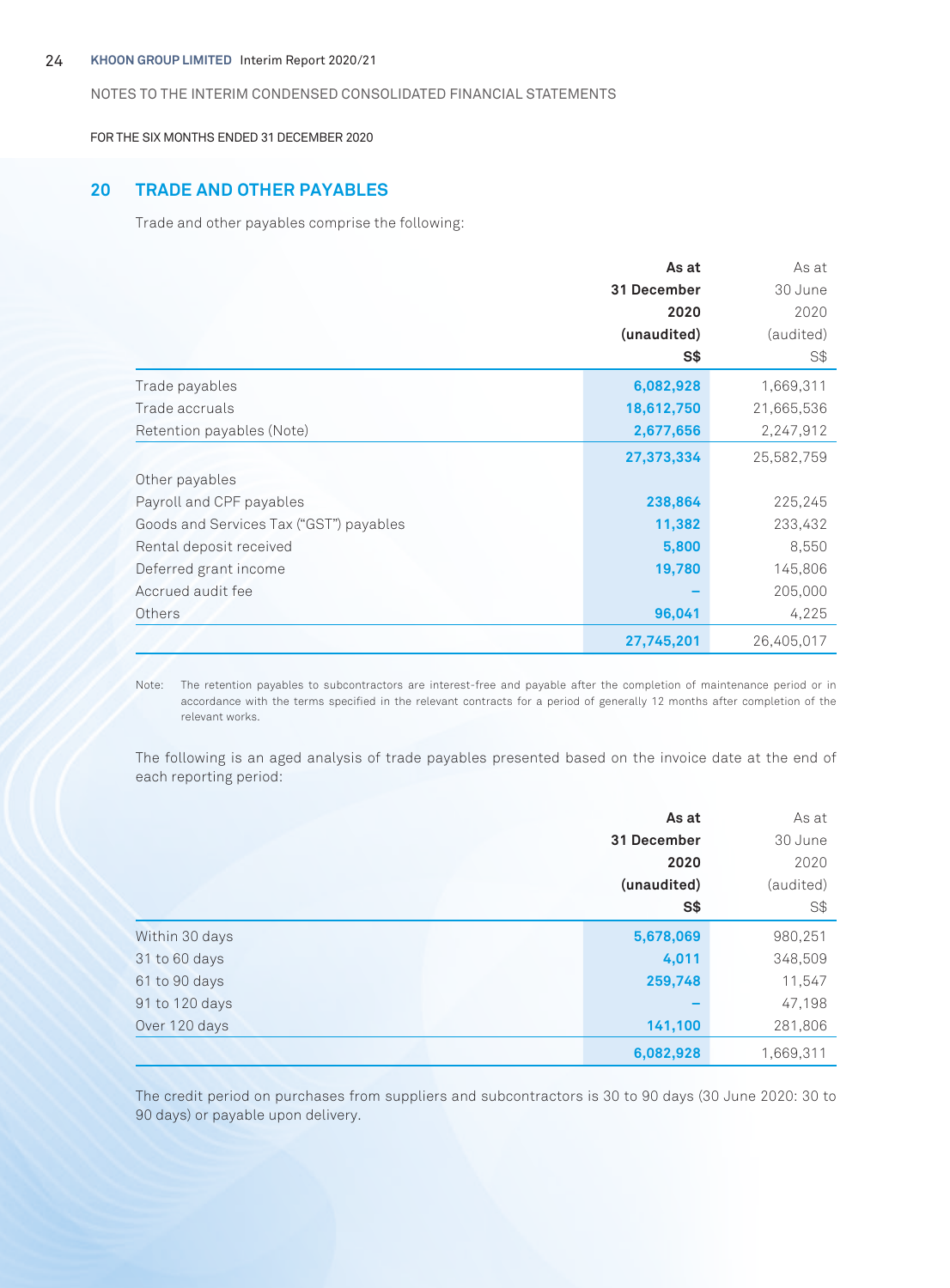#### FOR THE SIX MONTHS ENDED 31 DECEMBER 2020

# **21 LEASE LIABILITIES**

|                                                                     | As at       | As at      |
|---------------------------------------------------------------------|-------------|------------|
|                                                                     | 31 December | 30 June    |
|                                                                     | 2020        | 2020       |
|                                                                     | (unaudited) | (audited)  |
|                                                                     | S\$         | S\$        |
| Lease liabilities payable:                                          |             |            |
| Within one year                                                     | 161,770     | 175,042    |
| Within a period of more than one year but not more than two years   | 10,042      | 83.359     |
| Within a period of more than two years but not more than five years | 792         | 1.967      |
|                                                                     | 172,604     | 260.368    |
| Less: Amount due for settlement with 12 months                      |             |            |
| (shown under current liabilities)                                   | (161,770)   | (175, 042) |
| Amount due for settlement after 12 months                           |             |            |
| (shown under non current liabilities)                               | 10,834      | 85,326     |

The Group does not face a significant liquidity risk with regard to its lease liabilities. Lease liabilities are monitored within the Group's finance function.

The above represents leases for certain staff dormitories, office and office equipment of the Group. The weighted average incremental borrowing rate was 2.29% per annum.

The Group's lease does not contain variable lease payments and accordingly no expense relating to variable lease payments is included in the measurement of lease liabilities.

Certain leases of the Group contain extension periods, for which the related lease payments had not been included in lease liabilities as the Group is not reasonably certain to exercise these extension options. These extension options are exercisable by the Group and not by the lessor.

# **22 DEFERRED TAX LIABILITIES**

|                                                 | As at       | As at     |
|-------------------------------------------------|-------------|-----------|
|                                                 | 31 December | 30 June   |
|                                                 | 2020        | 2020      |
|                                                 | (unaudited) | (audited) |
|                                                 | S\$         | S\$       |
| As at 1 July 2020/1 July 2019                   | 61,338      | 53,603    |
| Recognised in profit or loss during the period: |             |           |
| - Accelerated tax depreciation                  | (9, 157)    | 7,735     |
| As at 31 December 2020/30 June 2020             | 52,181      | 61,338    |

The deferred tax liabilities resulted from temporary taxable differences arising from accelerated depreciation in relation to capital allowance claims on qualified assets in accordance with prevailing tax laws in Singapore.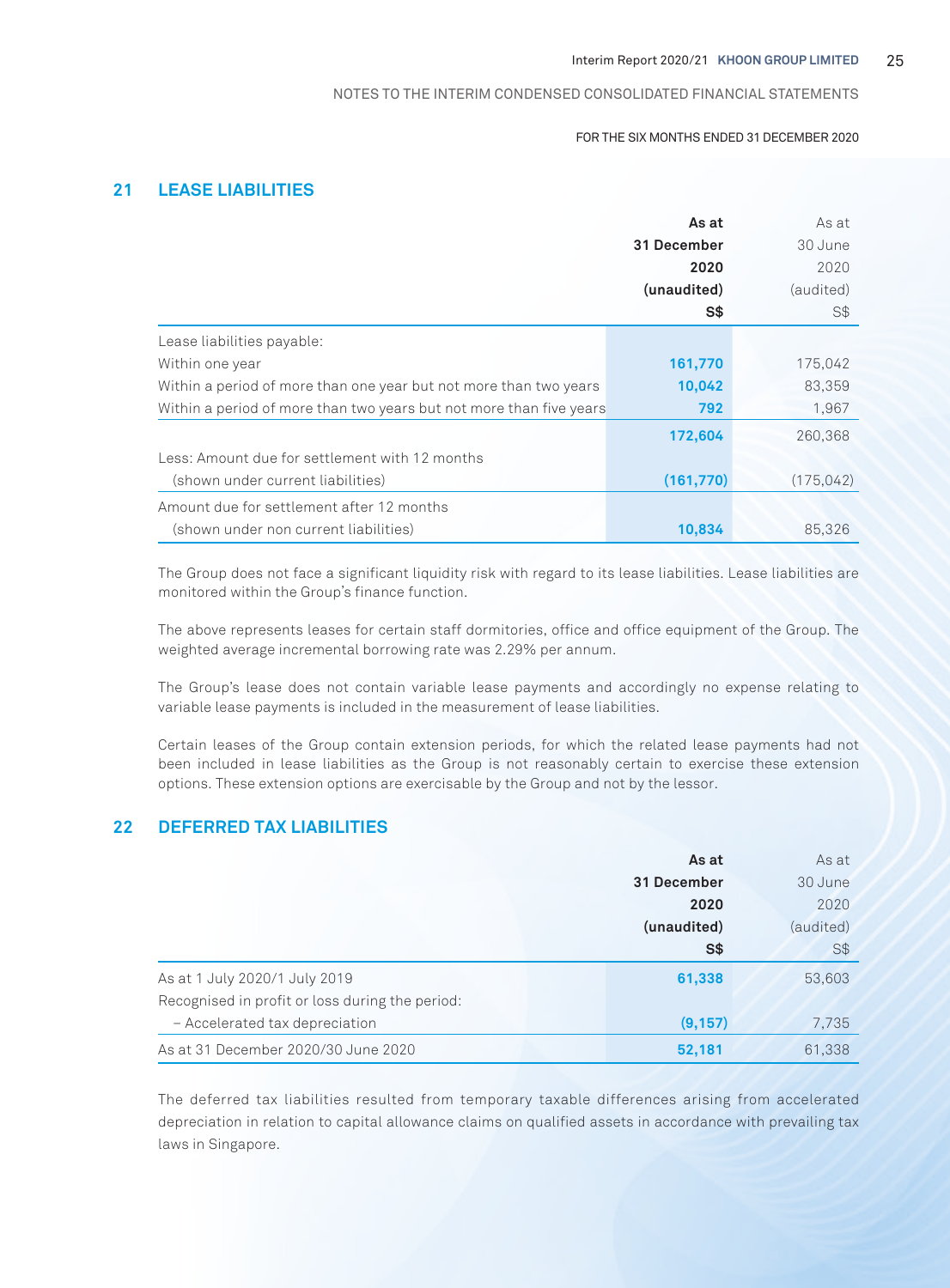#### 26 **KHOON GROUP LIMITED** Interim Report 2020/21

#### NOTES TO THE INTERIM CONDENSED CONSOLIDATED FINANCIAL STATEMENTS

FOR THE SIX MONTHS ENDED 31 DECEMBER 2020

# **23 SHARE CAPITAL**

The shares of the Company were successfully listed on the Main Board of the Stock Exchange on 5 July 2019 by way of placing 225,000,000 new shares and public offer of 25,000,000 shares at the price of HK\$0.50 per share ("Share Offer").

|                                          | Number of       |                  |               |
|------------------------------------------|-----------------|------------------|---------------|
|                                          | ordinary shares | <b>Par Value</b> | Share capital |
|                                          |                 | HK\$             | HK\$          |
| Authorised share capital of the Company: |                 |                  |               |
| At 30 June 2020 and 31 December 2020     | 1,500,000,000   | 0.01             | 15,000,000    |
|                                          |                 |                  |               |
|                                          |                 | Number of        |               |
|                                          |                 | ordinary shares  | Share capital |
|                                          |                 |                  | S\$           |
| Issued and fully paid of the Company:    |                 |                  |               |
| At 30 June 2020 and 31 December 2020     |                 | 1.000.000.000    | 1.742.143     |

# **24 OPERATING LEASE COMMITMENTS**

The operating lease in which the Group is the lessor relate to the investment property owned by the Group, and has a lease term of two years. The lessee does not have an option to purchase the property at the expiry of the lease period.

Maturity analysis of operating lease payments:

|                    | As at       | As at     |
|--------------------|-------------|-----------|
|                    | 31 December | 30 June   |
|                    | 2020        | 2020      |
|                    | (unaudited) | (audited) |
|                    | S\$         | S\$       |
| Within one year    | 33,847      | 9,975     |
| In the second year | 34,800      | -         |
| In the third year  | 953         | -         |
| Total              | 69,600      | 9,975     |

The following table presents the amounts reported in profit or loss:

|                                            | For the six months |             |  |
|--------------------------------------------|--------------------|-------------|--|
|                                            | ended 31 December  |             |  |
|                                            | 2020<br>2019       |             |  |
|                                            | (unaudited)        | (unaudited) |  |
|                                            | S\$                | S\$         |  |
| Lease income on operating leases (Note 6a) | 9,955              | 17,100      |  |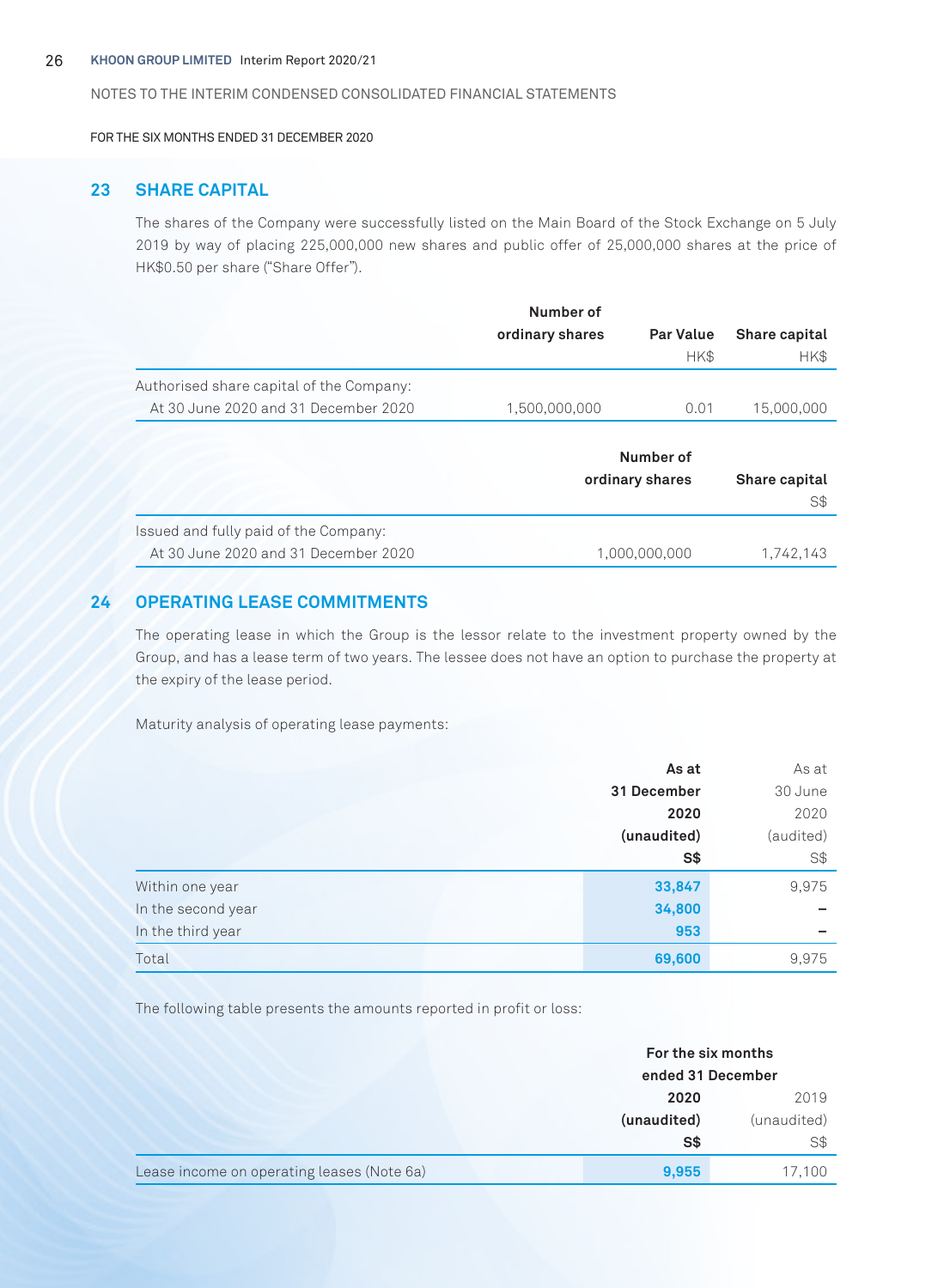# **MANAGEMENT DISCUSSION AND ANALYSIS**

# **BUSINESS REVIEW AND OUTLOOK**

The Group is a mechanical and electrical engineering contractor in Singapore specialised in providing electrical engineering solutions and our scope of services comprises (i) customisation and/or installation of electrical systems; (ii) assisting to obtain statutory approvals; and (iii) testing and commissioning. The Group has been established for over 30 years and our services are essential for ensuring the functionality and connectedness of the electrical systems as well as their compliance with the prescribed designs and statutory requirements. Our electrical engineering services are widely required in new building developments, redevelopment, additions and alterations ("A&A") works and upgrading projects, which involve residential, commercial and industrial buildings. In particular, we have established solid track record in undertaking electrical engineering works in public residential developments initiated by the Housing Development Board ("HDB"), the public housing authority of the Singapore Government.

During the six months ended 31 December 2020, our Group's revenue decreased by 45.5% to approximately S\$14.3 million as compared to approximately S\$26.2 million for the six months ended 31 December 2019. Our Group's gross profit and net profit also decreased by 66.1% and 96.2% to approximately S\$1.8 million and S\$0.1 million respectively, as compared to approximately S\$5.3 million and S\$2.9 million for the six months ended 31 December 2019. The decrease was mainly due to the Circuit Breaker measures being imposed by the Singapore Government from 7 April 2020 to 1 June 2020 (both dates inclusive) (the "Circuit Breaker Period") to combat the local transmission of Coronavirus Disease 2019 ("COVID-19") in Singapore.

Majority of the Group's construction projects were halted during the Circuit Breaker Period and resulted in a significant slowdown in the progress of the Group's electrical engineering works. Even after the Circuit Breaker Period, substantial amount of time was spent to implement safe management measures at the project sites in accordance with the Singapore Government regulatory requirements. Consequently, only approximately 20% of our on-going projects had been allowed to restart and the rest of the projects only fully recommenced from August/September 2020, which significantly delayed the progress of the Group's on-going projects and led to significant decrease in revenue recognised during the six months ended 31 December 2020 when compared to six months ended 31 December 2019.

The gross profit margin of the Group for the six months ended 31 December 2020 has also declined significantly as a result of additional costs incurred due to the outbreak of the COVID-19 such as cost overrun of on-going projects in anticipation of productivity loss and prolongation of project timeline. In addition, since March 2020, the Federal Government of Malaysia has implemented the Malaysia Movement Control Order (the "Cordon Sanitaire") as a preventive measure in response to the COVID-19. The Cordon Sanitaire involved prohibition of movement of people which adversely affected the Group's supply chain in construction materials between Malaysia and Singapore, causing a significant increase in material costs during the six months ended 31 December 2020.

In the upcoming year, we expect the construction industry to remain gloomy given the uncertainty of the development of the outbreak of COVID-19 globally. With the resurgence of COVID-19 cases globally and more stringent border control measures abroad and in Singapore, supply chain has been disrupted severely, resulting in rising material costs. The border control measures also resulted in further manpower shortages and hence resulting in an increase in manpower costs for the six months ended 31 December 2020. That said, the adverse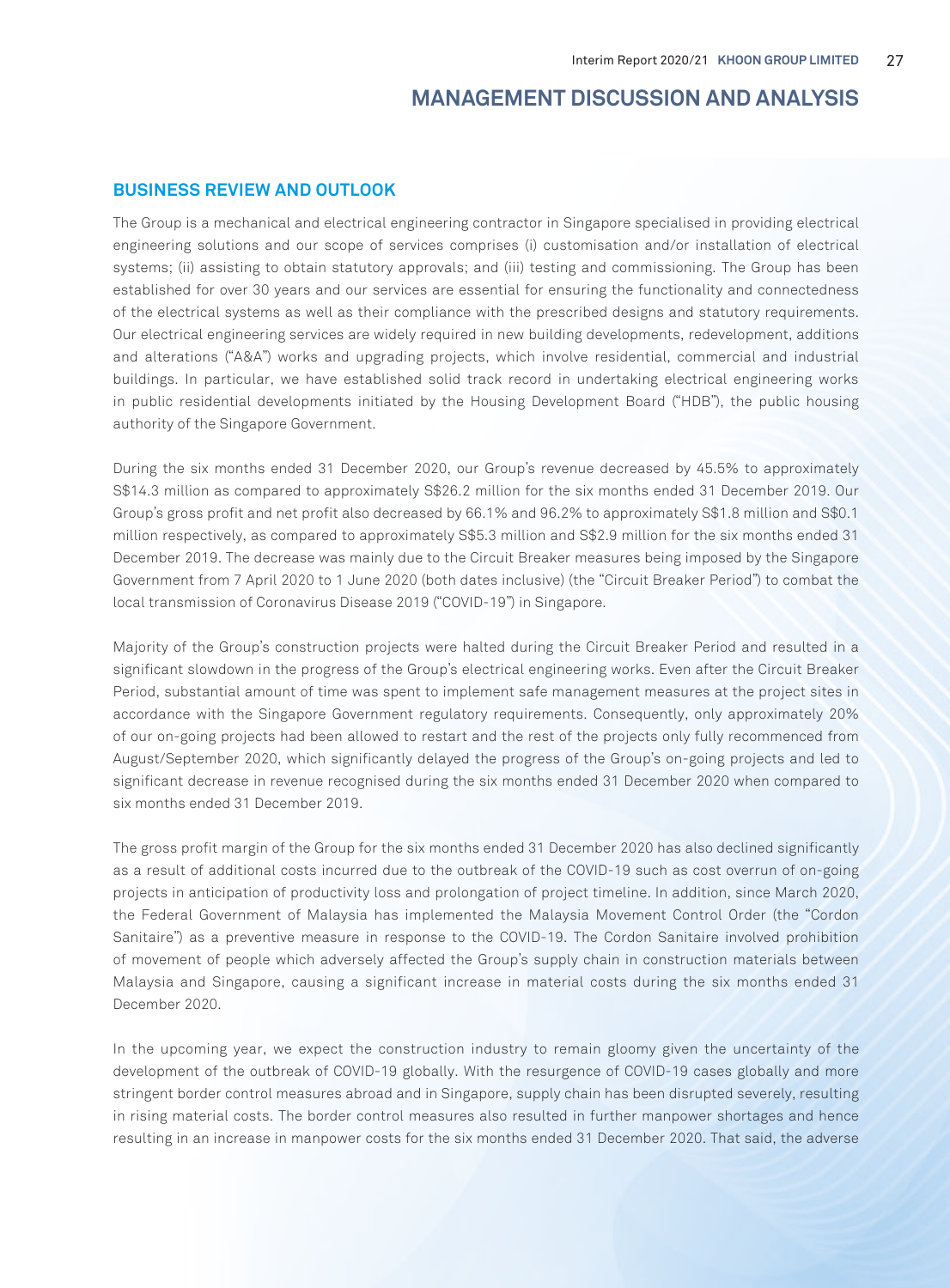#### MANAGEMENT DISCUSSION AND ANALYSIS

impact of COVID-19 has been mitigated by the receipt of Singapore Government grants and the overall financial position of the Group remains sound. Based on the Building and Construction Authority (BCA)'s projection, construction demand in Singapore is expected to make a moderate recovery in 2021, with S\$23 billion to S\$28 billion worth of construction contracts to be awarded. About 65% of the contracts, or between S\$15 billion and S\$18 billion worth, will be relating to public sector projects and the Group is well positioned to take advantage of the expected upturn in the market.

As at 31 December 2020, we had 30 projects on hand (including contracts in progress) with a notional or estimated contract value of approximately S\$142.2 million, of which approximately S\$71.8 million had been recognised as revenue in prior years, approximately S\$11.3 million had been recognised as revenue during the six months ended 31 December 2020 and the remaining balance will be recognised as our revenue in accordance with stage of completion. The remaining S\$3.0 million recognised as revenue during the six months ended 31 December 2020 is mainly attributed to projects which have been completed during the period.

# **FINANCIAL REVIEW**

|                     | For the six months ended 31 December |             |        |  |
|---------------------|--------------------------------------|-------------|--------|--|
|                     | 2020                                 | 2019        | Change |  |
|                     | S\$ million                          | S\$ million | $\%$   |  |
| Revenue             | 14.3                                 | 26.2        | (45.5) |  |
| Gross profit        | 1.8                                  | 5.3         | (66.1) |  |
| Gross profit margin | 12.6%                                | 20.2%       | (7.6)  |  |
| Net profit          | 0.1                                  | 2.9         | (96.2) |  |

#### **Revenue**

The Group's principal operating activities are in the provision of electrical engineering services for both public and private sector projects. Our electrical engineering services are widely required in new building developments, redevelopment, A&A and upgrading projects, which involve residential, commercial and industrial buildings.

|                         |              | For the six months ended 31 December |            |              |             |            |  |
|-------------------------|--------------|--------------------------------------|------------|--------------|-------------|------------|--|
|                         |              | 2020                                 |            |              | 2019        |            |  |
|                         | Number of    |                                      |            | Number of    |             |            |  |
|                         | projects     |                                      |            | projects     |             |            |  |
|                         | with revenue | Revenue S\$                          | % of total | with revenue | Revenue     | % of total |  |
|                         | contribution | million                              | revenue    | contribution | S\$ million | revenue    |  |
| Public sector projects  | 46           | 8.2                                  | 57.4       | 33           | 19.7        | 75.1       |  |
| Private sector projects | 13           | 6.1                                  | 42.6       | 10           | 6.5         | 24.9       |  |
| Total                   | 59           | 14.3                                 | 100.0      | 43           | 26.2        | 100.0      |  |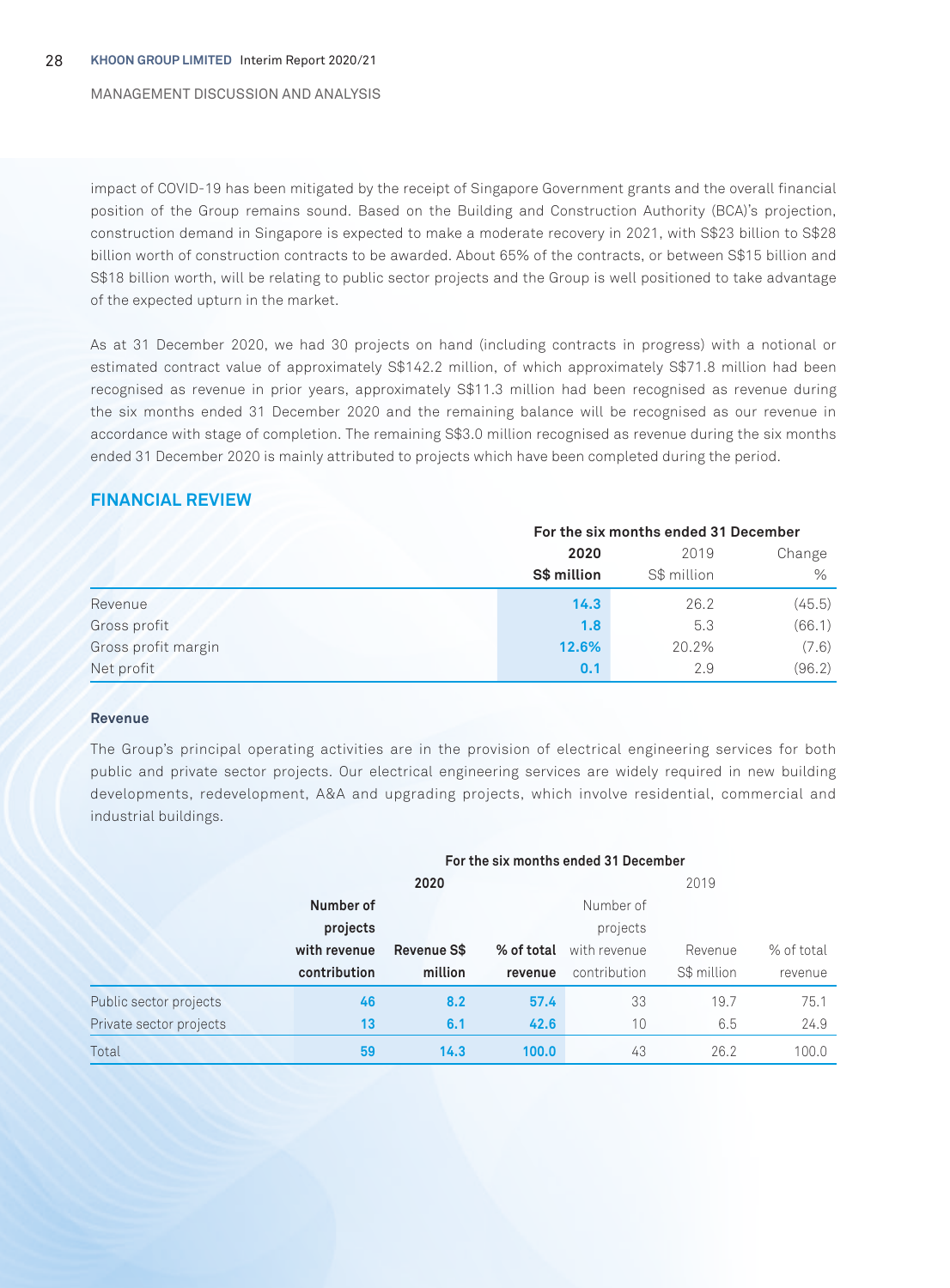The Group's overall revenue decreased by approximately S\$11.9 million or approximately 45.5% from approximately S\$26.2 million for the six months ended 31 December 2019 to approximately S\$14.3 million for the six months ended 31 December 2020. The decrease is mainly due to the Circuit Breaker measures being imposed by the Singapore Government during the Circuit Breaker Period and majority of the Group's construction projects were halted and resulted in a significant slowdown in the progress of the Group's electrical engineering works. Even after the Circuit Breaker Period, substantial amount of time was spent to implement safe management measures at the project sites in accordance with the Singapore Government regulatory requirements. Majority of our projects only fully recommenced from August/September 2020, which significantly delayed the progress of the Group's on-going projects and led to significant decrease in revenue recognised during the six months ended 31 December 2020.

#### **Cost of Services**

The Group's cost of services decreased by approximately S\$8.4 million or approximately 40.3% from approximately S\$20.9 million for the six months ended 31 December 2019 to approximately S\$12.5 million for the six months ended 31 December 2020. Such decrease in cost of services was generally in line with the decrease in revenue.

|                         | For the six months ended 31 December |                     |                     |             |              |              |
|-------------------------|--------------------------------------|---------------------|---------------------|-------------|--------------|--------------|
|                         |                                      | 2020                |                     |             | 2019         |              |
|                         | Revenue                              | <b>Gross profit</b> | <b>Gross profit</b> | Revenue     | Gross profit | Gross profit |
|                         | S\$ million                          | S\$ million         | margin %            | S\$ million | S\$ million  | margin %     |
| Public sector projects  | 8.2                                  | 1.4                 | 16.5                | 19.7        | 4.1          | 20.9         |
| Private sector projects | 6.1                                  | 0.4                 | 7.3                 | 6.5         | 1.2          | 18.3         |
| Total                   | 14.3                                 | 1.8                 | 12.6                | 26.2        | 5.3          | 20.2         |

#### **Gross Profit and Gross Profit Margin**

The gross profit of the Group for the six months ended 31 December 2020 amounted to approximately S\$1.8 million, representing a decrease of approximately 66.1% as compared with approximately S\$5.3 million for the six months ended 31 December 2019, which was driven by a decrease in revenue for the same period. The Group's gross profit margin for the six months ended 31 December 2020 was approximately 12.6%, which represents a decrease of 7.6% when compared with approximately 20.2% for the six months ended 31 December 2019.

The reduction was mainly due to additional costs incurred due to the outbreak of the COVID-19 such as cost overrun of on-going projects in anticipation of productivity loss and prolongation of project timeline. In addition, since March 2020, the Federal Government of Malaysia has implemented the Malaysia Movement Control Order as a preventive measure in response to the COVID-19. The Cordon Sanitaire involved prohibition of movement of people which adversely affected the Group's supply chain in construction materials between Malaysia and Singapore, causing a significant increase in material costs during the six months ended 31 December 2020.

The resurgence of COVID-19 cases globally and more stringent border control measures abroad and in Singapore also caused severe supply chain disruption, driving up the material costs. The border control measures also resulted in further manpower shortages and hence resulting in an increase in manpower costs for the six months ended 31 December 2020, hence reducing gross profit margin further.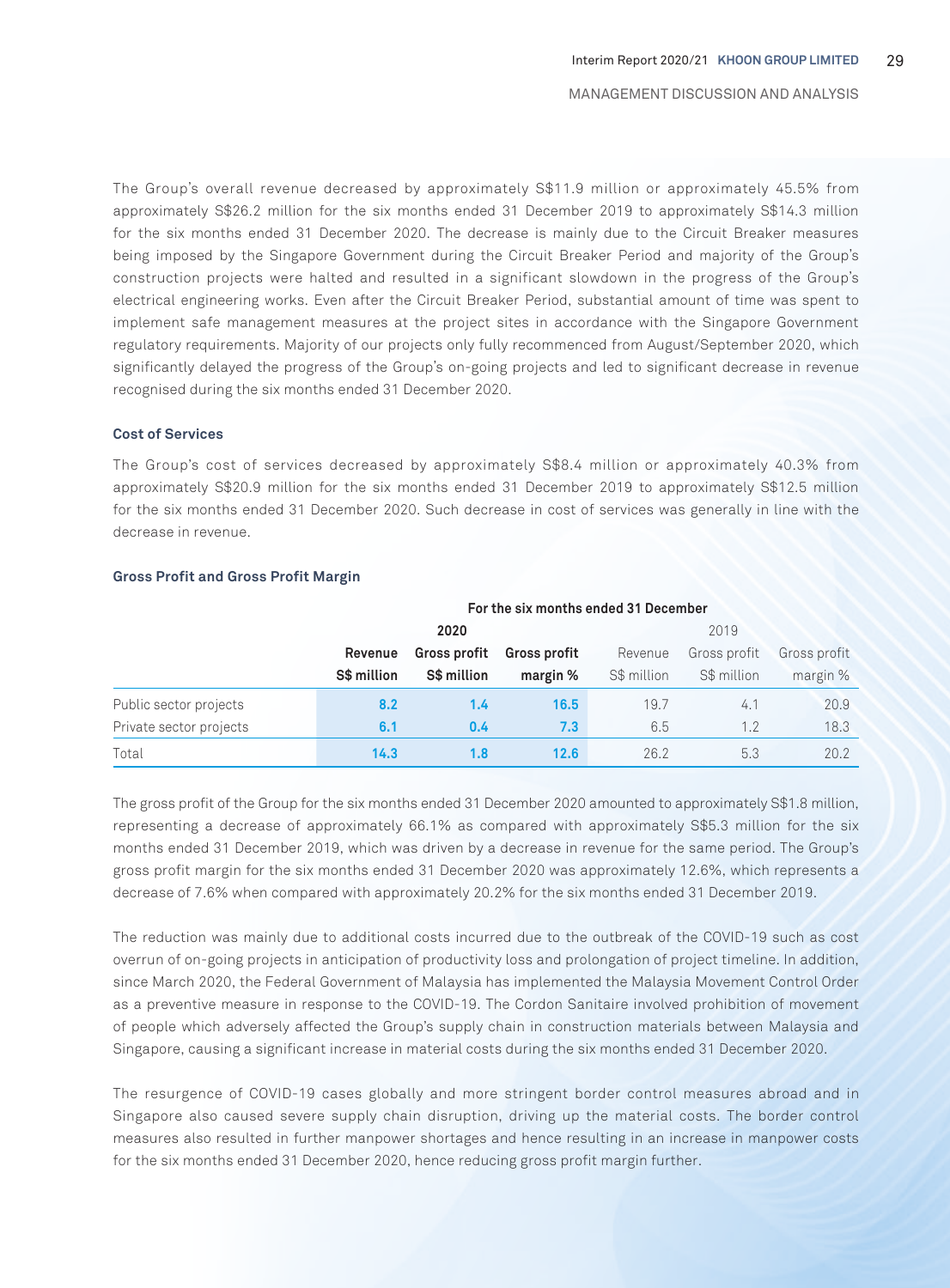MANAGEMENT DISCUSSION AND ANALYSIS

#### **Other Income**

Other income mainly included income from (i) interest income from banks, (ii) government grants, (iii) rental income, (iv) insurance payout and (v) sundry income. During the six months ended 31 December 2020, other income amounted to approximately S\$0.6 million (six months ended 31 December 2019: approximately S\$0.1 million). The increase in other income was mainly due to the government support grants for COVID-19 recognised for the six months ended 31 December 2020.

#### **Other Gains or Losses**

Other gains or losses mainly included (i) net exchange gain or loss and (ii) allowance for bad and doubtful debts. During the six months ended 31 December 2020, other losses amounted to approximately S\$0.9 million (six months ended 31 December 2019: gain of approximately S\$0.2 million). The increase in other losses was mainly due to the weakening of HKD and USD currency against S\$ in respect of the Group's bank balances during the six months ended 31 December 2020.

#### **Administrative Expenses**

The administrative expenses of the Group for the six months ended 31 December 2020 amounted to approximately S\$1.2 million which represents a slight increase compared to the six months ended 31 December 2019 of S\$1.1 million, mainly due to the increase in compliance charges.

#### **Finance Costs**

Finance costs for the six months ended 31 December 2020 was approximately S\$3,000 which was relatively constant with that of the six months ended 31 December 2019 of approximately S\$5,000.

#### **Income Tax Expense**

The Group's income tax expense decreased to approximately S\$0.2 million for the six months ended 31 December 2020 from approximately S\$0.8 million for the six months ended 31 December 2019. Such decrease was mainly due to the decrease in assessable profit.

#### **Net Profit**

Profit attributable to owners of the Company for the six months ended 31 December 2020 decreased by approximately S\$2.8 million from approximately S\$2.9 million for the six months ended 31 December 2019 to S\$0.1 million for the six months ended 31 December 2020. Excluding the listing expenses of approximately S\$0.8 million for the six months ended 31 December 2019, the profits for the six months ended 31 December 2019 of the Group would have been approximately S\$3.7 million and the decrease of profit would be approximately 97.0% period-on-period.

#### **Interim Dividend**

The Board did not recommend a payment of an interim dividend for the six months ended 31 December 2020 (six months ended 31 December 2019: Nil).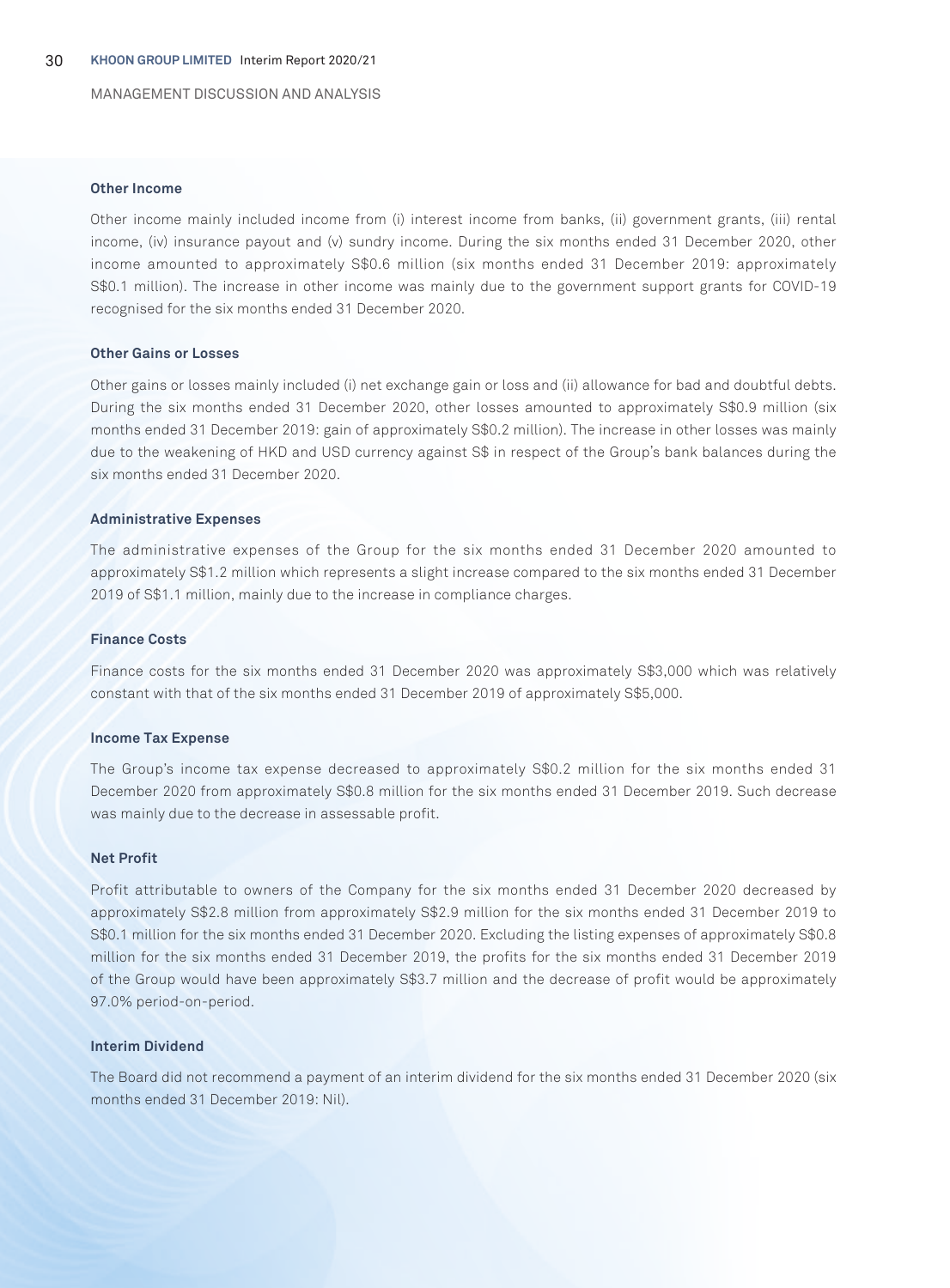#### **Liquidity, Financial Resources and Capital Structure**

The Shares were successfully listed on the Main Board of the Stock Exchange on 5 July 2019 and there has been no change in capital structure of the Group since then. The Company's capital comprises ordinary shares and capital reserves. The Group finances its working capital, capital expenditures and other liquidity requirements through a combination of its cash and cash equivalents, cash flows generated from operations and net proceeds from the Share Offer.

The Group adopts a prudent cash and financial management policy. The Group's cash, mainly denominated in SGD, USD and HKD, are generally deposited with certain reputable financial institutions.

As at 31 December 2020, the Group had total cash and bank balances of approximately S\$18.6 million and short-term investments of S\$Nil as compared to approximately S\$15.8 million and short-term investments of S\$5.8 million as at 30 June 2020 respectively. The Group does not have any bank borrowings as at 31 December 2020 and 30 June 2020.

#### **Pledge of Assets**

As at 31 December 2020, the Group had approximately S\$0.3 million (as at 30 June 2020: S\$0.3 million) of pledged bank deposit as part of the collateral for performance guarantees in favour of the Group's customers.

#### **Treasury Policy**

The Group has adopted a prudent financial management approach towards it treasury policy and thus maintained a healthy financial position throughout the year. The Board closely monitors the Group's liquidity position to ensure that the liquidity structure of the Group's assets, liabilities, and other commitments can meet its funding requirements all the time.

#### **Foreign Exchange Risk**

The Group mainly operates in Singapore. Most of the operating transactions and revenue were settled in Singapore dollars and the Group's assets and liabilities are primarily denominated in Singapore dollars. However, the Group had certain bank balances denominated in USD and HKD amounting to S\$15.4 million as at 31 December 2020 which expose the Group to foreign currency risk. The Group manages the risk by closely monitoring the movements of the foreign currency rate.

#### **Gearing Ratio**

Gearing ratio is calculated by dividing all borrowings by total equity at the period-end date and expressed as a percentage. The gearing ratio of the Group as at 31 December 2020 was Nil (as at 30 June 2020: Nil).

# **Significant Investment, Material Acquisitions and Disposal of Subsidiaries and Associated Companies or Joint Ventures**

There were no significant investments held, material acquisitions or disposals of subsidiaries and associated companies or joint ventures by the Group during the six months ended 31 December 2020.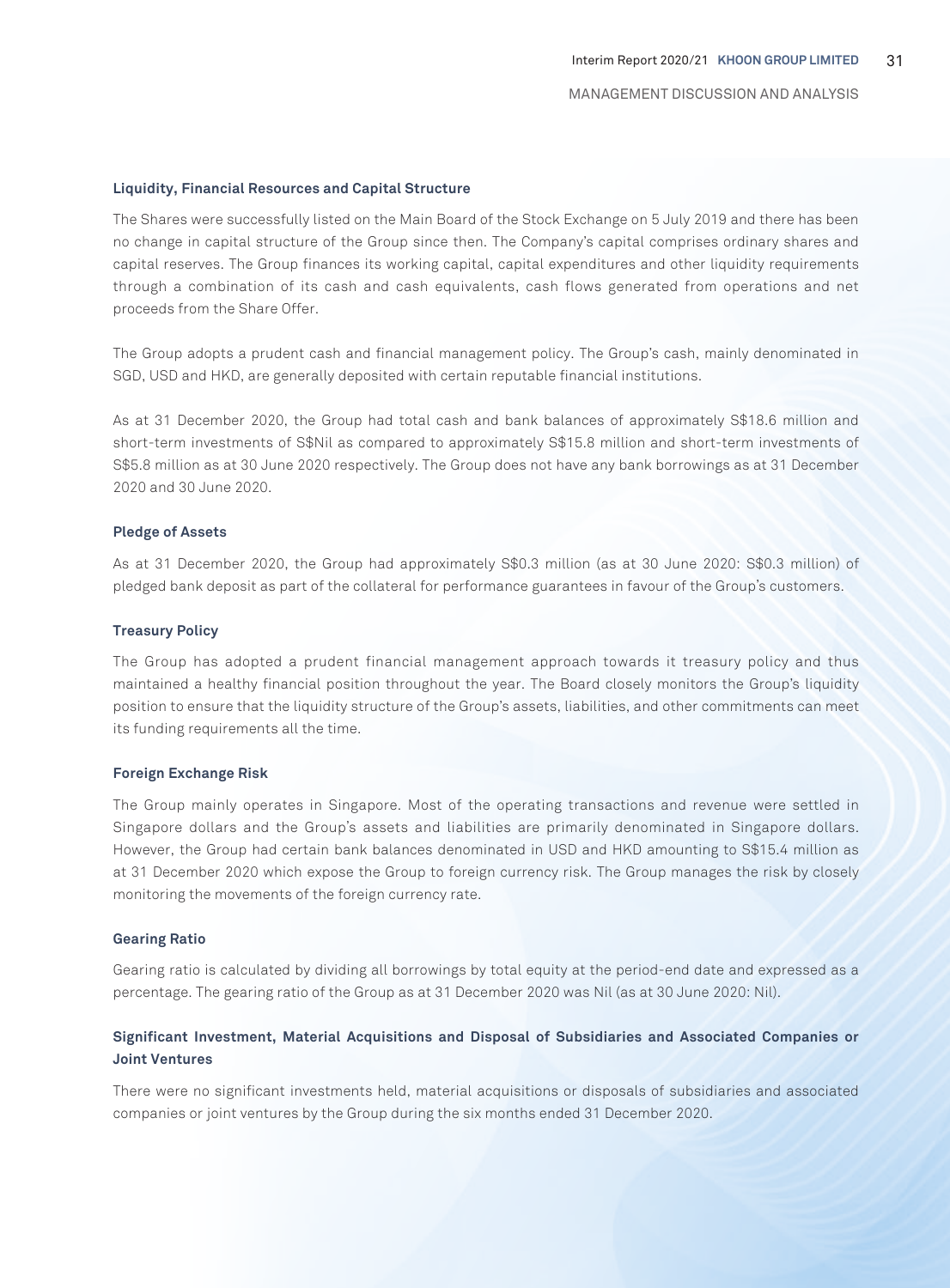MANAGEMENT DISCUSSION AND ANALYSIS

#### **Future Plans for Material Investments or Capital Assets**

Save as disclosed in the Company's prospectus dated 20 June 2019 ("Prospectus"), the Group did not have other future plans for material investments or capital assets as at 31 December 2020.

#### **Employees and Remuneration Policy**

As at 31 December 2020, the Group had a total of 139 employees (31 December 2019: 175 employees), including executive Directors. Total staff costs including Directors' emoluments, salaries, wages and other staff benefits, contributions and retirement schemes in the six months ended 31 December 2020 amounted to approximately S\$1.8 million (six months ended 31 December 2019: approximately S\$2.8 million). In order to attract and retain high quality staff and to enable smooth operation within the Group, the remuneration policy and package of the Group's employees are periodically reviewed. The salary and benefit levels of the employees of the Group are competitive (with reference to market conditions and individual qualifications and experience). The Group provides adequate job training to the employees to equip them with practical knowledge and skills. Apart from central provident fund and job training programs, salaries increment and discretionary bonuses may be awarded to employees according to the assessment of individual performance and market situation. The emoluments of the Directors have been reviewed by the remuneration committee of the Company, having regard to the Company's operating results, market competitiveness, individual performance and achievement, and approved by the Board.

#### **Contingent Liabilities**

As at 31 December 2020, our Group had performance bonds of approximately S\$2.6 million (30 June 2020: S\$2.6 million) given by a bank and an insurance company in favour of our Group's customers as security for the due performance and observance of our Group's obligation under the contracts entered into between our Group and the customers. The performance guarantees will be released upon completion of the contracts.

#### **Capital Expenditures and Capital Commitments**

During the six months ended 31 December 2020, the Group acquired items of plant and equipment of approximately S\$0.1 million (30 June 2020: S\$0.3 million).

As at 31 December 2020, the Group had no material capital commitments.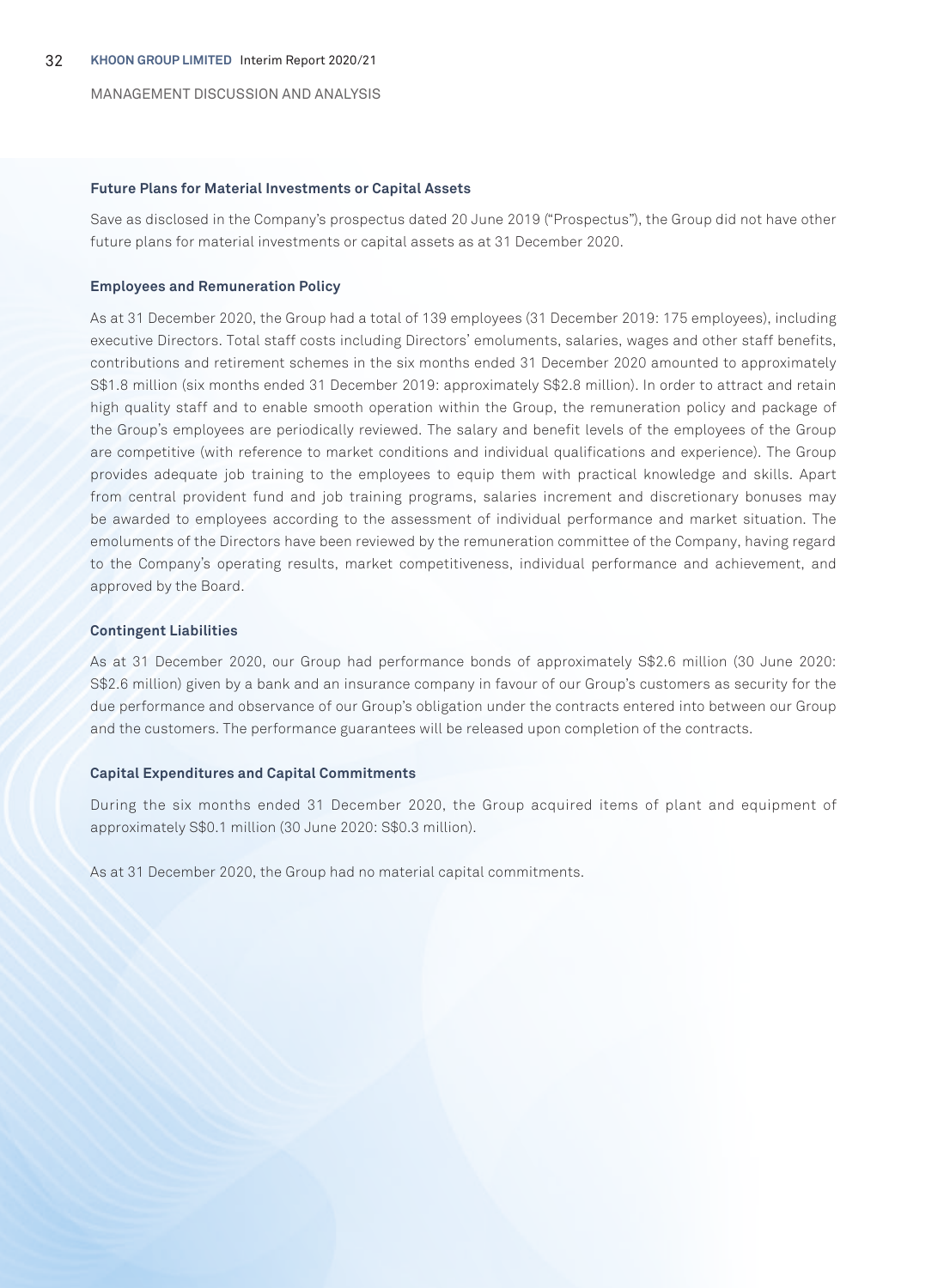#### **Use of Net Proceeds from the Share Offer**

potential projects)

The net proceeds from the Share Offer (the "Net Proceeds") were approximately HK\$95.0 million (S\$16.6 million) (after deducting listing expenses). The Group has utilised the Net Proceeds in accordance with the intended plan and purposes as outlined in the section headed "Future Plans and Use of Proceeds" in the Prospectus and as modified in the Company's announcement titled "Change in Use of Proceeds" dated 13 May 2020 (the "Announcement").

As disclosed in the Announcement, the Board resolved to change the use of the unutilised net proceeds. Set out below is the revised allocation of the unutilised net proceeds:

|       |                                                                                                                                                                                                                                         | Planned<br>use of<br><b>Net Proceeds</b><br>as disclosed<br>in the<br>Prospectus<br>S\$ million<br>(approximately) | <b>Utilised</b><br><b>Net Proceeds</b><br>up to 13 May<br>2020<br>S\$ million<br>(approximately) | <b>Unutilised</b><br><b>Net Proceeds</b><br>up to 13 May<br>2020<br>S\$ million<br>(approximately) | <b>Allocation of</b><br>the Unutilised<br><b>Net Proceeds</b><br>S\$ million<br>(approximately) | <b>Unutilised</b><br><b>Net Proceeds</b><br>after<br>re-allocation<br>("Re-allocated<br>Net Proceeds")<br>S\$ million<br>(approximately) |
|-------|-----------------------------------------------------------------------------------------------------------------------------------------------------------------------------------------------------------------------------------------|--------------------------------------------------------------------------------------------------------------------|--------------------------------------------------------------------------------------------------|----------------------------------------------------------------------------------------------------|-------------------------------------------------------------------------------------------------|------------------------------------------------------------------------------------------------------------------------------------------|
| (i)   | Acquisition of a Singapore-based air-<br>conditioning and mechanical ventilation<br>contractor which is registered under the<br>workhead of ME01 (air-conditioning,<br>refrigeration and ventilation works) with<br>at least "L4" grade | 7.1                                                                                                                | 0.0                                                                                              | 7.1                                                                                                | (3.6)                                                                                           | 3.5                                                                                                                                      |
| (i)   | Strengthening the Group's manpower by<br>recruiting additional staff                                                                                                                                                                    | 2.5                                                                                                                | 0.2                                                                                              | 2.3                                                                                                | (1.5)                                                                                           | 0.8                                                                                                                                      |
| (iii) | Expanding the Group's premises for its<br>various operational needs                                                                                                                                                                     | 1.8                                                                                                                | 0.0                                                                                              | 1.8                                                                                                | (1.8)                                                                                           |                                                                                                                                          |
| (iv)  | Financing the Group's upfront costs and<br>working capital requirements at the<br>early stage of carrying out its electrical<br>engineering projects (existing new<br>projects)                                                         | 1.7                                                                                                                | 1.7                                                                                              | 0.0                                                                                                | $+3.5$                                                                                          | 3.5                                                                                                                                      |
|       | (i)<br>Financing the Group's upfront costs<br>and working capital requirements<br>at the early stage of carrying out its<br>electrical engineering projects (new                                                                        | 0.0                                                                                                                | 0.0                                                                                              | 0.0                                                                                                | $+3.0$                                                                                          | 3.0                                                                                                                                      |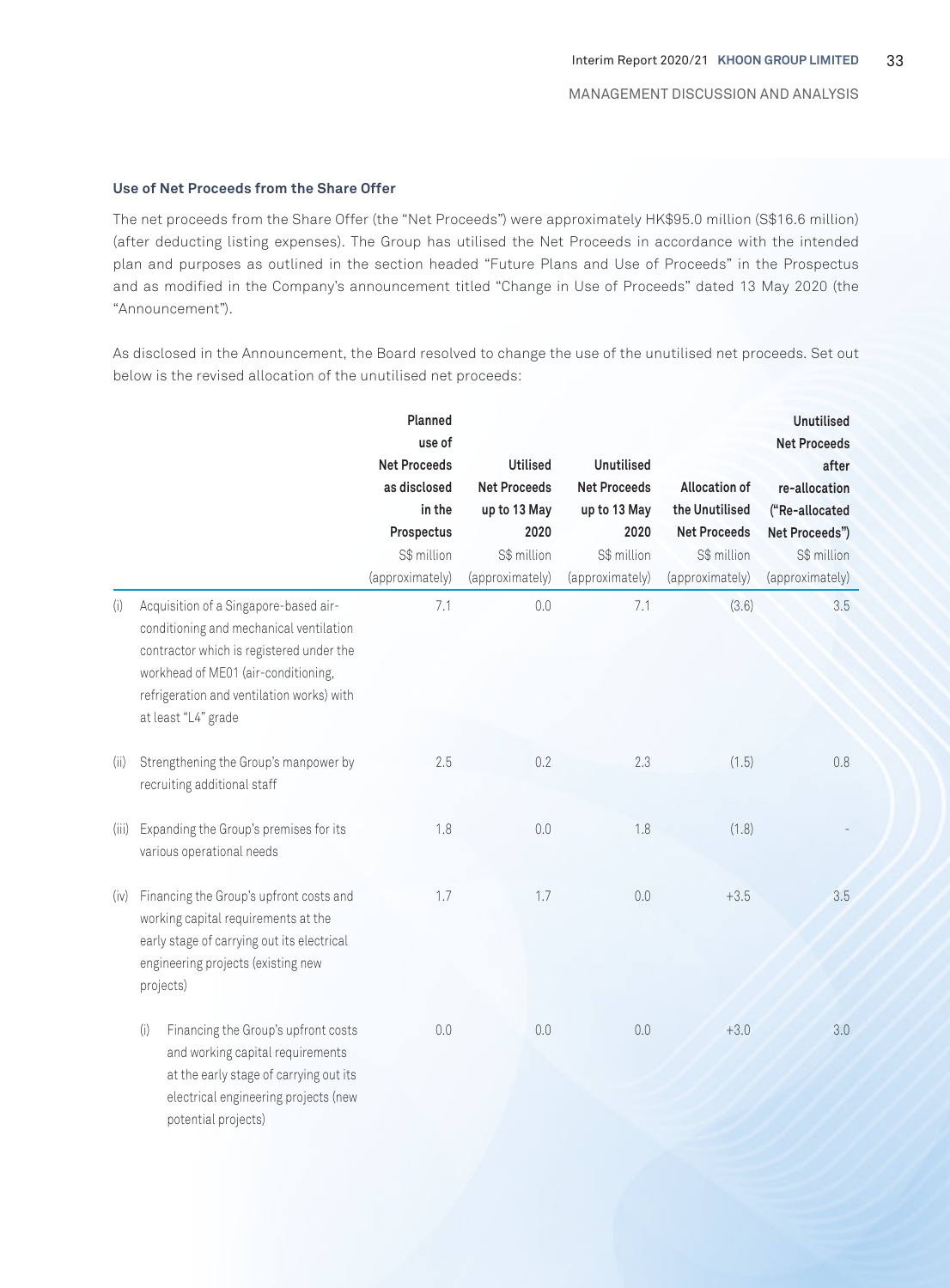# MANAGEMENT DISCUSSION AND ANALYSIS

|       |                                                                                                                                                                                             | Planned<br>use of<br><b>Net Proceeds</b><br>as disclosed<br>in the<br>Prospectus<br>S\$ million<br>(approximately) | <b>Utilised</b><br><b>Net Proceeds</b><br>up to 13 May<br>2020<br>S\$ million<br>(approximately) | <b>Unutilised</b><br><b>Net Proceeds</b><br>up to 13 May<br>2020<br>S\$ million<br>(approximately) | Allocation of<br>the Unutilised<br><b>Net Proceeds</b><br>S\$ million<br>(approximately) | <b>Unutilised</b><br><b>Net Proceeds</b><br>after<br>re-allocation<br>("Re-allocated<br>Net Proceeds")<br>S\$ million<br>(approximately) |
|-------|---------------------------------------------------------------------------------------------------------------------------------------------------------------------------------------------|--------------------------------------------------------------------------------------------------------------------|--------------------------------------------------------------------------------------------------|----------------------------------------------------------------------------------------------------|------------------------------------------------------------------------------------------|------------------------------------------------------------------------------------------------------------------------------------------|
| (ii)  | Financing the acquisition of<br>additional machinery and<br>equipment                                                                                                                       | 1.4                                                                                                                | 0.1                                                                                              | 1.3                                                                                                | (0.7)                                                                                    | 0.6                                                                                                                                      |
| (iii) | Purchasing a building information<br>modeling software together<br>with certain ancillary supporting<br>hardware device and upgrading<br>the Group's enterprise resource<br>planning system | 0.9                                                                                                                | 0.1                                                                                              | 0.8                                                                                                | (0.4)                                                                                    | $0.4^{\circ}$                                                                                                                            |
| (iv)  | Financing the acquisition of<br>additional lorries                                                                                                                                          | 0.3                                                                                                                | 0.1                                                                                              | 0.2                                                                                                |                                                                                          | 0.2                                                                                                                                      |
| (v)   | Reserved as the Group's general<br>working capital                                                                                                                                          | 0.9                                                                                                                | 0.9                                                                                              | 0.0                                                                                                | $+1.5$                                                                                   | 1.5                                                                                                                                      |
| Total |                                                                                                                                                                                             | 16.6                                                                                                               | 3.1                                                                                              | 13.5                                                                                               |                                                                                          | 13.5                                                                                                                                     |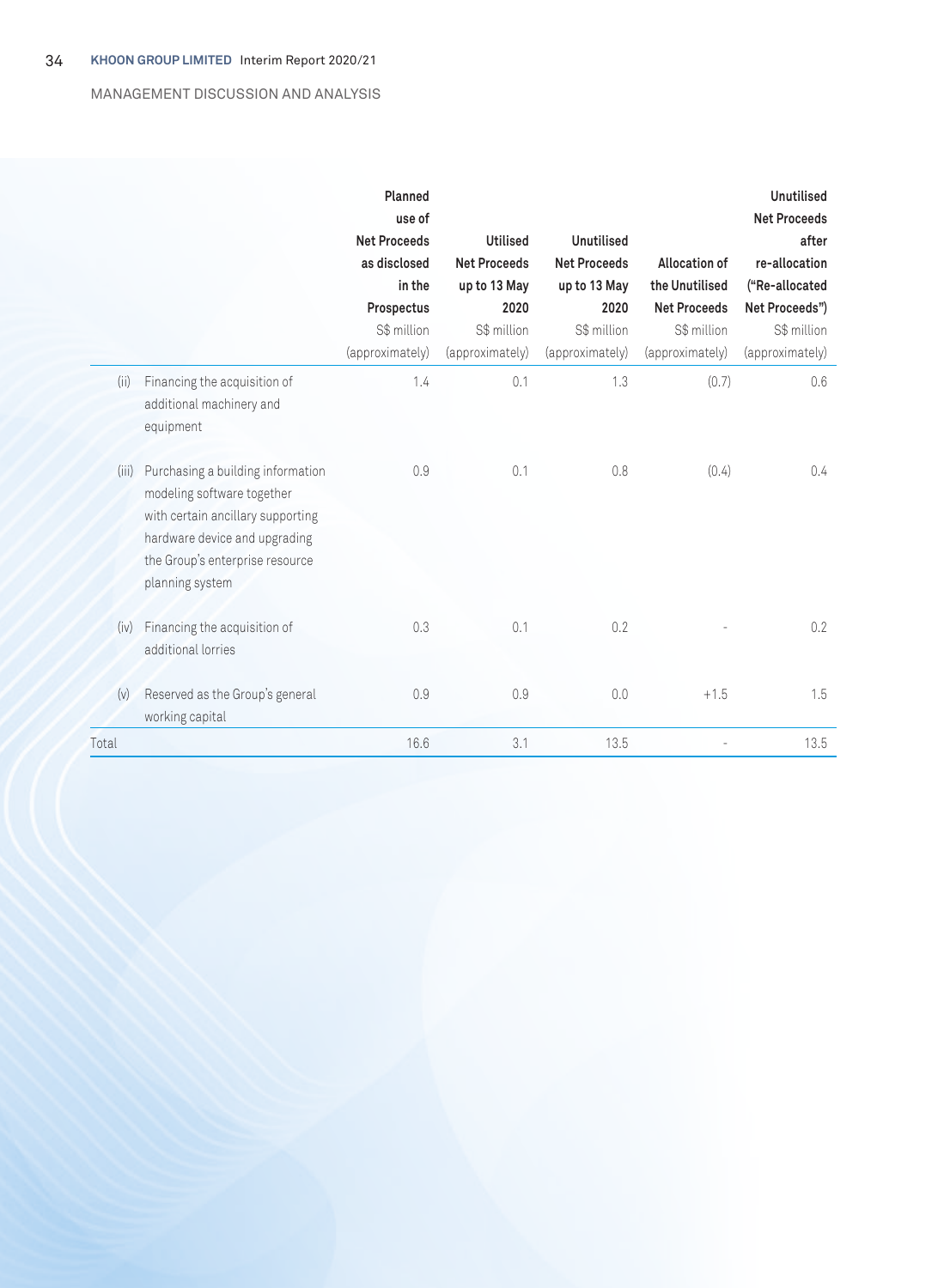The use of the Re-allocated Net Proceeds from the Share Offer as at 31 December 2020 was approximately as follows:

|       |                                                                                                                                                                                                                                      | Re-allocated<br><b>Net Proceeds</b><br>S\$ million<br>(approximately) | <b>Utilised from</b><br>S\$ million<br>(approximately) | <b>Unutilised</b><br>Re-allocated<br>13 May 2020 to Net Proceeds up to<br>31 December 2020 31 December 2020<br>S\$ million<br>(approximately) | <b>Expected date to</b><br>fully utilise<br>the unutilised<br>Re-allocated<br><b>Net Proceeds</b> |
|-------|--------------------------------------------------------------------------------------------------------------------------------------------------------------------------------------------------------------------------------------|-----------------------------------------------------------------------|--------------------------------------------------------|-----------------------------------------------------------------------------------------------------------------------------------------------|---------------------------------------------------------------------------------------------------|
| (i)   | Acquisition of a Singapore-based air-conditioning<br>and mechanical ventilation contractor which<br>is registered under the workhead of ME01 (air-<br>conditioning, refrigeration and ventilation works)<br>with at least "L4" grade | 3.5                                                                   |                                                        | 3.5                                                                                                                                           | On or before<br>30 June 2023                                                                      |
| (ii)  | Strengthening the Group's manpower by<br>recruiting additional staff                                                                                                                                                                 | 0.8                                                                   | 0.2                                                    | 0.6                                                                                                                                           | On or before<br>30 June 2023                                                                      |
| (iii) | Expanding the Group's premises for its various<br>operational needs                                                                                                                                                                  |                                                                       |                                                        |                                                                                                                                               | N/A                                                                                               |
| (iv)  | Financing the Group's upfront costs and working<br>capital requirements at the early stage of carrying<br>out its electrical engineering projects (existing<br>new projects)                                                         | 3.5                                                                   | 3.0                                                    | 0.5                                                                                                                                           | On or before<br>30 June 2021                                                                      |
| (v)   | Financing the Group's upfront costs and working<br>capital requirements at the early stage of carrying<br>out its electrical engineering projects (new<br>potential projects)                                                        | 3.0                                                                   | 2.2                                                    | 0.8                                                                                                                                           | On or before<br>30 June 2022                                                                      |
| (vi)  | Financing the acquisition of additional machinery<br>and equipment                                                                                                                                                                   | 0.6                                                                   |                                                        | 0.6                                                                                                                                           | On or before<br>30 June 2023                                                                      |
|       | (vii) Purchasing a building information modeling<br>software together with certain ancillary<br>supporting hardware device and upgrading the<br>Group's enterprise resource planning system                                          | 0.4                                                                   |                                                        | 0.4                                                                                                                                           | On or before<br>30 June 2023                                                                      |
|       | (viii) Financing the acquisition of additional lorries                                                                                                                                                                               | 0.2                                                                   | 0.1                                                    | 0.1                                                                                                                                           | On or before<br>30 June 2023                                                                      |
| (ix)  | Reserved as the Group's general working capital                                                                                                                                                                                      | 1.5                                                                   | 1.5                                                    |                                                                                                                                               | N/A                                                                                               |
| Total |                                                                                                                                                                                                                                      | 13.5                                                                  | 7.0                                                    | 6.5                                                                                                                                           |                                                                                                   |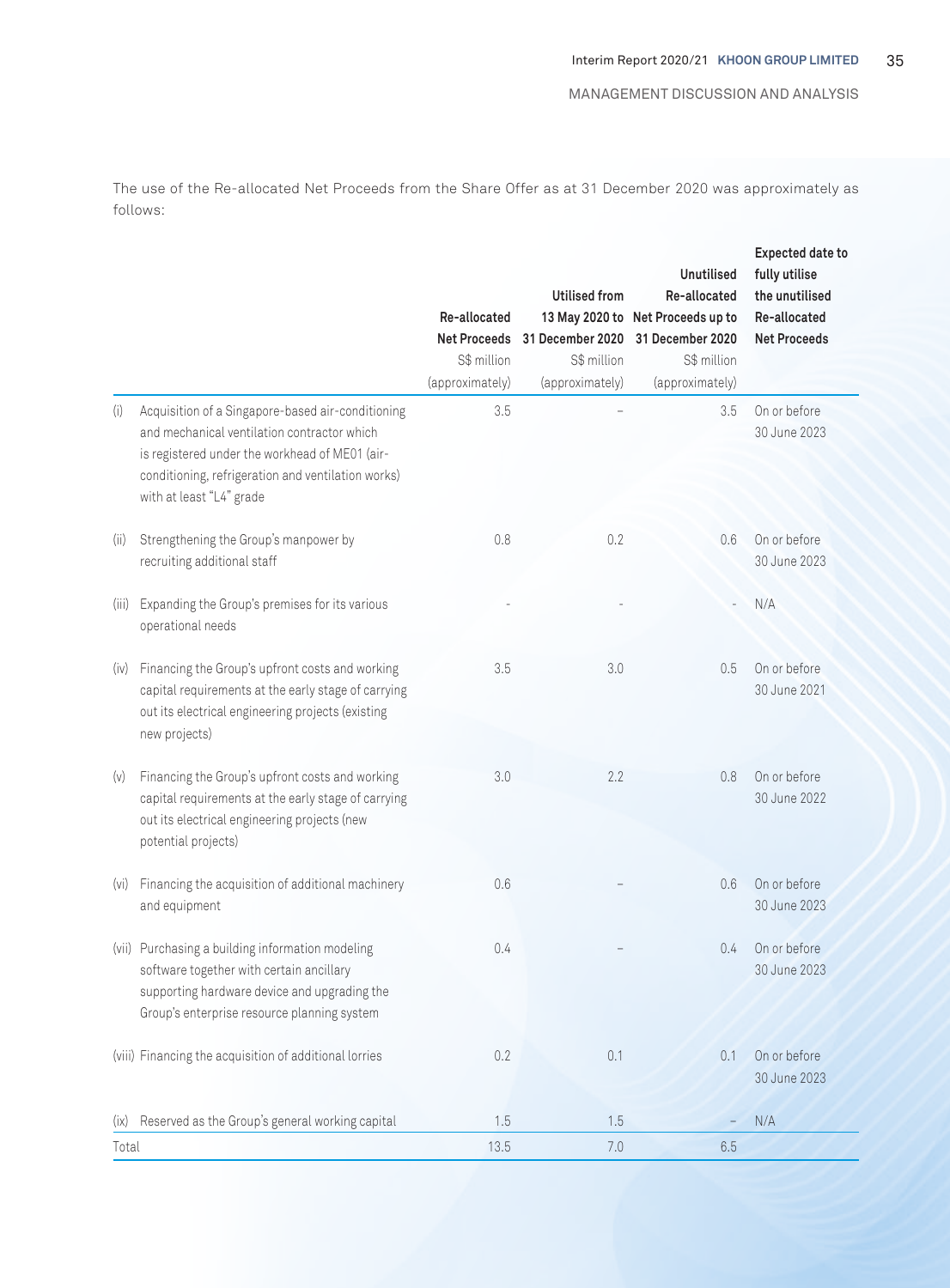MANAGEMENT DISCUSSION AND ANALYSIS

As at 31 December 2020, the unused amount of net proceeds was placed in licensed banks in Hong Kong and Singapore and the Board expected that it will be utilised in the same manner as disclosed in the Prospectus and the Announcement. Due to the adverse impact of the outbreak of COVID-19 on worldwide economies and the three-phased approach embarked by the Singapore government to resume usual daily activities after the Circuit Breaker Period, the Board will continue to closely monitor the situation and evaluate the potential impact on the timeline to utilise the unutilised Re-allocated Net Proceeds and will keep shareholders and potential investors informed if there is any material change.

# **EVENTS AFTER THE REPORTING PERIOD**

There are no significant events affecting the Company and its subsidiaries which have occurred after the six months ended 31 December 2020 and up to the date of this interim report.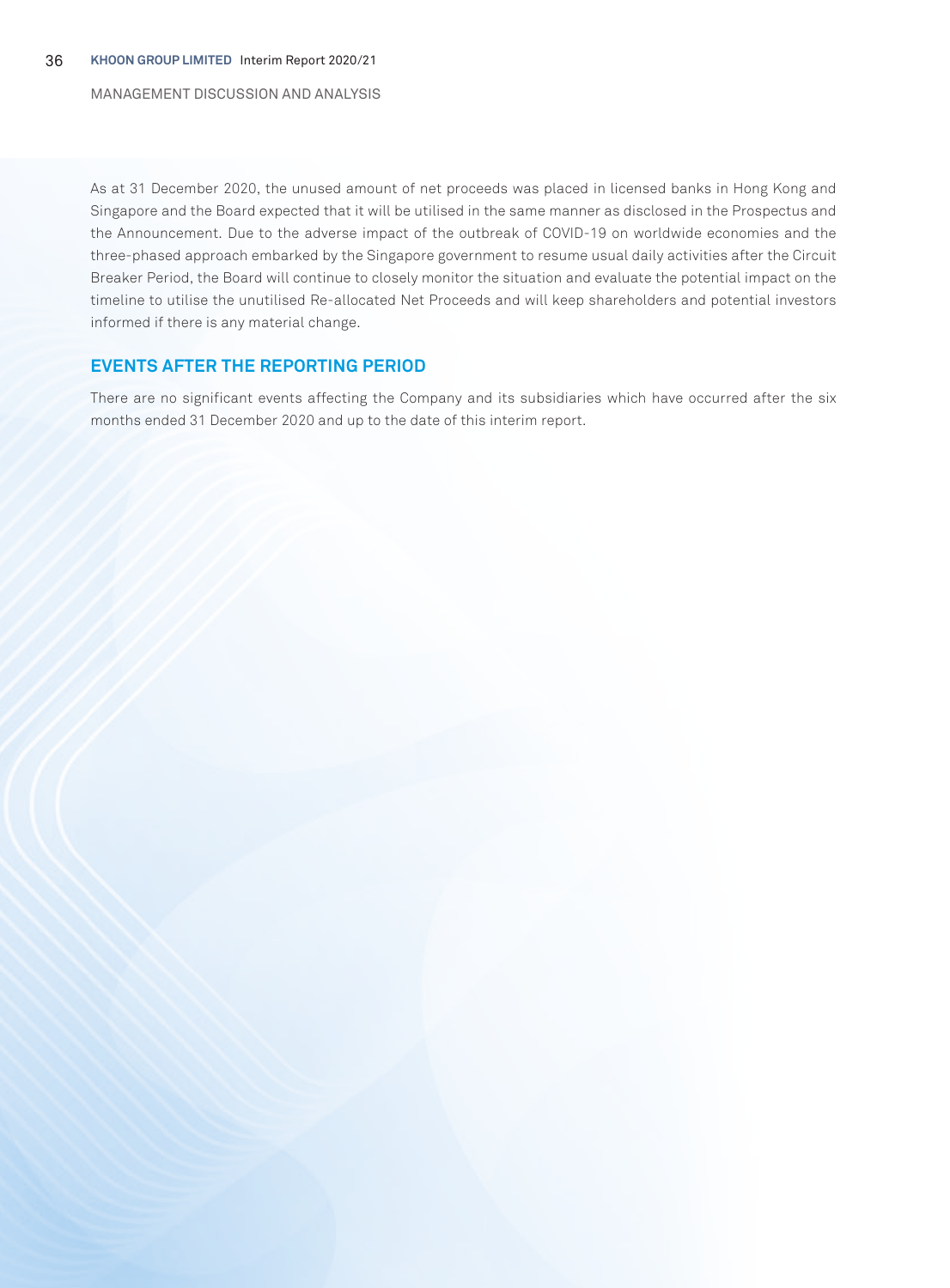# **OTHER INFORMATION**

# **DIRECTORS' AND CHIEF EXECUTIVE'S INTERESTS AND SHORT POSITIONS IN THE SHARES, UNDERLYING SHARES AND DEBENTURES OF THE COMPANY AND ITS ASSOCIATED CORPORATIONS**

As at 31 December 2020, the interests and short positions of the Directors and chief executive of the Company in the shares, underlying shares and debentures of the Company or its associated corporations (within the meaning of Part XV of the Securities and Futures Ordinance (Chapter 571 of the Laws of Hong Kong) ("SFO")) which were notified to the Company and the Stock Exchange pursuant to Divisions 7 and 8 of Part XV of the SFO (including interests and short positions which they are taken or deemed to have under such provisions of the SFO) or which were required, pursuant to Section 352 of the SFO, to be entered in the register referred to therein or which were required to be notified to the Company and the Stock Exchange pursuant to the Model Code for Securities Transactions by Directors of Listed Issuers as set out in Appendix 10 ("Model Code") to the Listing Rules were as follows:

|                                                            |                                              |                    | Percentage of |
|------------------------------------------------------------|----------------------------------------------|--------------------|---------------|
|                                                            |                                              | Number of          | issued share  |
| <b>Name of Director</b>                                    | Nature of interest                           | <b>Shares held</b> | capital       |
| Mr. Ang Jui Khoon ("Mr. JK Ang") (Note)                    | Interest in controlled<br>corporation        | 550,000,000        | 55.00%        |
| Mr. Ang Kok Kwang (Hong Guoguang)<br>("Mr. KK Ang") (Note) | Interest held jointly with<br>another person | 550,000,000        | 55.00%        |

#### **(a) Long positions in the ordinary shares of HK\$0.01 each of the Company ("Shares")**

Note: LEAD DEVELOPMENT INVESTMENT LIMITED ("Lead Development") is legally and beneficially owned as to 87.27% by Mr. JK Ang and 12.73% by Mr. KK Ang. On 31 October 2018, Mr. JK Ang and Mr. KK Ang entered into the deed of confirmation and undertaking to acknowledge and confirm, among other things, that they were parties acting in concert and that they would continue to act in the same manner regarding the affairs of the Group upon the listing of the Shares on the Main Board of the Stock Exchange. Accordingly, by virtue of the SFO, Mr. JK Ang and Mr. KK Ang are deemed to be interested in the Shares held by Lead Development.

#### **(b) Long positions in the shares of associated corporations**

|                         |                                   |                    |                          | Percentage<br>of interest in |
|-------------------------|-----------------------------------|--------------------|--------------------------|------------------------------|
| <b>Name of Director</b> | Name of associated<br>corporation | Nature of interest | Number of<br>shares held | associated<br>corporation    |
| Mr. JK Ang (Note)       | Lead Development                  | Beneficial owner   | 13.091                   | 87.27%                       |
| Mr. KK Ang (Note)       | Lead Development                  | Beneficial owner   | 1.909                    | 12.73%                       |

Note: Lead Development is the direct shareholder of the Company and is an associated corporation within the meaning of Part XV of the SFO.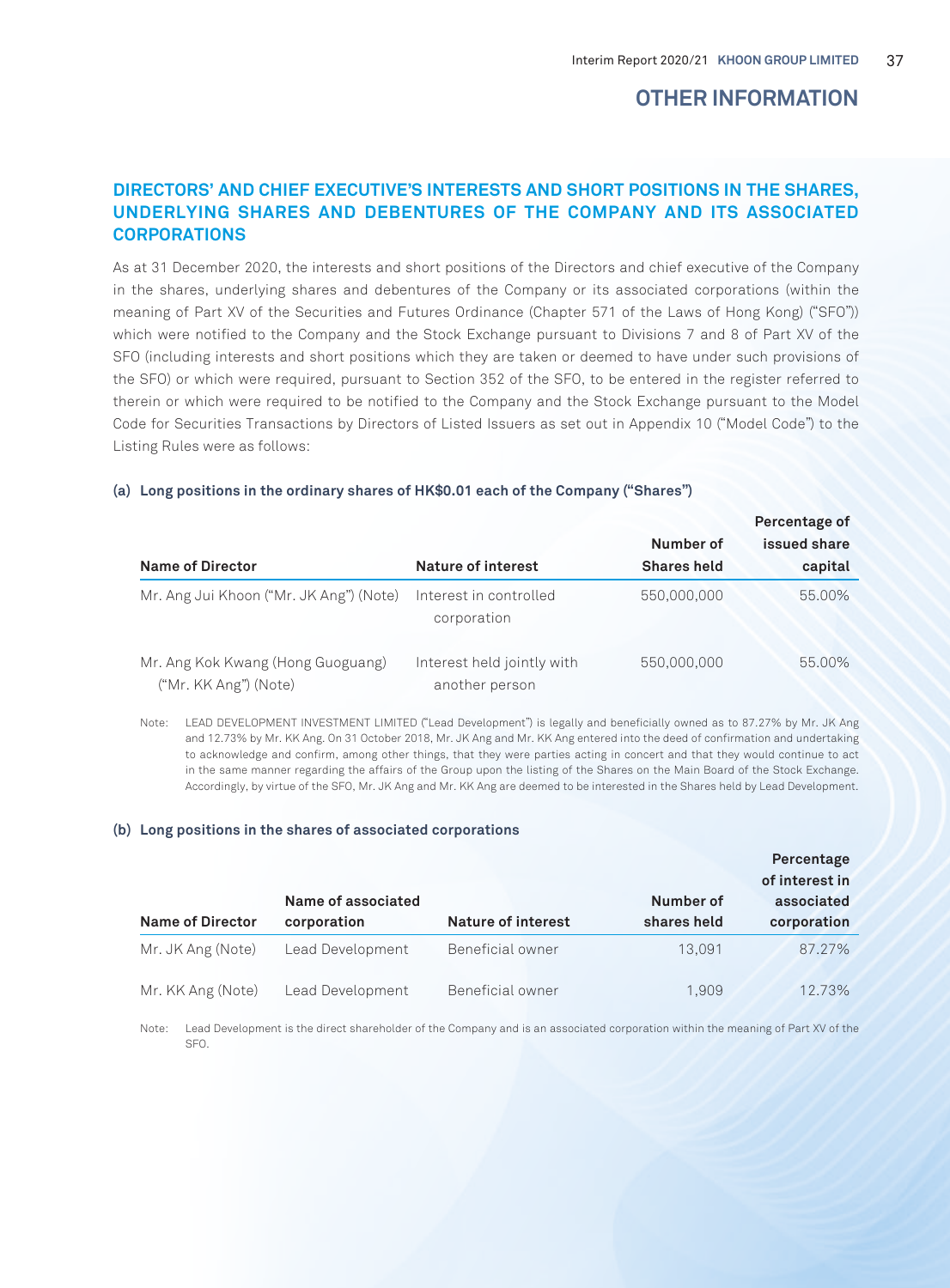OTHER INFORMATION

Save as disclosed above, as at 31 December 2020, none of the Directors or chief executive of the Company had any interests or short positions in any shares, underlying shares or debentures of the Company or any of its associated corporations (within the meaning of Part XV of the SFO) which were notified to the Company and the Stock Exchange pursuant to Divisions 7 and 8 of Part XV of the SFO (including interests or short positions which they are taken or deemed to have under such provisions of the SFO), or which were required, pursuant to Section 352 of the SFO, to be entered in register referred to therein, or which were required to be notified to the Company and the Stock Exchange pursuant to the Model Code of the Listing Rules.

# **SUBSTANTIAL SHAREHOLDERS' INTERESTS AND SHORT POSITIONS IN THE SHARES AND UNDERLYING SHARES OF THE COMPANY**

As at 31 December 2020, the following persons had interests or short positions in the shares and underlying shares of the Company which were notified to the Company and the Stock Exchange pursuant to Divisions 2 and 3 of Part XV of the SFO and entered in the register maintained by the Company pursuant to Section 336 of the SFO were as follows:

#### **Long positions in the Shares**

|                                       |                                              | Percentage of      |              |
|---------------------------------------|----------------------------------------------|--------------------|--------------|
|                                       |                                              | Number of          | issued share |
| Name of shareholder                   | Nature of interest                           | <b>Shares held</b> | capital      |
| Lead Development (Note 1)             | Beneficial owner                             | 550,000,000        | 55.00%       |
| Mr. JK Ang (Note 1)                   | Interest in controlled<br>corporation        | 550,000,000        | 55.00%       |
| Mr. KK Ang (Note 1)                   | Interest held jointly with<br>another person | 550,000,000        | 55.00%       |
| Ms. Pan Moi Kia (Note 2)              | Interest of spouse                           | 550.000.000        | 55.00%       |
| Ms. Chong Sze Yen, Josephine (Note 3) | Interest of spouse                           | 550.000.000        | 55.00%       |

Notes:

1. Lead Development is the direct shareholder of the Company. Lead Development is legally and beneficially owned by Mr. JK Ang as to 87.27% and Mr. KK Ang as to 12.73%. On 31 October 2018, Mr. JK Ang and Mr. KK Ang entered into the deed of confirmation and undertaking to acknowledge and confirm, among other things, that they were parties acting in concert and that they would continue to act in the same manner regarding the affairs of the Group upon the listing of the Shares on the Main Board on the Stock Exchange. Accordingly, by virtue of the SFO, Mr. JK Ang and Mr. KK Ang are deemed to be interested in the Shares held by Lead Development.

2. Ms. Pan Moi Kia is the spouse of Mr. JK Ang. Accordingly, Ms. Pan Moi Kia is deemed or taken to be interested in the Shares in which Mr. JK Ang is interested in under the SFO.

3. Ms. Chong Sze Yen, Josephine is the spouse of Mr. KK Ang. Accordingly, Ms. Chong Sze Yen, Josephine is deemed or taken to be interested in the Shares in which Mr. KK Ang is interested in under the SFO.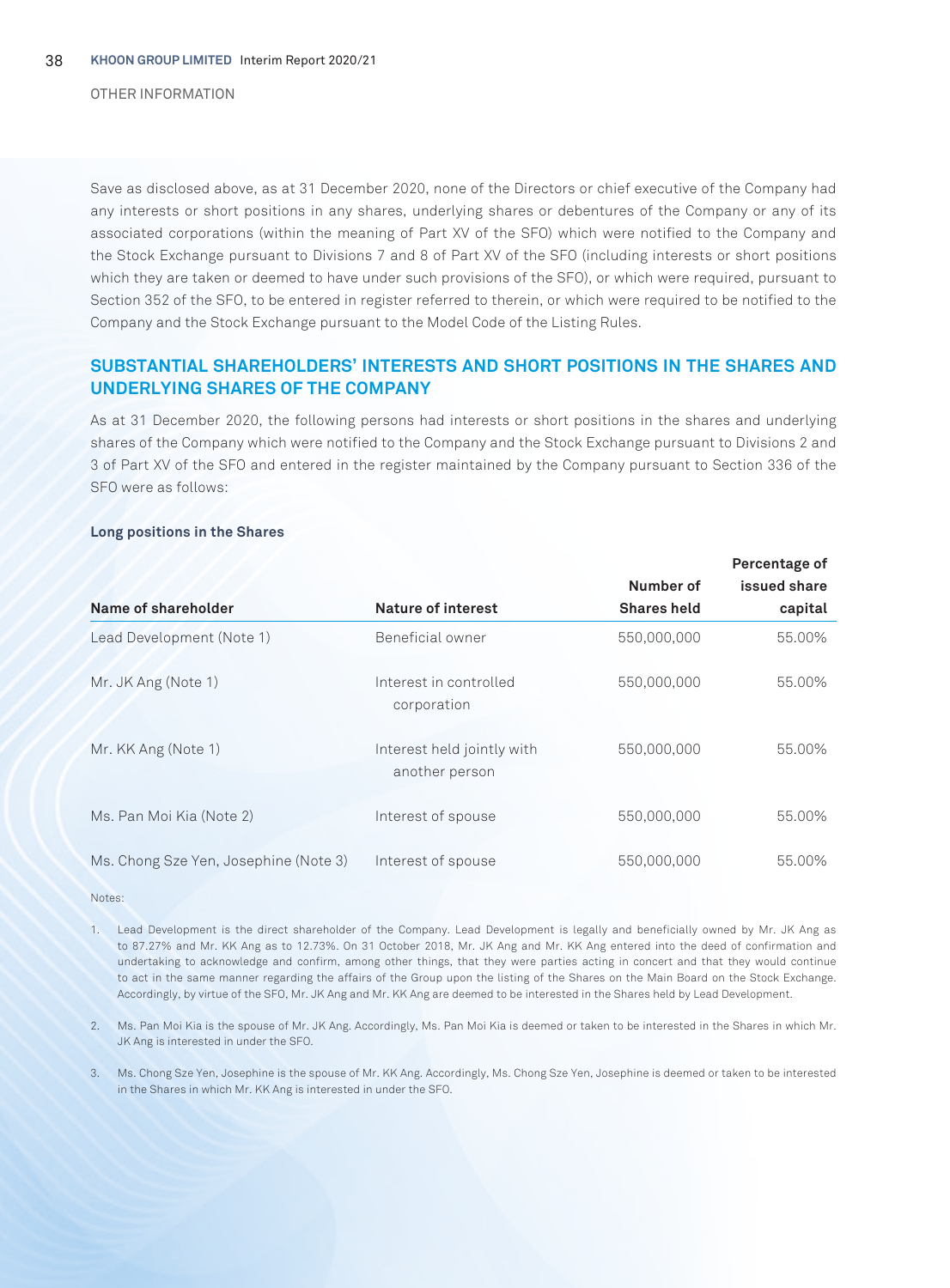Save as disclosed above, as at 31 December 2020, the Company had not been notified by any persons who had interests or short positions in the shares or underlying shares of the Company which would fall to be disclosed to the Company under the provisions of Divisions 2 and 3 of Part XV of the SFO, or which were recorded in the register maintained by the Company pursuant to Section 336 of the SFO.

# **SECURITIES TRANSACTIONS BY DIRECTORS**

The Company adopted the Model Code as the codes of conduct regarding securities transactions by Directors and by relevant employees of the Company. All Directors have confirmed, following specific enquiries by the Company, that they fully complied with the Model Code and its code of conduct regarding directors' securities transactions throughout the six months period ended 31 December 2020.

# **SHARE OPTION SCHEME**

The Company conditionally adopted a share option scheme (the "Share Option Scheme") on 10 June 2019. The principal terms of the Share Option Scheme are summarised in Appendix IV to the Prospectus. The main purpose of the Share Option Scheme is to provide incentives or rewards to eligible persons for their contribution to the Group and/or to enable the Group to recruit and retain high-calibre employees and attract human resources that are valuable to the Group and any entity in which the Group holds any equity interest. No share option has been granted, exercised, cancelled or lapsed under the Share Option Scheme since its adoption on 10 June 2019 and during the six months ended 31 December 2019 and 31 December 2020, and there is no outstanding share option as at 30 June 2020 and 31 December 2020.

# **CORPORATE GOVERNANCE**

During the six months ended 31 December 2020, the Company complied with the code provisions as set out in the Corporate Governance Code contained in Appendix 14 to the Listing Rules.

# **PURCHASE, SALE OR REDEMPTION OF THE COMPANY'S LISTED SECURITIES**

Neither the Company nor any of its subsidiaries purchased, sold or redeemed any of the Company's listed securities during the six months ended 31 December 2020.